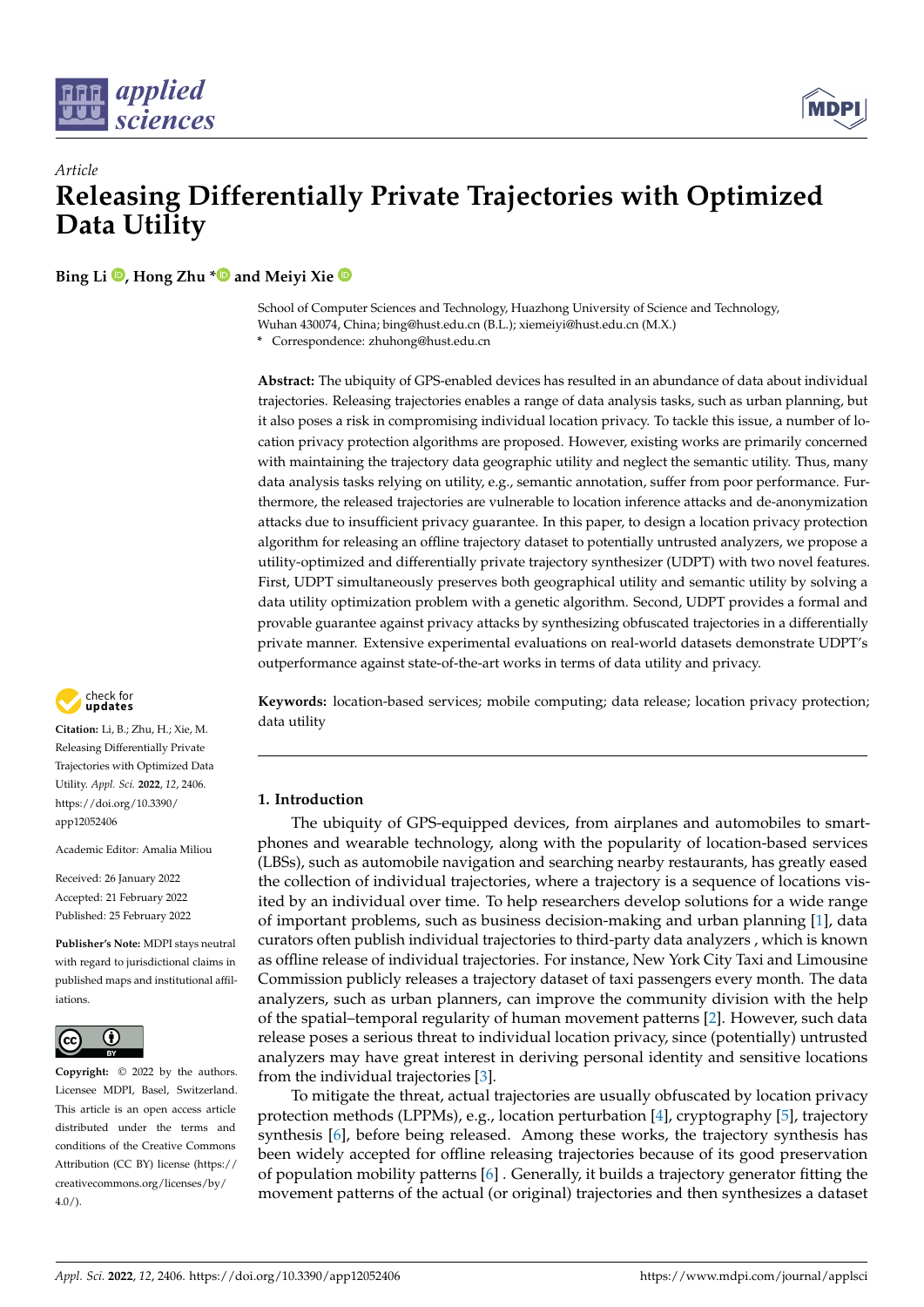of obfuscated trajectories in a generative fashion. To protect location privacy, the process of trajectory synthesis is perturbed by random noise calibrated by some privacy notions, e.g., differential privacy [\[7\]](#page-29-3), a de facto notion for protecting privacy due to its strong privacy guarantee. However, existing works based on trajectory synthesis can neither well preserve the data utility nor effectively thwart the privacy attacks. The reasons are as follows.

First, existing location privacy protection algorithms merely focus on the geographical utility in trajectories while neglecting the simultaneous preservation of semantic utility, resulting in poor performance of numerous data analysis tasks. Specifically, the data utility in individual trajectories consists of two aspects, namely geography and semantics. The geographical utility represents the superficially spatial–temporal regularity of population movement, e.g., trajectory diameter distribution [\[6\]](#page-29-2). Early trajectory data analysis tasks solely rely on the geographical utility. In this case, existing location privacy protection algorithms can already satisfy the analyzer's requirement. However, recently, a large number of popular analysis tasks have emerged, e.g., semantic annotation [\[8\]](#page-29-4), trajectory prediction [\[9\]](#page-29-5) , providing great convenience to people's daily life. These emerging data analysis tasks not only require the geographical utility but also heavily rely on deep-level regularity implied in the individual trajectories, especially the semantics that motivates individual movement, e.g., periodic movement patterns [\[9\]](#page-29-5) and location categories [\[10\]](#page-29-6). Nonetheless, simultaneously preserving both kinds of data utility on the condition of ensuring location privacy is an intractable problem since there exist conflicts between them [\[10\]](#page-29-6). For instance, AdaTrace [\[6\]](#page-29-2) protects location privacy by differentially private trajectory synthesis, which solely focuses on the geographical utility while neglects the location semantics that motivates human movement. As a result, the data analysis tasks such as semantic annotation suffer from low precision.

Second, existing location privacy protection algorithms cannot provide a strong privacy guarantee due to the negligence of privacy attacks using data utility as side channels. For instance, the geographical utility could reveal the individual identity, so individuals could be distinguished from each other, which is known as de-anonymization attacks, e.g., four spatial–temporal points are enough to uniquely identify 95% of the anonymized individuals [\[11\]](#page-29-7). Most of existing work cannot thwart the de-anonymization attacks because they protect the single location without a comprehensive consideration of whole the trajectory. For example, MLCE [\[12\]](#page-29-8) protects location privacy by independently perturbing each actual location into a nearby location. In addition, the semantic utility could reveal individuals' sensitive locations such as home and workplace, resulting in location inference attacks [\[3\]](#page-28-2). Figure [1](#page-2-0) depicts an example where the periodic movement patterns and location categories, two types of semantic utility, are used to deduce home and workplace. Existing work cannot provide a formal and provable privacy guarantee to thwart the privacy attacks. For instance, Tian et al. [\[13\]](#page-29-9) protects privacy by blurring the actual location into a *k*-anonymous area. Since there is not provable correlation between the privacy parameter *k* and the privacy guarantee, the data curator cannot determine *k* for a specific scenario.

In this work, given an actual trajectory dataset, we aim to address the following problem, i.e., designing a location privacy protection algorithm for releasing an offline and obfuscated version on the conditions that (a) simultaneous preservation of both geographical as well as semantic utility of the actual data, and (b) effective prevention from the location inference and de-anonymization attacks. To tackle this issue, we propose a utility-optimized and differentially private trajectory synthesis algorithm named UDPT, which is composed of three sequential phases as follows. (i) To provide an effective defense against the location inference attacks, locations in the actual trajectories are blurred into regions by private location clustering. (ii) To simultaneously preserve both the geographical utility and semantic utility, we privately select a sequence of utility-optimized candidate obfuscated location sets from the clusters. We model the selection as a multiobjective optimization problem and tackle it with a differentially private genetic algorithm. (iii) Based on the utility-optimized candidate obfuscated location sets, to defend against the de-anonymization attacks, we construct an obfuscated trajectory synthesizer based on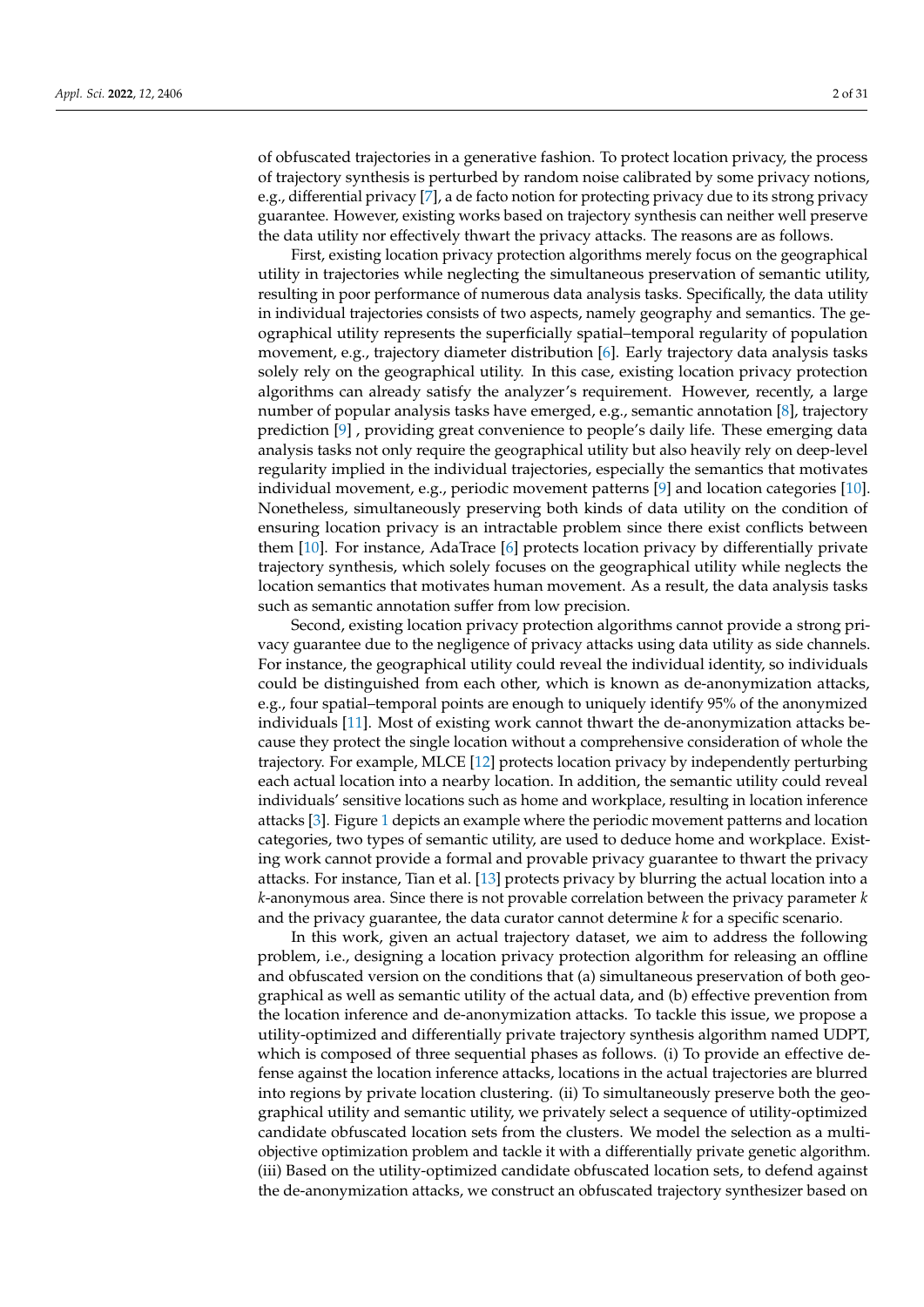the Conditional Random Fields (CRF) and privately select the (final) obfuscated trajectories by the sequence decoding of CRF. We conclude the contributions as follows:

- We propose a location privacy protection algorithm, UDPT. It enables the data curator to release an offline trajectory dataset for data-mining purposes in a utility-optimized and differentially private manner. The data analysis applications, e.g., semantic annotation and trajectory prediction, which heavily rely on trajectory data geographical utility as well as the semantic utility can be benefited.
- UDPT can preserve the data utility in terms of geography as well as semantics, simultaneously, by a multiple-objective optimization algorithm, so the released dataset can improve the performance of numerous data analysis tasks.
- UDPT can provide a formal and provable privacy guarantee by differentially private and generative trajectory synthesis. To our best knowledge, it is the first work which ensures differential privacy and preserves both types of data utility.
- Extensive evaluations on real-world datasets demonstrate that UDPT not only can outperform state-of-the-art works, in terms of multiple data utility metrics, but can also effectively prevent the de-anonymization attacks and location inference attacks.

<span id="page-2-0"></span>

**Figure 1.** An illustrative example of the privacy threat caused by location semantics, where red points represent the locations that an individual visited. Especially, two regions where points concentrate are represented by red letters *A* and *B* respectively. We observe two periodic movement patterns, i.e., leaving from *A* to *B* and returning periodical. Suppose that the categories of *A* and *B* are residential district and business district, respectively. Then, *A* and *B* have a great chance to be home and workplace, respectively.

The structure of this work is as follows. We summarize related work in Section [2.](#page-2-1) Section [3](#page-6-0) presents preliminaries, including problem statement and the differential privacy. In Section [4,](#page-8-0) we elaborate on three main phases of UDPT. Experimental evaluations on privacy and data utility are presented in Section [5.](#page-18-0) We conclude and discuss future work in Section [6.](#page-25-0) Details of the implementation of UDPT are shown in Appendix [A.](#page-26-0)

#### <span id="page-2-1"></span>**2. Related Work**

We summarize the existing works related to location privacy from two aspects, namely location privacy attacks and location privacy protection algorithms, where the latter are further categorized into three classes below. We discuss relevant work under each category. Table [1](#page-3-0) presents a summary of the related location privacy protection algorithms.

#### *2.1. Location Privacy Attacks*

A location inference attack refers to an adversarial action where an attacker, e.g., a curious data analyzer, tries to infer actual locations over the locations perturbed by location privacy protection algorithms. For instance, Shokri et al. use a hidden Markov model to capture individual mobility patterns in the obfuscated trajectory and infer the actual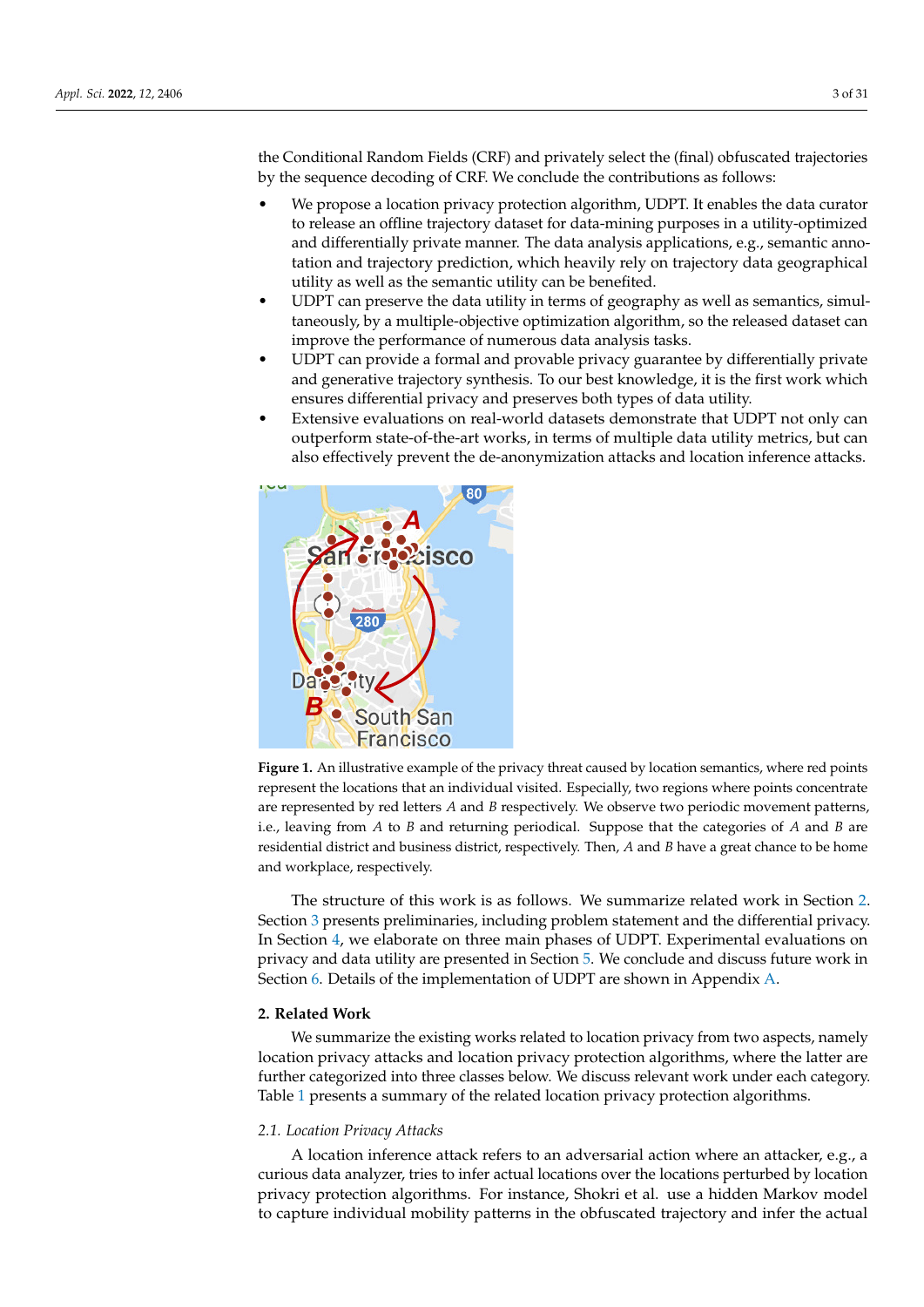trajectory by solving the decoding problem of the model. Li et al. [\[3\]](#page-28-2) argue that actual locations could be revealed with spatial–temporal-social–semantic correlations as side channels. For example, speed limit, a type of temporal correlation, could be used to exclude the unreachable (dummy) locations at the next time instant if the adversary knew the current actual location.

A de-anonymization attack, a.k.a., re-identification, refers to an adversarial action where an attacker intends to deduce individual identity over anonymized trajectories. Generally, the attacker is assumed to have access to the public trajectories of some target individuals of whom the identities are known, together with a number of anonymized trajectories containing private information such as sensitive locations. The aim of the attack is to find a true match between the background trajectories and the anonymized ones using individual mobility patterns, then the private information of the target individuals would be revealed. For example, Montjoye et al. [\[11\]](#page-29-7) find that 4 spatial–temporal points are enough to uniquely identify 95% of the anonymized individuals. In the subsequent work [\[14\]](#page-29-10), Naini et al. propose a de-anonymization attack based on the visit frequency of locations. Recently, Drakonakis et al. [\[15\]](#page-29-11) show that Twitter individuals that do not provide their full name could still be de-anonymized and their sensitive locations, such as home and workplace could be deduced.

<span id="page-3-0"></span>**Table 1.** Summary of related work in terms of location privacy protection.

| Work                       | Method                   | <b>Privacy Notion</b>           | Privacy<br>Parameters | <b>Preserved Utility</b>           | <b>Thwarted Attacks</b>                  |
|----------------------------|--------------------------|---------------------------------|-----------------------|------------------------------------|------------------------------------------|
| Oya 2017 [12]              | location<br>perturbation | differential privacy            | $\epsilon$            | geographical<br>utility            | location inference                       |
| Tian 2021 [13]             | location<br>perturbation | $k$ -anonymity                  | k                     | geographical +<br>semantic utility | location inference                       |
| Xu 2021 [16]               | location<br>perturbation | dummy location +<br>cache       |                       | geographical<br>utility            | location inference                       |
| Huang 2022 [4]             | location<br>perturbation | k-anonymity                     | $\boldsymbol{k}$      | geographical<br>utility            | location inference                       |
| Schlegel 2017 [17]         | cryptography             | order-retrievable<br>encryption |                       | geographical<br>utility            | location inference                       |
| Guan 2021 [18]             | cryptography             | oblivious transfer              |                       | geographical<br>utility            | location inference                       |
| Qureshi 2022 [5]           | cryptography             | blockchain                      |                       | geographical<br>utility            | location inference                       |
| He 2015 [19]               | trajectory synthesis     | differential privacy            | $\epsilon$            | geographical<br>utility            | location inference                       |
| Bindschaedler<br>2016 [20] | trajectory synthesis     | plausible<br>deniability        | $k, \delta$           | geographical +<br>semantic utility | location inference +<br>de-anonymization |
| Gursoy 2018 [6]            | trajectory synthesis     | differential privacy            | $\epsilon$            | geographical<br>utility            | location inference +<br>de-anonymization |
| Tan 2020 [21]              | trajectory synthesis     | $k$ -anonymity                  | $\boldsymbol{k}$      | semantic utility                   | location inference                       |
| Sina 2021 [22]             | trajectory synthesis     | $k$ -anonymity                  | k                     | geographical<br>utility            | location inference                       |
| This work                  | trajectory synthesis     | differential privacy            | $\epsilon$            | geographical +<br>semantic utility | location inference +<br>de-anonymization |

#### *2.2. Location Perturbation*

Location perturbation usually indicates perturbing an actual location by blurring it into an area, replacing it with another location, or combining it with some indistinguishable dummy locations. Location privacy protection algorithms based on location perturba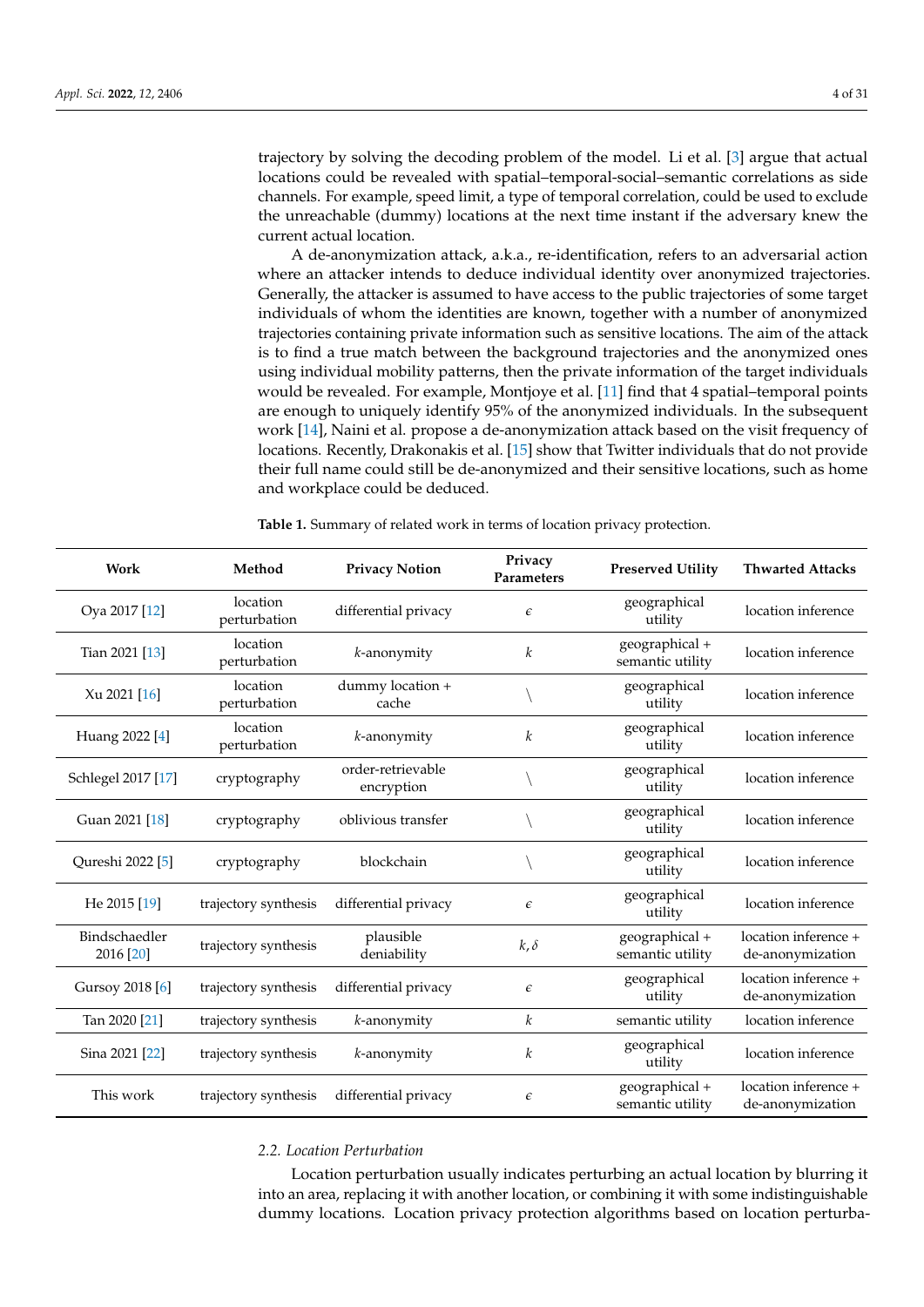tion can be applied to the scenarios where individual locations are continuously released, e.g., online location-based services. However, locations in the trajectory are perturbed independently and the spatial–temporal correlations within the whole trajectory are neglected, so privacy could be compromised by adversaries who have access to the correlations [\[23\]](#page-29-19).

An implementation of location perturbation is to blur the actual location into an area. For example, Tian et al. [\[13\]](#page-29-9) investigate the problem of privately releasing location data in an online manner. Given an actual location at some time instant, the authors blur the location into an area containing other *k* − 1 locations, which have similar geographical and semantic utility with the actual location. To improve the data utility, they model the tradeoff between privacy and data utility as an optimization problem and solve it by an improved multi-objective optimization algorithm. However, the authors focus on the data utility of a single location while neglecting that of whole the trajectory. In addition, independently protecting each actual location without a comprehensive consideration of the correlations in the trajectory was subject to location inference attacks and de-anonymization attacks [\[23\]](#page-29-19). Huang et al. [\[4\]](#page-29-0) discover a specific applying scenario of location privacy protection, ridesharing. They propose a private-protecting location release scheme called pShare, which applies a zone-based travel time estimation approach to reduce ride-sharing detouring waste while hiding each rider's actual location in the zone. However, changing the format of location data from point to area could lead to modification of the data analysis interfaces.

Another implementation of location perturbation is to replace the actual location with another location. For instance, Oya et al. [\[12\]](#page-29-8) integrate the differential privacy with a privacy metric called conditional entropy to decrease adversary's correctness, together with a utility metric named worst loss for ensuring data utility. A remapping based on both metrics is appended to the output of the differential privacy, so obfuscated locations with higher utility, as well as higher privacy levels, can be produced.

Instead of modifying the actual locations, another implementation of location perturbation is to combine the actual location with some indistinguishable dummy locations. For instance, to protect the actual locations of drivers on the internet of vehicles from being revealed by road restriction, Xu et al. [\[16\]](#page-29-12) propose a dummy-generation based location perturbation methods. The perturbed location sent to the data analyzer is composed of the actual location and several nearby fake locations following the road restriction, so it is hard for the adversary to distinguish the actual location from the dummies.

#### *2.3. Cryptography*

The location privacy protection algorithms based on cryptography mainly exploit encryption techniques to hide actual trajectories from untrusted analyzers. They are usually used in scenarios such as online data releasing. The advantage is providing a provable privacy guarantee. However, people usually need to develop ad hoc encryption protocols for specific application scenarios. In addition, cryptography techniques usually bring about high computation costs and network overhead.

For example, Guan et al. [\[18\]](#page-29-14) propose an oblivious-transferring and *k*-nearest neighbor query scheme based on the modified Paillier cryptosystem, in which the LBS server cannot link two queries even if they are initiated by individuals at the same location. However, the encryption protocols take a significantly long time to initialize queries and responses, which makes them impractical to be deployed in mobile devices. Schlegel et al. [\[17\]](#page-29-13) propose a new encryption notion, order-retrievable encryption, to enable individuals to share their actual locations without leaking any private information to the LBS server. Recently, Qureshi et al. [\[5\]](#page-29-1) propose a blockchain-based and privacy-preserving mechanism for the Internet of vehicle networks, which allows drivers to hide their exact locations and takes control of their data during the data communication and voting process.

Although the cryptography technique can be used to protect location privacy, it cannot be directly compared with the location perturbation and trajectory synthesis techniques because the privacy notions, attacker assumptions and models are different.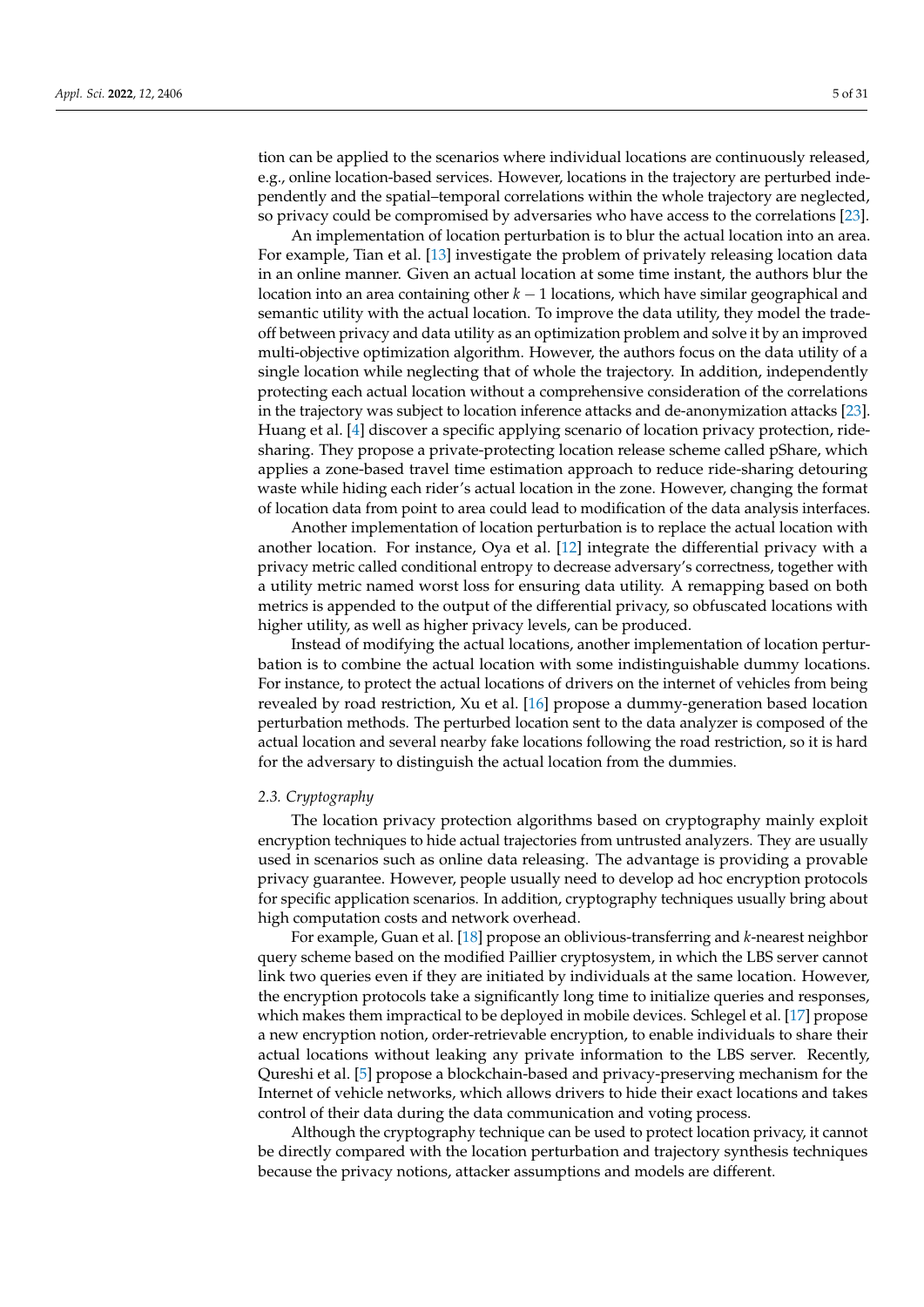Trajectory synthesis is essentially an obfuscated trajectory generator, which fits the mobility patterns of actual trajectories and generates obfuscated trajectories in a privateprotecting way. The location privacy protection algorithms based on trajectory synthesis are often used in scenarios such as offline data releasing. To protect privacy, the synthesis process will be perturbed under the guidance of some privacy notions such as *k*-anonymity or differential privacy.

For example, He et al. [\[19\]](#page-29-15) first propose an end-to-end trajectory data releasing solution named DPT. It discretizes the area in which individuals move by a uniform grid and aggregates actual trajectories to grid trajectories. Based on that, a trajectory generator using a prefix tree is constructed and then a number of trajectories are generated. The advantage of DPT is good preservation of geographical utility, especially the moving speed and directions, due to the exploitation of multiple-level granularity grid (a.k.a. hierarchical reference systems). The trajectory generator is perturbed by injecting random noise into the prefix tree to ensure differential privacy. In subsequent work [\[6\]](#page-29-2), Gursoy et al. argue that solely relying on differential privacy cannot provide enough guarantee to thwart privacy attacks such as de-anonymization, since the obfuscated trajectories generated by previous works are still distinguishable. Therefore, they propose an attack-resilient trajectory releasing method called AdaTrace. First, in contrast with the DPT's uniform grid, AdaTrace discretizes the moving area by a location-density-aware grid to capture the complex spatial density and locality distributions, two types of the geographical utility. Second, the authors exploit a Markov model to capture the location transition patterns in actual trajectories. Third, a number of obfuscated trajectories are point-wisely sampled from the grid trajectories, where the sampling is perturbed by random noise calibrated by differential privacy. Finally, AdaTrace checks whether the indistinguishability of the obfuscated trajectories satisfies the given requirement.

Except for the differential privacy, *k*-anonymity is also a widely used privacy notion to thwart privacy attacks. For instance, Tan et al. [\[21\]](#page-29-17) find that individual location privacy could be compromised when the sensitive semantics of locations, e.g, hospitals, are derived. To address this problem, the authors propose a *k*-anonymous privacy protection algorithm for releasing semantic trajectory data, which blurs an actual location, together with other *k* − 1 locations sharing similar semantics, into an anonymous area. The advantage is a well preservation of semantic utility. However, it independently anonymizes each actual location while taking into no consideration the data utility of whole the actual trajectory. Sina et al. [\[22\]](#page-29-18) propose to apply machine learning algorithms for clustering the actual trajectories and randomly sample the obfuscated trajectories to ensure that every trajectory in the obfuscated trajectory dataset is indistinguishable from at least *k* − 1 other trajectories.

Bindschaedler et al. [\[20\]](#page-29-16) propose another privacy notion, statistical dissimilarity, measuring the indistinguishability between trajectories, which can simultaneously preserve data utility in terms of both geography and semantics. However, compared with differential privacy, the proposed privacy notion cannot provide a formal and provable guarantee of location privacy, so it will be hard for the data curators to determine a suitable privacy level for a certain data releasing task. In contrast, the privacy level, *e*, of the differential privacy usually takes values in a widely-accepted interval, i.e.,  $\epsilon \in [0.1, 10]$ , where less  $\epsilon$  indicates a higher privacy level.

Compared with the location perturbation and cryptography, trajectory synthesis enables better preservation of data utility, especially the population mobility patterns, since it takes into consideration the global features and spatial–temporal–semantic correlations among locations in the actual trajectories. However, existing location privacy protection algorithms based on trajectory synthesis consider only the geographical utility rather than the semantic utility, resulting in low performance of emerging data analysis tasks such as semantic annotation  $[8]$ , trajectory prediction  $[9]$ .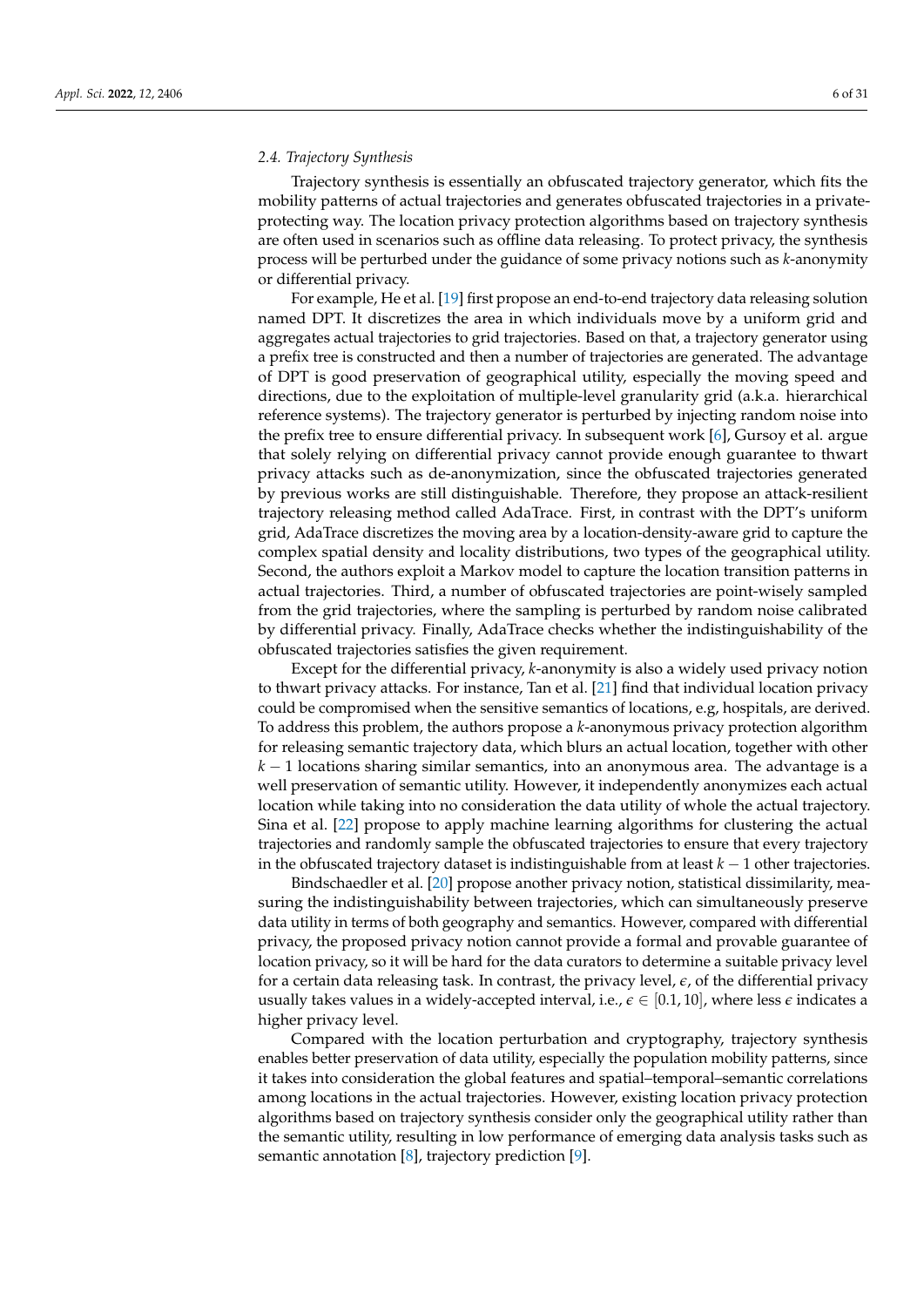# <span id="page-6-0"></span>**3. Preliminaries**

In this section, we present notations used in this paper, together with an introduction to differential privacy. Table [2](#page-6-1) shows the notations that are frequently used in this paper.

| Symbol        | Meaning                               |  |
|---------------|---------------------------------------|--|
| $\mathcal{U}$ | individual                            |  |
| U             | set of individuals                    |  |
| $\tau$        | set of time instants                  |  |
| $\mathcal{L}$ | geographical space                    |  |
| l             | trajectory                            |  |
| $l_t$         | location record at the time instant t |  |
| $D_A$         | actual trajectory dataset             |  |
| $D_{O}$       | obfuscated trajectory dataset         |  |
| f             | location privacy protection algorithm |  |
| P(f)          | privacy metric                        |  |
|               | utility metric                        |  |
|               |                                       |  |

<span id="page-6-1"></span>**Table 2.** List of notations.

#### <span id="page-6-2"></span>*3.1. Problem Statement*

**Notations.** Consider that a set of individuals  $\mathcal{U} = \{u_1, u_2, \dots\}$  move in a geographic space, which is denoted by a set of discrete geographical locations,  $\mathcal{L} = \{l_1, l_2, \dots\}$ , where a location is represented by a vector of GPS coordinates , e.g., (−73.989308, 40.741895). The (actual) trajectory of any individual  $u \in U$  is represented by a sequence of location records,  $\bm{l} = (l_1, l_2, \ldots, l_t, \ldots)$ , which *u* has visited over a period of time  $\mathcal{T} = \{1, 2, 3, \ldots\}$ , where  $l_t$  records  $u$ 's location at the time instant  $t \in \mathcal{T}$ ,  $l_1$ ,  $l_2$ ,  $\cdots \in \mathcal{L}$ .

**Problem to tackle.** Suppose that a data curator , e.g., the New York City Taxi & Limousine Commission [\[2\]](#page-28-1), has collected a dataset of actual trajectories of the individuals,  $D_A = \{I_u | u \in \mathcal{U}\}\.$  The data curator would like to publish the dataset to some (potentially untrusted) analyzers, e.g., insurance companies and academic institutions, for facilitating data-mining purposes. Meanwhile, it also hopes to keep individual whereabouts private from the analyzers. To this end, the data curator employs a location privacy protection algorithm to obfuscate actual trajectories *DA*, resulting in an offline dataset of obfuscated trajectories  $D_{\Omega}$ . After that,  $D_{\Omega}$  is published to the data analyzers.

**Design objectives.** The data curator expects that the location privacy protection algorithm should achieve the following two objectives. (i) Simultaneous preservation of geographical utility as well as semantic utility. In other words, the obfuscated locations should be close to the actual locations and have similar semantics to the actual location as much as possible. (ii) Effective prevention from the location inference attacks and the de-anonymization attacks. In other words, the chance that any actual location or individual identity is derived by observing the released dataset  $D<sub>O</sub>$  should be restricted to some magnitude specified by the data curator.

The location privacy protection algorithm, denoted by  $f: D_A \to D_O$ , is a randomized function that outputs the obfuscated trajectory dataset *D<sup>O</sup>* given the actual trajectory dataset *DA*. In this work, the *f* is implemented by UDPT, a privacy-protecting and utility-optimized trajectory synthesis algorithm. *P*(*f*) measures the privacy security of the algorithm. The obfuscation usually leads to a loss of data utility, denoted by *Q*(*f*). The computation of *P*(*f*) and *Q*(*f*) depends on specified metrics, which will be elaborated in our experimental Section [5.](#page-18-0)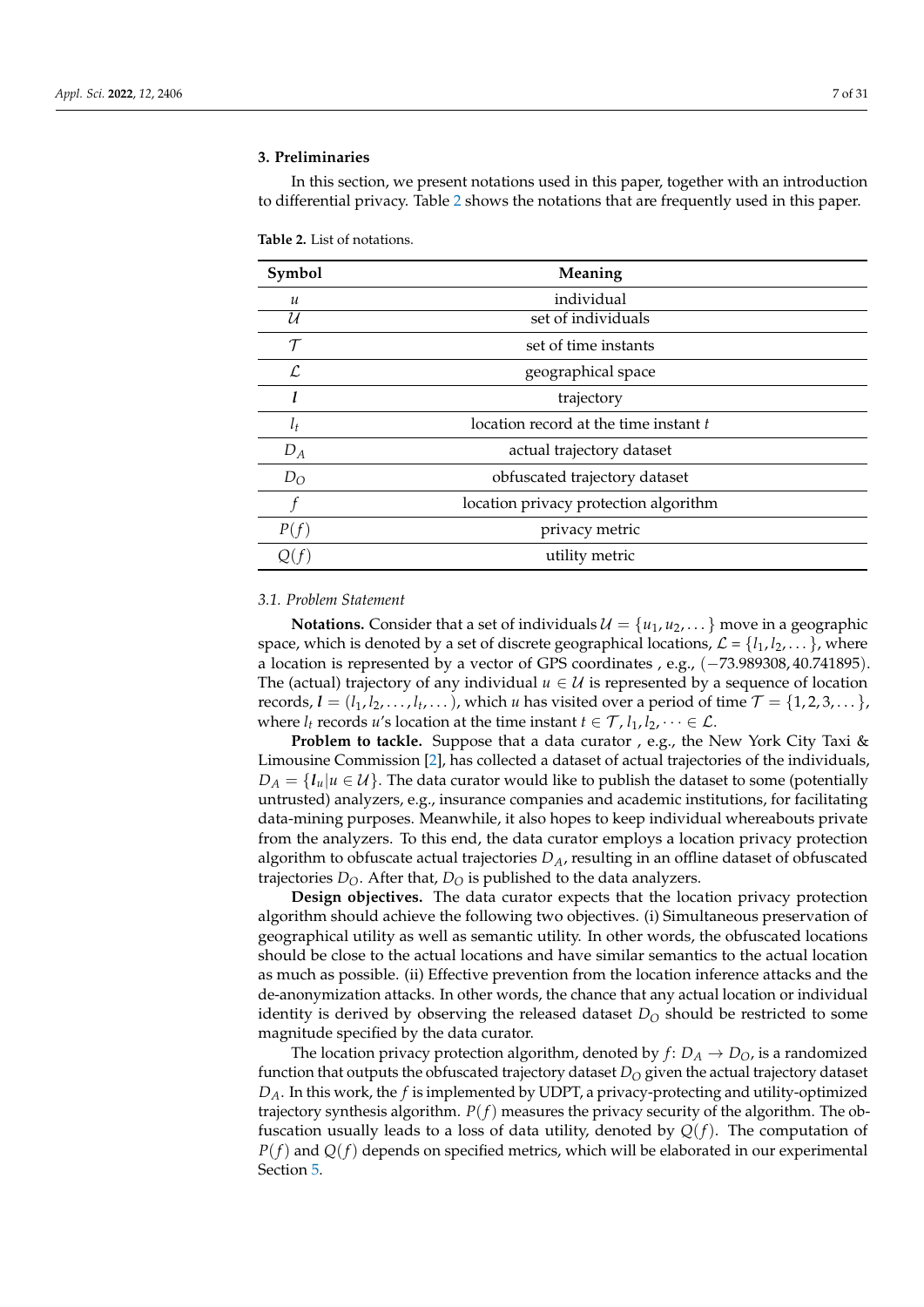# *3.2. Differential Privacy*

Stemming from the area of statistical disclosure control, differential privacy [\[7\]](#page-29-3) has become a widely accepted privacy standard. In general, differential privacy requires that the outcome of any query to a dataset is insensitive to the change (e.g., addition and removal) of a single record in that dataset. The formal definition of differential privacy is given as follows.

**Definition 1** (*e*-differential privacy)**.** *A privacy protection algorithm f can provide e-differential privacy if and only if any two neighboring datasets D*<sup>1</sup> *and D*<sup>2</sup> *differing on at most one record and for any possible output*  $O \in Range(f)$ *:* 

<span id="page-7-0"></span>
$$
Pr(f(D_1) = O) \leq e^{\epsilon} \times Pr(f(D_2) = O)
$$
\n(1)

*where the possibility is taken over the randomness of f , Range*(*f*) *denotes the set of possible outputs of the mechanism, and e is called the privacy budget.*

In this work, *f* is the trajectory synthesis algorithm, UDPT, which takes an actual trajectory dataset  $D_A$  as input and outputs an obfuscated trajectory dataset  $D_O$ , i.e.,  $f(D_A) = D_O$ . The any two neighboring databases  $D_1$ ,  $D_2$  are expressed as any two trajectory datasets  $D_A$ ,  $D'_A$  differing on at most one location record  $l_t \in D_A$ , i.e.,  $(D_A - D'_A) \cap (D'_A - D_A) = \{l_t\}.$ The *Range*(*f*) means the set of all possible outputs of *f* , and *O* the any possible output in *Range*( $f$ ). According to Equation [\(1\)](#page-7-0), when the output of UDPT is insensitive to the change of any single location record in the actual trajectory dataset, we say that UDPT is *e*-differentially private. In other words, untrusted analyzers cannot derive the existence of any single location record, including the record on sensitive locations, e.g., home and hospital, in the actual dataset  $D_A$  by observing the obfuscated trajectory dataset  $D_O$ , so individual location privacy is protected.

In addition, *e* is privacy budget of the data curator. Generally, a smaller *e* leads to larger randomness, which further results in a stronger privacy guarantee while a poor preservation of data utility. Therefore, *e* can be used to tune the trade-off between privacy and data utility of UDPT.

#### *3.3. Mechanisms and Properties of Differential Privacy*

Note that the differential privacy is actually a goal of privacy protection, rather than a specific privacy protection algorithm. To build a specific privacy protection algorithm, e.g., the trajectory synthesis algorithm in this work, the differential privacy expresses the algorithm's access to the dataset as a series of queries on that dataset. For instance, the private location clustering of UDPT, see Section [4.2,](#page-11-0) is essentially a series of queries on the actual trajectory dataset with the objective function. Individual privacy is protected by injecting random noise into the query results. There are mainly two types of queries, namely, numeric queries and categorical queries. Previous studies have provided two general-purpose and differentially private algorithms, namely Laplace mechanism [\[7\]](#page-29-3) and exponential mechanism [\[24\]](#page-29-20), to generate random noise for a numeric query and a categorical query, respectively. We introduce the two mechanisms as follows.

**Laplace mechanism.** Dwork et al. [\[7\]](#page-29-3) proposed this mechanism which takes as inputs a dataset *D*, a privacy protection algorithm *f* , and the privacy budget *e*. Theorem [1](#page-8-1) presents a formal definition It is designed for answering the numeric query whose output is real. It added a Laplace noise to the actual query result *f*(*D*). The Laplace noise is sampled from Laplace distribution  $Lap(b)$  with the probability density function  $Pr(x|\mu, b)$  =  $(2b)^{-1}e^{-b^{-1}|x-\mu|}$ , where  $\mu$  is the location parameter and *b* is the scale parameter determined by sensitivity ∆*f* and desired privacy budget *e* : *b* = ∆*f* /*e*. *µ* is usually assigned 0. The sensitivity ∆*f* indicates the maximum change of the actual query result *f*(*D*) when removing or adding one record from the dataset *D*, which relies on the specific query.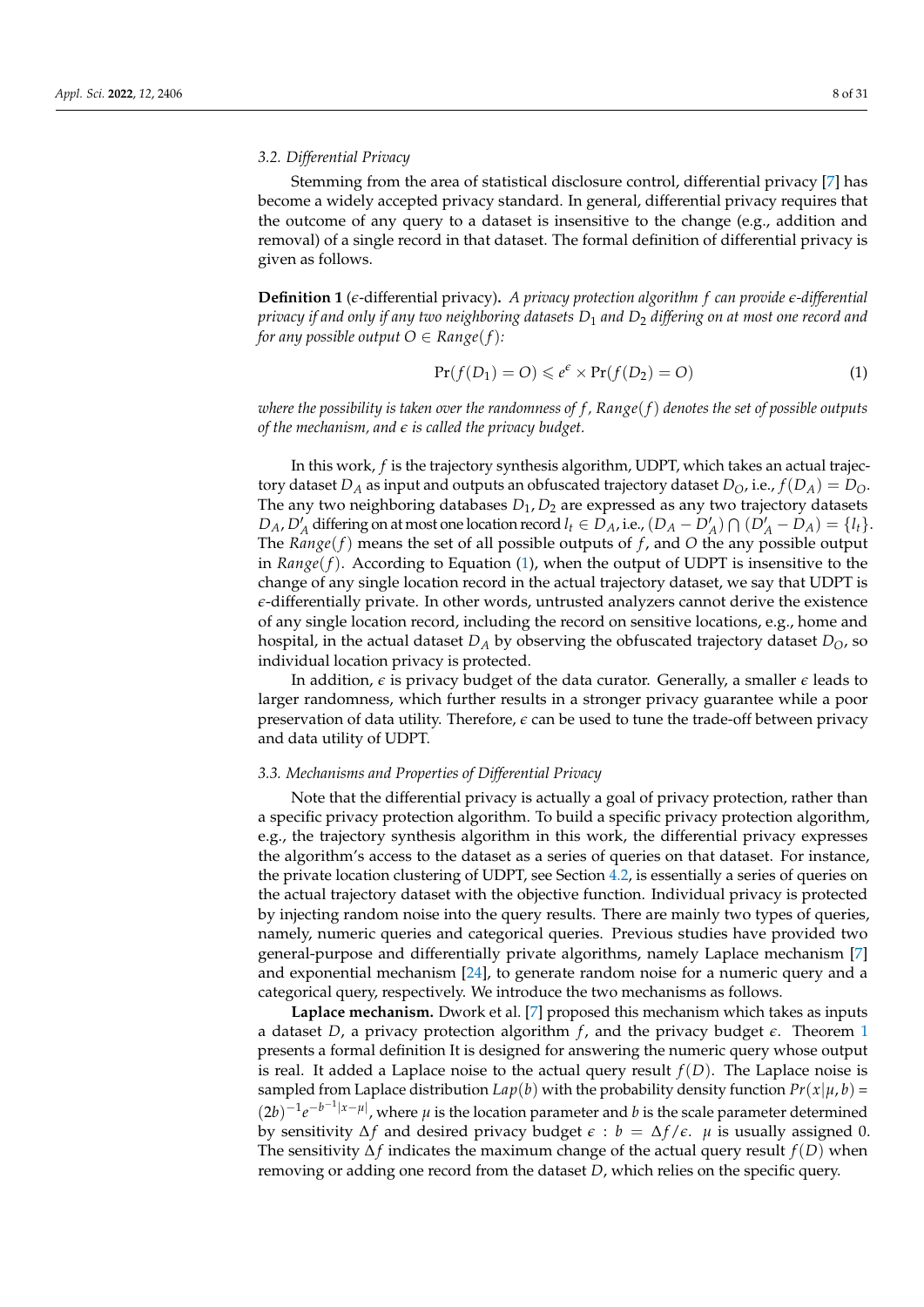<span id="page-8-1"></span>**Theorem 1.** For any privacy protection algorithm  $f: D \to \mathbb{R}^d$ , the following algorithm achieves *e-differential privacy.*

$$
A(D) = f(D) + Lap(\Delta f/\epsilon)
$$
 (2)

**Exponential mechanism.** For the query whose output is not real , i.e., the domain of output is categorical, McSherry et al. [\[24\]](#page-29-20) proposed the exponential mechanism. Theorem [2](#page-8-2) presents a formal definition of the exponential mechanism. It defines a score function *q* that assigns a real-valued utility score to each categorical output  $r \in R$ . The exponential mechanism assigns exponentially higher probabilities of being selected to outputs of higher utility scores. *e* represents the privacy budget. The sensitivity of the score function ∆*q* equals to the maximum change of the score function *q* when removing or adding one record from the dataset *D*, which relies on the specific score function that we use.

<span id="page-8-2"></span>**Theorem 2.** For any privacy protection algorithm  $f : D \to R$ , choosing an output  $r \in R$  with *probability proportional to*  $e^{\frac{\epsilon q(D,r)}{2\Delta q}}$  *ensures the algorithm*  $\epsilon$ *-differential privacy [\[24\]](#page-29-20).* 

The properties of differential privacy define the composability between differentially private algorithms, e.g., the Laplace mechanism and the exponential mechanism, and enables the building of a complex algorithm. Given some differentially private algorithms  $f_1, f_2, \ldots, f_n$  that satisfies  $\epsilon_1, \epsilon_2, \ldots, \epsilon_n$ -differential privacy respectively, the properties of differential privacy also describe the relationship between the total privacy budget (indicating the overall privacy guarantee) and the privacy budget pieces of sub-algorithms. We introduce the two properties as follows.

<span id="page-8-4"></span>**Theorem 3** (sequential composition [\[24\]](#page-29-20))**.** *Let the privacy protection algorithm f<sup>i</sup> each provide*  $\epsilon_i$ -differential privacy,  $1 \leq i \leq n$ , then running in sequence all algorithms over a dataset D provides ∑*i ei -differential privacy.*

The sequential composition indicates that a sequence of algorithms that each provides differential privacy in isolation also provides differential privacy, but the privacy budget is accumulated. In other words, the sequential execution of these mechanisms on a dataset consumes  $\sum_{i=1}^{n} \epsilon_i$  budget.

<span id="page-8-3"></span>**Theorem 4** (parallel composition [\[24\]](#page-29-20))**.** *Let the privacy protection algorithm f<sup>i</sup> each provide*  $\epsilon_i$ -differential privacy,  $1 \leq i \leq n$ , then applying each algorithm over a set of disjoint datasets  $D_i$ *provides max*{*ei*}*-differential privacy.*

The parallel composition means that if the sequence of privacy protection algorithms is performed on disjoint datasets, the privacy budget is determined by the largest one of all algorithms, i.e.,  $max(\epsilon_i)$ ,  $1 \le i \le n$ .

In particular, post-processing the output of a differentially private algorithm does not deteriorate the privacy, e.g., exploiting that output as an input to another algorithm or even publicly releasing that output does not violate differential privacy [\[24\]](#page-29-20).

#### <span id="page-8-0"></span>**4. Trajectory Synthesis**

In this section, we describe the procedure of the trajectory synthesis with UDPT. First, we provide an overview of the UDPT. Then, we elaborate on each phase.

#### *4.1. Overview*

**Overall ideas.** Recall the design objectives in Section [3.1.](#page-6-2) (i) One of the design objectives is to achieve that the chance that any actual location or individual identity is derived by observing the released dataset should be restricted to some magnitude specified by the data curator, we employ the differential privacy as the privacy notion of UDPT. An *e*-differentially private algorithm can ensure that the output is insensitive to the change of any location record in the actual trajectory, so the location inference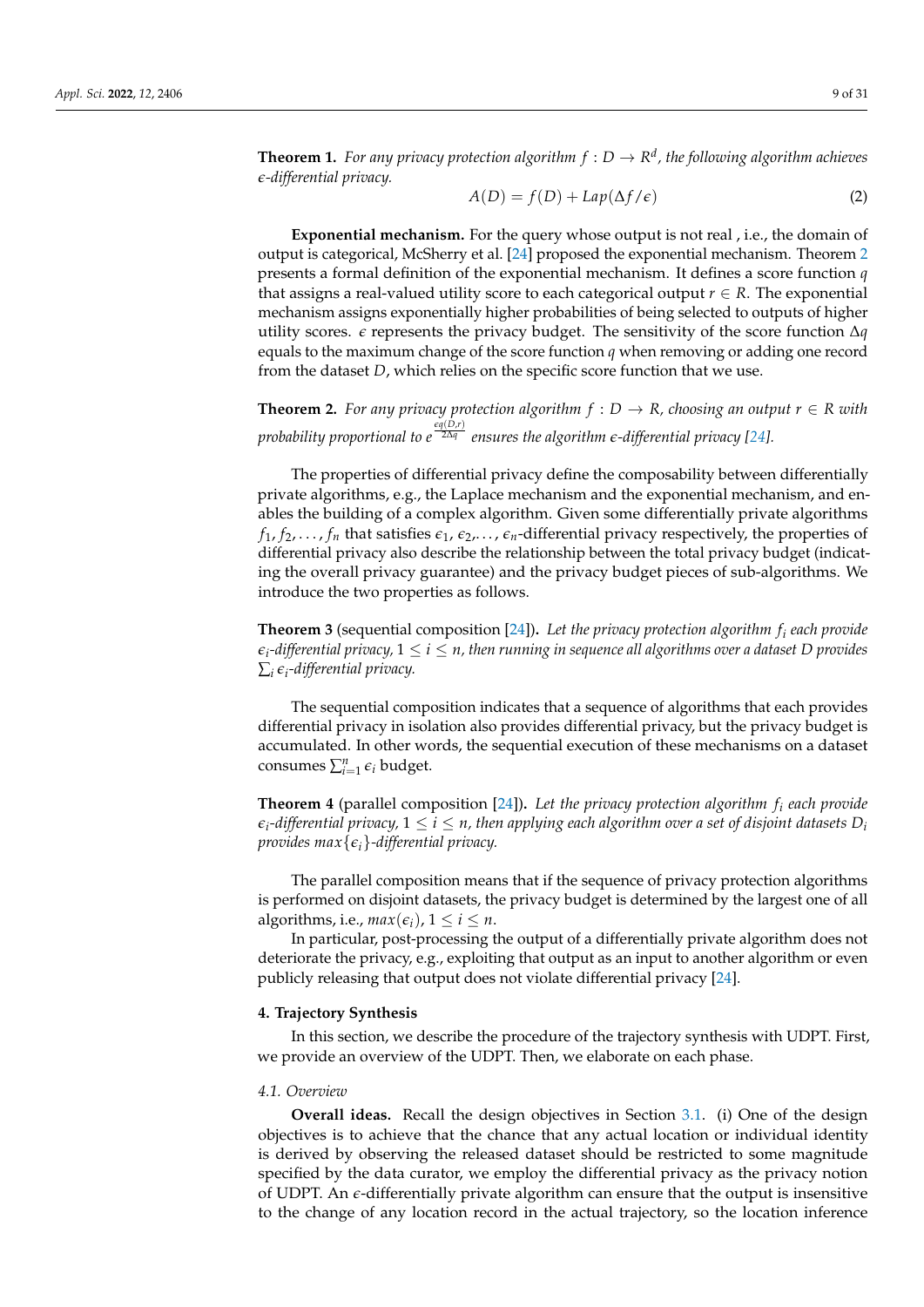attacks on actual locations can be thwarted. The privacy guarantee can be tuned by the data curator with the privacy budget *e*. However, the differential privacy cannot prevent the de-anonymization attacks on individual identity [\[6\]](#page-29-2). Our remedy is to synthesize a number of indistinguishable and obfuscated trajectories for each actual trajectory in a generative manner, so the attacker cannot rebuild the linkage between individual identities and obfuscated trajectories. (ii) The other objective is to achieve simultaneous preservation of geographical utility as well as semantic utility. In other words, the obfuscated locations should be close to the actual locations and have similar semantics to the actual location as much as possible. To this end, we model the preservation of both types of utility as a multiple-objective optimization problem.

In general, UDPT is a location privacy protection algorithm, which takes as input an actual trajectory dataset of individuals, together with a (total) privacy budget *e*, and then produces an obfuscated trajectory dataset. It enables the trajectory data curator to release an offline trajectory dataset to public or other analyzers for data-analysis purposes in a privacy-protecting and utility-preserving fashion. Although the privacy protection will obfuscate the actual data and thus deteriorate the data utility, the data curator can control the trade-off between privacy and data utility by tuning the (total) privacy budget  $\epsilon$  to achieve the requirements of individuals and data analyzers. The pseudocode in Algorithm [1](#page-9-0) presents a skeleton of UDPT. We also provide an illustrative example in Figure [2.](#page-10-0)

```
Algorithm 1 Utility-optimized and differentially private trajectory synthesis (UDPT).
```
**Input**: actual trajectory dataset  $D_A$ , (total) privacy budget  $\epsilon$ .

**Output**: obfuscated trajectory dataset *DO*.

- 1: Divide the total privacy budget  $\epsilon$  into 3 pieces, namely,  $\epsilon_1$ ,  $\epsilon_2$ , and  $\epsilon_3$ .
- 2: Let clusters {*C*1, *C*2, . . . } ←− Private location clustering with Algorithm [2,](#page-11-1) *D<sup>A</sup>* and *e*1.
- 3: Let *D*<sup>O</sup> ← Ø.
- 4: **for each** *l* in *D<sup>A</sup>* **do**
- 5: **for each**  $l_t \in \mathit{l}$  **do**
- 6: Let  $L_t^{(opt)}$  ← Privately selecting utility-optimized candidate obfuscated locations for  $l_t$  with Algorithm [3,](#page-15-0) clusters  $\{C_1, C_2, \ldots\}$ , and  $\epsilon_2$ .
- 7: **end for**
- 8: Let  $L^{(opt)}$  ←  $(L_1^{(opt)}$ 1 , *L* (*opt*)  $2^{(\nu \rho \nu)}, \dots$ ).
- 9: Let *L<sup>o</sup>* ←− Privately select obfuscated trajectories with Algorithm [4,](#page-17-0) *L* (*opt*) , and *e*3.
- 10: Let  $D_O \leftarrow D_O \cup L_0$ .
- 11: **end for**
- 12: **return** *DO*.

UDPT is composed of three sequential phases, where each phase is a differentially private sub-algorithm. In line [1,](#page-9-0) we divide the (total) privacy budget into three pieces and each phase (or sub-algorithm) consumes one piece.

In the first phase, as shown in line [2,](#page-9-0) in order to defend against the location inference attacks, locations that occur in the actual trajectory dataset  $D_A$  are blurred into clusters by the private location clustering algorithm [2.](#page-11-1) Since this sub-algorithm is essentially iteratively updating a numeric objective function, UDPT exploits the Laplace mechanism to ensure  $\epsilon_1$ -differentially private. The sub-algorithm finally produces a set of clusters  $\{C_1, C_2, \ldots\}$ .

In the second phase, as given by line  $3$  to  $8$ , to simultaneously preserve the geographical utility as well as the semantic utility of each actual trajectory  $l \in D_A$ , UDPT privately selects a set of utility-optimized candidate obfuscated locations from the clusters  $\{C_1, C_2, \ldots\}$ for each actual location  $l_t \in \mathcal{I}$ . The selection is modeled as a multi-objective optimization problem and then solved by a differentially private genetic algorithm. Since this subalgorithm is essentially a query which takes as input the clusters and the actual location *l<sup>t</sup>* and then produces categorical outcomes, i.e., a number of location, UDPT employs the exponential mechanism to ensure the sub-algorithm  $\epsilon_2$ -differentially private. After that, a sequence of utility-optimized candidate obfuscated location sets *L* (*opt*) for each actual trajectory *l* is produced, as shown in line [8.](#page-9-0)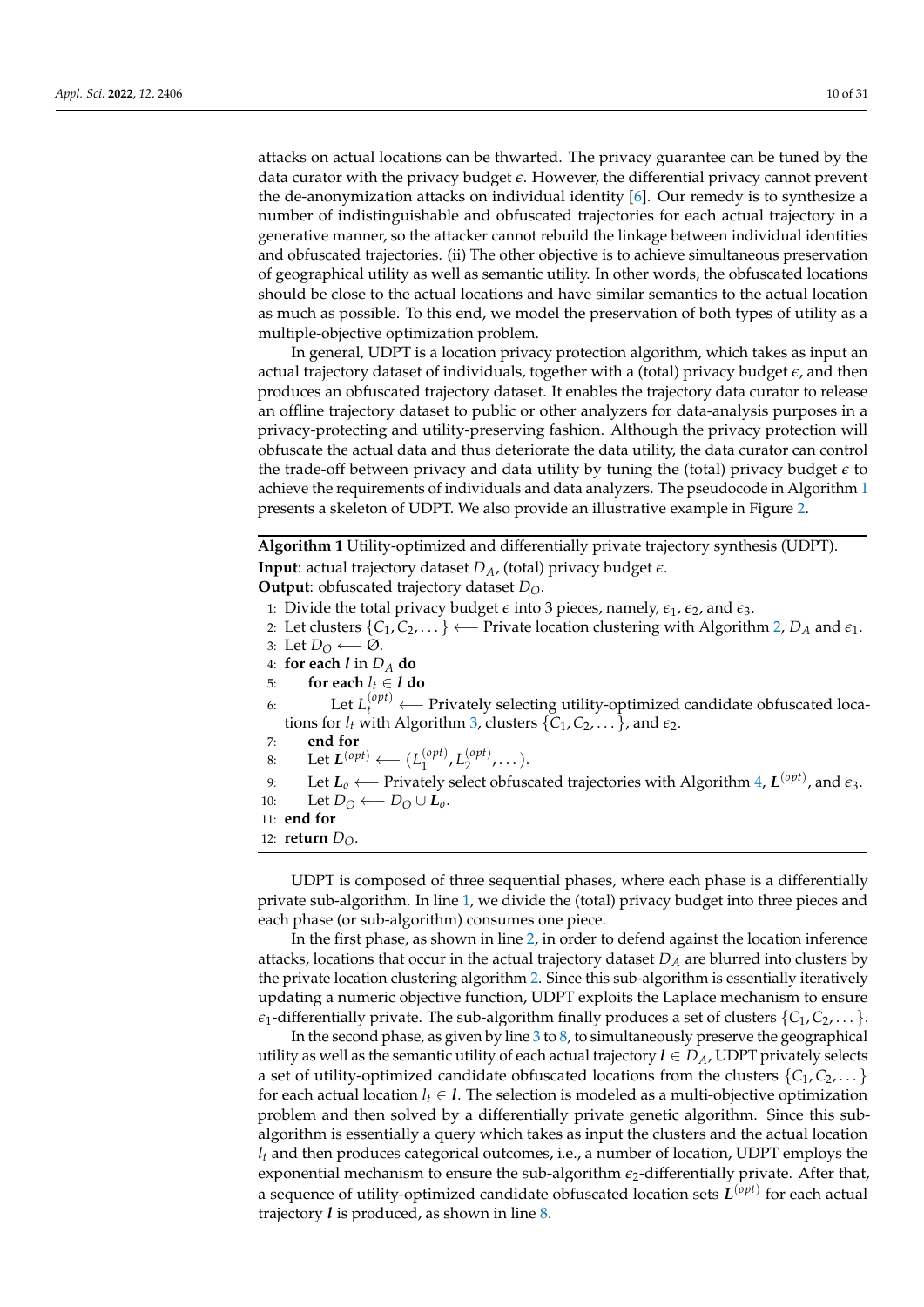<span id="page-10-0"></span>

**Figure 2.** An example of releasing differentially private and utility optimized trajectories with UDPT. We focus on two moving individuals, namely *u*<sup>1</sup> and *u*2, represented by red and blue colors, respectively. A location is denoted by a number. The yellow numbers represent the locations visited by other individuals.

In the third phase, as shown in line [9,](#page-9-0) to defend against the de-anonymization attacks, UDPT privately selects obfuscated trajectories with the Algorithm [4](#page-17-0) and *L* (*opt*) . Because the sub-algorithm is essentially a categorical query which takes as input the actual trajectory *l* and then produces discrete outcomes, UDPT exploits the exponential mechanism to ensure  $\epsilon_3$ -differentially private. After that, the sub-algorithm produces a number of indistinguishable and obfuscated trajectories *Lo*, which share the most similar movement patterns to the actual trajectory *l*, so *l* can be hidden from the de-anonymization attackers. In the end, UDPT collects all the obfuscated trajectories into the dataset  $D<sub>O</sub>$ , as given by line [10.](#page-9-0)

Finally, the Algorithm [1](#page-9-0) returns an obfuscated trajectory dataset  $D_{\Omega}$ . The data curator can release it to public or any other data analyzers for data-mining purposes. We elaborate on each phase (or sub-algorithm) as follows.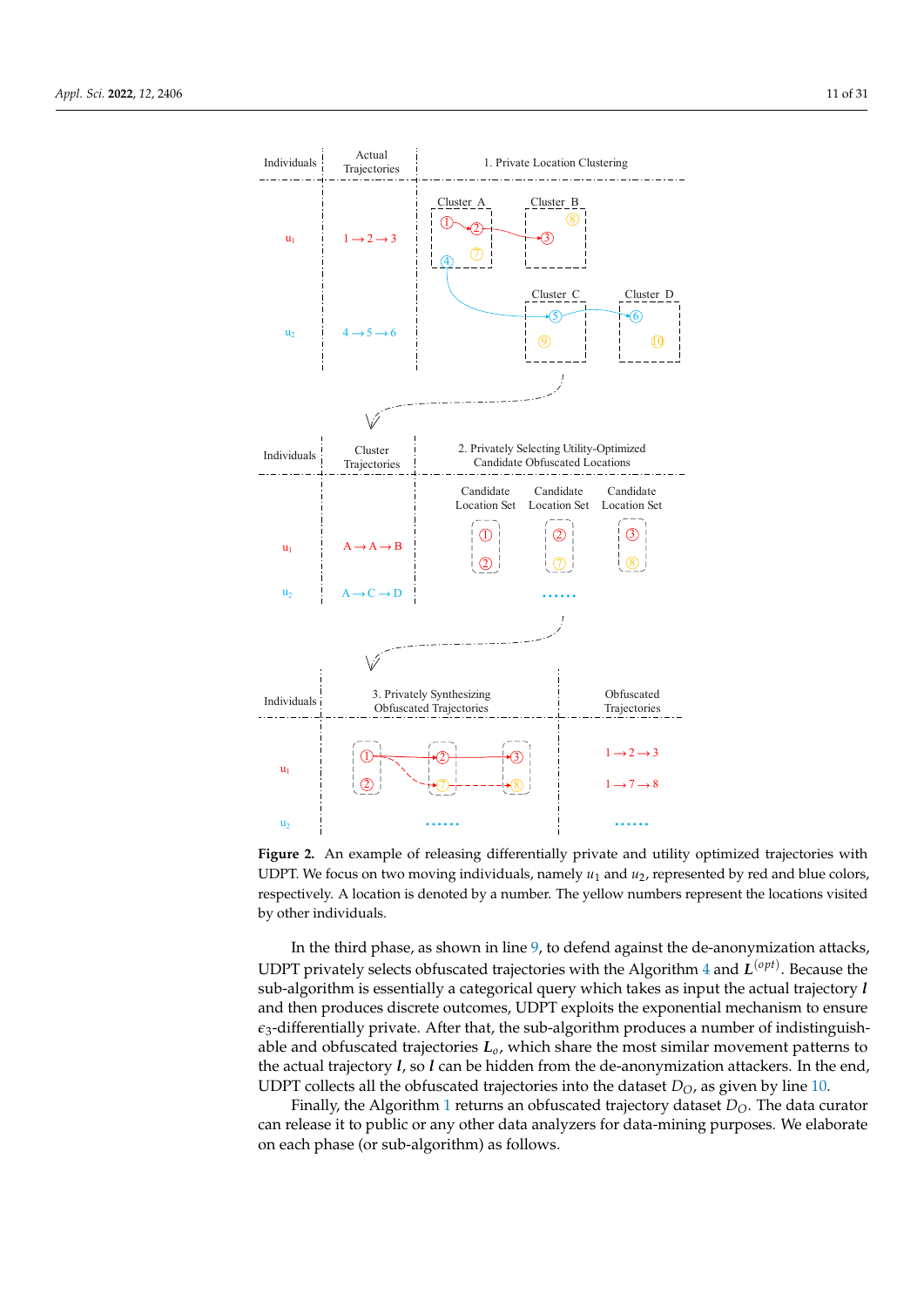#### <span id="page-11-0"></span>*4.2. Private Location Clustering*

Since the location inference attacks aim to infer individuals' actual (or precise) locations from obfuscated locations, a widely used remedy is to replace the actual locations with blurred locations such as grids [\[6\]](#page-29-2) or clusters [\[22\]](#page-29-18). The location privacy protection algorithms based on grids split the geographical space where individuals move into uniform and rectangular cells. The locations inside a cell are represented by the cell itself. However, a careless setting of the cell size is likely to divide a place in nature into different cells, which could lose original location semantics. In contrast, recent works have demonstrated that the clustering has a more natural division on geographical space, so the neighboring locations that share the same semantics have a greater chance to gather together [\[22\]](#page-29-18). Therefore, despite defending against location inference attacks, another advantage of location clustering is the better preservation of the semantic utility of individual trajectories. We apply *K*-means as the fundamental clustering algorithm. It is easy to be extended for privacy protection, especially for differential privacy, because of its efficiency in computing and simplicity in parameter configuration. However, previous efforts showed that clustering on individual data without any privacy protection measures could lead to a compromise on privacy, e.g., the adversary could find out whether a given location is in a certain cluster [\[25\]](#page-29-21). Therefore, we need to propose a differentially private location clustering algorithm. Despite the clustering, a recent study [\[26\]](#page-29-22) on private classification provides us with another inspiration. We leave it as our future work.

The basic idea of location clustering is calculating the distance of pairwise (actual) locations and then gathering those locations having shorter distances iteratively. To ensure the clustering is differentially private, the random noise generated by the Laplace mechanism is injected into the objective function of *K*-means clustering. Finally, actual (or original) locations are blurred into clusters, then each actual trajectory is translated into a sequence of clusters, i.e., a cluster trajectory. The pseudocode of private location clustering is presented in Algorithm [2.](#page-11-1)

#### <span id="page-11-1"></span>**Algorithm 2** Private location clustering.

**Input**: geographical space  $\mathcal{L}$ , number of clusters  $K$ , privacy budget  $\epsilon_1$ , max number of iterations *p*, sensitivity ∆.

**Output**: a set of clusters  $\{C_1, C_2, \ldots, C_K\}$ .

1: Initialize cluster centroids  $c_1, c_2, \ldots, c_K \in \mathcal{L}$  randomly. 2: **for**  $r = 1$  to  $p$  **do** 3: Initialize each cluster  $C_k$  with  $\emptyset$ ,  $k = 1, 2, ..., K$ . 4: // Assign the locations in  $\mathcal L$  to their closest cluster centroid. 5: **for**  $i = 1$  to  $|\mathcal{L}|$  **do** 6:  $k^* := \arg \min ||l_i - c_k||_2, l_i \in \mathcal{L}.$ *k*=1,2,...,*K* 7: Add  $l_i$  into the cluster  $C_{k^*}$ . 8: Let  $\gamma_{i,k^*} \longleftarrow 1$ . 9: **for** *k* ∈ {1, 2, . . . , *K*} − {*k* <sup>∗</sup>} **do** 10: Let  $\gamma_{i,k} \longleftarrow 0$ . 11: **end for** 12: **end for** 13: Calculate the objective function  $g = \sum_{i=1}^{|\mathcal{L}|} \sum_{k=1}^{K} \gamma_{i,k} ||l_i - c_k||_2 + Lap(\frac{p\Delta}{\epsilon_1})$  $\frac{p\Delta}{\epsilon_1}$ ). 14: **if** the objective function *g* converges, **then** 15: Break. 16: **end if** 17: // Update each cluster centroid with the mean of all locations in that cluster. 18: **for**  $k = 1$  to  $K$  **do** 19: Let  $c_k \longleftarrow \frac{1}{|C_k|} \sum_{l \in C_k} l$ . 20: **end for** 21: **end for**

22: **return**  $\{C_1, C_2, \ldots, C_K\}.$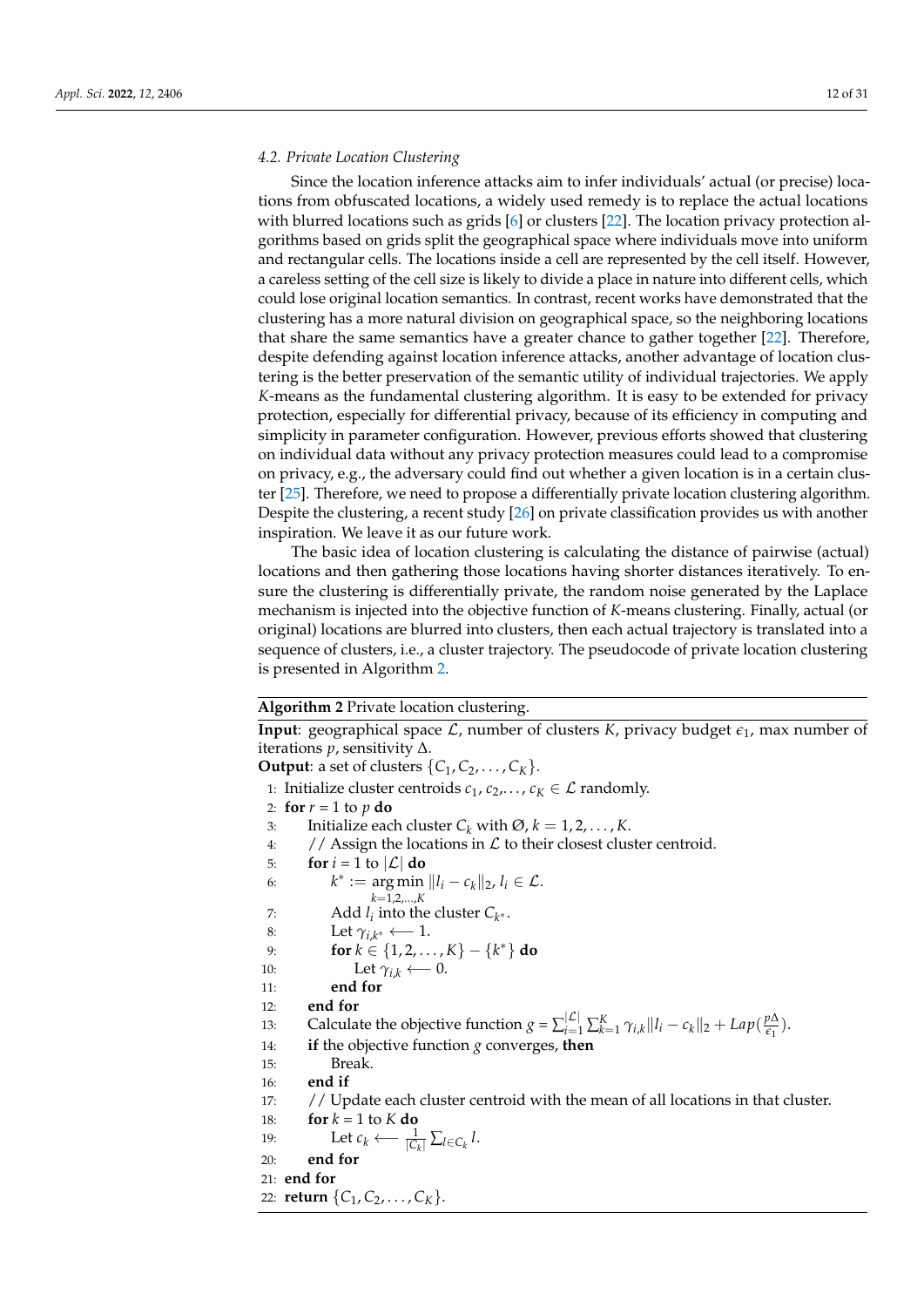In line [1,](#page-11-1) we initialize *K* cluster centroids with the locations uniformly chosen from the geographical space  $\mathcal L$  at random, where  $\mathcal L$  is actually the set of locations occurring in the actual trajectory dataset  $D_A$ . After that, we iteratively update the clusters until the convergence. The steps in a single iteration are elaborated as follows.

In line [3,](#page-11-1) we initialize each cluster with an empty set. In line [5](#page-11-1) to [12,](#page-11-1) we assign each location in the geographical space  $\mathcal L$  to their closest cluster centroid. Specifically, first, in line [6,](#page-11-1) given a location  $l_i \in \mathcal{L}$ , let  $k^*$  denote the index of the cluster centroid which is closest to *l<sup>i</sup>* . In particular, if there were more than one closest centroids, we uniformly chose one from them at random. Next, we add the location  $l_i$  into the cluster  $C_{k^*}$ , as shown in line [7.](#page-11-1) Then, to facilitate the calculation of objective function, we introduce an indicator of the relation between locations and clusters, which is defined in Equation [\(3\)](#page-12-0). Let  $\gamma_{ik} = 1$ indicate the fact that the location *l*<sub>*i*</sub> belongs to the cluster  $C_k$ , and  $\gamma_{i,k} = 0$  otherwise. In this case, we have  $\gamma_{i,k^*} = 1$ , as shown in line [8.](#page-11-1) We also have  $\gamma_{i,k} = 0$  for  $k \neq k^*$ , as shown in line [10.](#page-11-1)

<span id="page-12-0"></span>
$$
\gamma_{i,k} = \begin{cases} 1, & \text{if } l_i \in C_k \\ 0, & \text{otherwise} \end{cases}
$$
 (3)

In line [13,](#page-11-1) we calculate the objective function of the private location clustering, *g*, which is defined in Equation [\(4\)](#page-12-1), *K* the number of clusters,  $l_i$  the *i*-th location in  $\mathcal{L}$ ,  $c_k$ the *k*-th cluster centroid, *Lap*( *p*∆*g*  $\frac{\log p}{\epsilon_1}$ ) the random Laplace noise generated by the Laplace mechanism in Theorem [1.](#page-8-1)

<span id="page-12-1"></span>
$$
g = \sum_{i=1}^{|\mathcal{L}|} \sum_{k=1}^{K} \gamma_{i,j} ||l_i - c_k||_2 + Lap(\frac{p\Delta g}{\epsilon_1})
$$
(4)

In Equation [\(4\)](#page-12-1), the maximum number of iterations, *p*, is a hyperparameter of the algorithm. A larger *p* theoretically results in a better performance of clustering. However, since we need to divide the privacy budget  $\epsilon_1$  into p pieces, a larger number of iterations could inject larger noise to a single iteration. The iteration often ends in advance, i.e., the actual number of iterations is likely less than *p*, so we can leave the unused privacy budget to the following steps including the Sections [4.3](#page-13-0) and [4.4.](#page-16-0) We will discuss this hyperparameter in our experiments.

In addition, in Equation  $(4)$ ,  $\varepsilon_1$  represents the privacy budget allocated to the private location clustering algorithm. It controls the trade-off between privacy and data utility, where a smaller value indicates a stronger guarantee of privacy while a poor preservation of data utility. Previous studies suggest that taking values in the interval [0.1, 10] often brings about a reasonable trade-off between privacy and data utility [\[7\]](#page-29-3).

In Equation [\(4\)](#page-12-1), the Laplace noise,  $Lap(\frac{p\Delta g}{\epsilon_1})$  $\frac{\log g}{\epsilon_1}$ ), is actually a random variable following the Laplace distribution, a.k.a., double exponential distribution. Its probability density function is defined in Equation [\(5\)](#page-12-2), where *x* represents a possible noise value,  $pdf(x)$ means the probability density w.r.t. *x*, and ∆*g* is the sensitivity of the objective function. According to the Laplace mechanism [\[7\]](#page-29-3), the sensitivity indicates the maximum change of  $\sum_{i=1}^{|\mathcal{L}|} \sum_{k=1}^{K} \gamma_{i,j} ||l_i - c_k||_2$  when removing or adding one location record from the actual trajectory dataset *DA*. Therefore, we define the sensitivity ∆*g* as the maximum distance between locations in the geographical space  $\mathcal{L}$ ; that is,  $\Delta g = max\{\|l_i - l_j\|_2 \mid \forall \ l_i, l_j \in \mathcal{L}\}.$ In this case, we can ensure that the output of the private location clustering algorithm is insensitive to the change of a single record in the actual dataset. In other words, we achieve the differential privacy for our private location clustering algorithm.

<span id="page-12-2"></span>
$$
pdf(x) = \frac{\epsilon_1}{2p\Delta g} \exp(-\frac{\epsilon_1|x|}{p\Delta g}), \ x \in \mathbb{R}
$$
 (5)

In line [14,](#page-11-1) we check whether the objective function  $g$  converges. If the change of objective function values between consecutive iterations is not greater than some threshold, we say that the objective function converges. The threshold is a hyperparameter that needs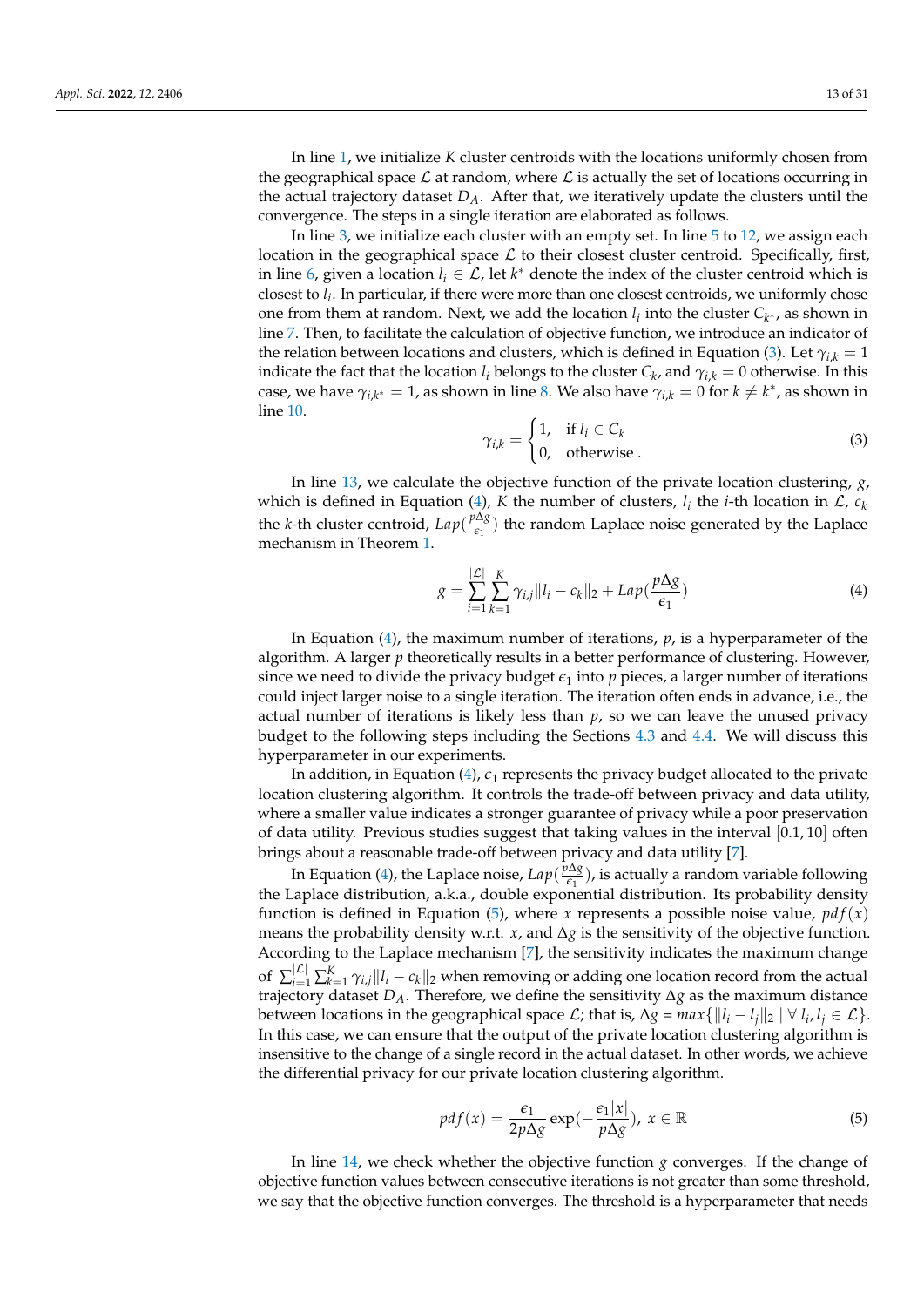to be empirically determined. See the Section [5](#page-18-0) and the Appendix [A](#page-26-0) for a detailed discussion. When *g* converges, we terminate the iteration and return the clusters  $\{C_1, C_2, \ldots, C_K\}$ . Otherwise, in line [19,](#page-11-1) we update each cluster centroid  $c_k$  with the mean of all locations in that cluster,  $k = 1, 2, \ldots, K$ .

#### <span id="page-13-0"></span>*4.3. Privately Selecting Utility-Optimized Candidate Obfuscated Locations*

After private location clustering, the actual trajectory is translated into a sequence of clusters, i.e., a cluster trajectory. Since most of the data utility of the actual trajectory, e.g., location transition patterns [\[20\]](#page-29-16), is still maintained, an intuitive way to synthesize the obfuscated trajectory is to sample a trajectory, which preserves the data utility of the actual trajectory to the most extent, from the Cartesian product of the clusters at all time instants of the cluster trajectory. However, the number of candidate obfuscated trajectories is so large that we cannot find the expected trajectory at an acceptable time cost. Alternatively, a feasible remedy is to prune the sample space by shrinking each cluster to a small set of candidate obfuscated locations maintaining the data utility of the actual location as much as possible.

In this subsection, we select utility-optimized candidate obfuscated locations for each actual location in the actual trajectory. Specifically, first, we model the simultaneous preservation of both types of data utility as a multi-objective utility optimization problem. Second, we solve the optimization problem with the genetic algorithm to select utilityoptimized candidate obfuscated locations, where the selection is perturbed by differential privacy to prevent the actual locations from being deduced by observing the candidate obfuscated locations.

#### 4.3.1. Modeling Utility Optimization Problem

Given any actual location  $l_t$  in the actual trajectory *l*, there are two objectives for selecting candidate obfuscated location, namely, (i) preserving the geographical utility of the actual location as much as possible, and (ii) maintaining the semantic utility of the actual location to the most extent. On the one hand, in order to preserve the geographical utility, a solution that has been proved feasible by existing work [\[12\]](#page-29-8) is to select the location nearby the actual location as the obfuscated location. In this work, we borrow this solution. On the other hand, to preserve the semantic utility, we prefer to select the locations sharing the same (or similar) semantics with the actual location as the obfuscated location.

However, there exist conflicts between the two objectives since nearby locations do not always have similar semantics [\[10\]](#page-29-6). Therefore, an optimal decision needs to be taken in the presence of trade-offs between the two conflicting objectives, which is known as a multiobjective optimization problem. Generally, the way to solve the problem is formalizing the objectives as functions and then finding the optimal solution over the objective functions by optimization algorithms such as genetic algorithm. We formalize the two objectives as follows.

The first objective, i.e., (i) preserving the geographical utility of the actual location as much as possible, is defined as selecting *M* candidate obfuscated locations, denoted by *L* (*geo*)  $t_t^{\text{(see)}}$ , which are closest to the actual location  $l_t$ . Equation [\(6\)](#page-13-1) presents a formal expression, which means minimizing the total Euclidean distance between *M* candidate obfuscated locations and the actual location *l<sup>t</sup>* .

<span id="page-13-1"></span>
$$
L_t^{(geo)} = \arg\min \sum_{i=1, l_i \in \mathcal{L}}^M ||l_t - l_i||_2
$$
 (6)

Before formalizing the second objective, we need to acquire the location semantics and define the semantic distance measure. The acquirement of location semantics can be achieved by the application programming interfaces (APIs) of many LBS providers, such as Foursquare and Google Maps. Foursquare also provides a hierarchical tree representation of location categories [\[27\]](#page-29-23), which contains ten coarse-grained categories in the first level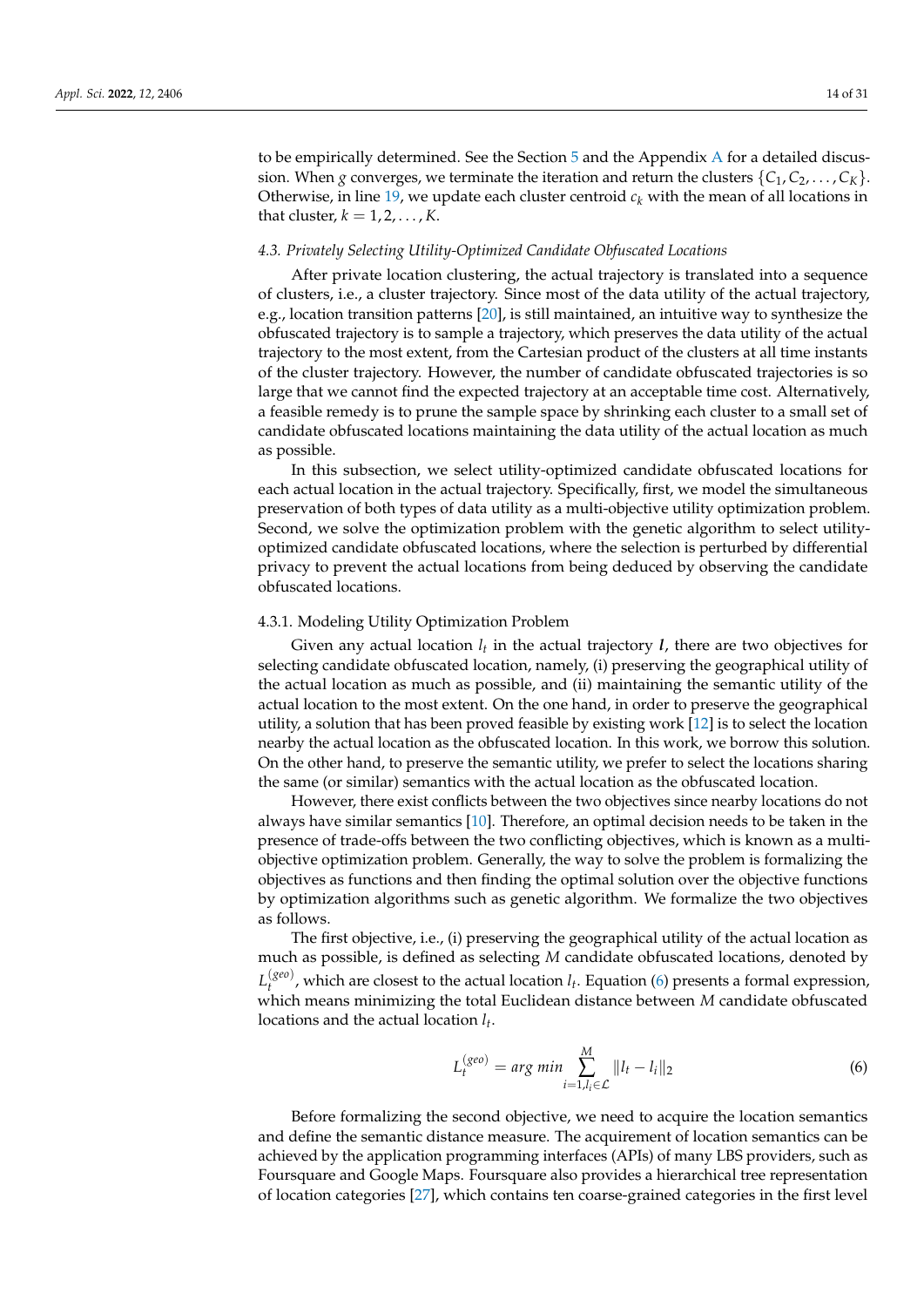and hundreds of fine-grained ones in the second level. The path distance between two category nodes in the tree indicates their discrepancy in semantics, which inspires us to propose a graph-theory-based distance metric to measure the discrepancy between the categories of the candidate obfuscated location *l<sup>c</sup>* and the actual location *l<sup>t</sup>* . We denote the semantic distance by  $dist_{sem}(\cdot, \cdot)$  and give its definition by Equation [\(7\)](#page-14-0).

<span id="page-14-0"></span>
$$
dist_{sem}(l_t, l_c) = \frac{d(l_t, l_c)}{d(root, l_t) + d(root, l_c)}
$$
\n
$$
(7)
$$

where  $d(\cdot, \cdot)$  denotes the length of the shortest path between the categories of two locations on the semantic tree, *root* represents the root node of the tree. In particular, if two categories are equal, their semantic distance is 0, while if they have the same parent category, the distance is 2. The semantic difference between two categories will be normalized by the sum of the nodes' depths; that is, the distance to the root node.

The second objective, i.e., (ii) maintaining the semantic utility of the actual location to the most extent, is defined as selecting *M* candidate obfuscated locations, denoted by  $L_t^{(sem)}$  $t_t^{(semi)}$ , which are most similar to the actual location *l* in terms of location semantics. Then, the second objective is formulated as minimizing the semantic distances between the candidate obfuscated locations and the actual location, which is given by Equation [\(8\)](#page-14-1).

<span id="page-14-1"></span>
$$
L_t^{(sem)} = arg min \sum_{i=1, l_i \in C}^{M} dist_{sem}(l_t, l_i)
$$
\n(8)

Combining the above two objectives, the multi-objective utility optimization problem is modeled as Equation [\(9\)](#page-14-2) , where  $L_t^{(opt)}$  $t_t^{(opt)}$  represents the set of utility-optimized candidate obfuscated locations corresponding to the actual location *l<sup>t</sup>* .

<span id="page-14-2"></span>
$$
L_t^{(opt)} = \arg\min\{\sum_{i=1,l_i \in \mathcal{L}}^M ||l_t - l_i||, \sum_{i=1,l_i \in C}^M \text{dist}_{sem}(l_t, l_i)\}\
$$
(9)

### <span id="page-14-4"></span>4.3.2. Privately Selecting Candidate Obfuscated Locations

The solutions of the multi-objective optimization problem include particle swarm, ant colony, and genetic algorithm [\[28\]](#page-29-24). Among these approaches, the genetic algorithm is well-known for its high performance. It is based on a natural selection process that mimics biological evolution. Recent work has demonstrated that accessing actual data without taking any privacy-protection measures could lead to compromise on individual privacy, so Zhang et al. [\[29\]](#page-29-25) proposed a differentially private genetic algorithm. However, their work is not designed for high-dimensional data, such as trajectory, so we made an adaption, as follows, to support trajectory data.

According to the multi-objective utility optimization problem defined in Equation [\(9\)](#page-14-2), we define the objective function of the genetic algorithm, given by Equation [\(10\)](#page-14-3), where *α* indicates the data curator's preference on the geographical utility and  $1 - \alpha$  the semantic utility. For example, suppose that the released data were used for early LBS that relied more on the geographical utility, e.g., points-of-interests extraction [\[30\]](#page-30-0), then *α* should be greater than 1 − *α*, namely, *α* ∈ (0.5, 1.0). The geographical distance and semantic distance in the equation are shifted and re-scaled so that they end up having the same range,  $[0, 1]$ .

<span id="page-14-3"></span>
$$
q(L_t^{(opt)}) = \alpha \sum_{i=1, l_i \in L_t^{(opt)}}^M dist_{sem}(l_t, l_i) + (1 - \alpha) \sum_{i=1, l_i \in L_t^{(opt)}}^M dist_{sem}(l_t, l_i)
$$
(10)

In addition, in the genetic algorithm, there exist four operations, namely, encoding, selection, crossover, and mutation. (i) The encoding operation represents the solution of the optimization problem by a location set. (ii) The selection operation randomly chooses one or more location sets that maximize the objective function from an intermediate set.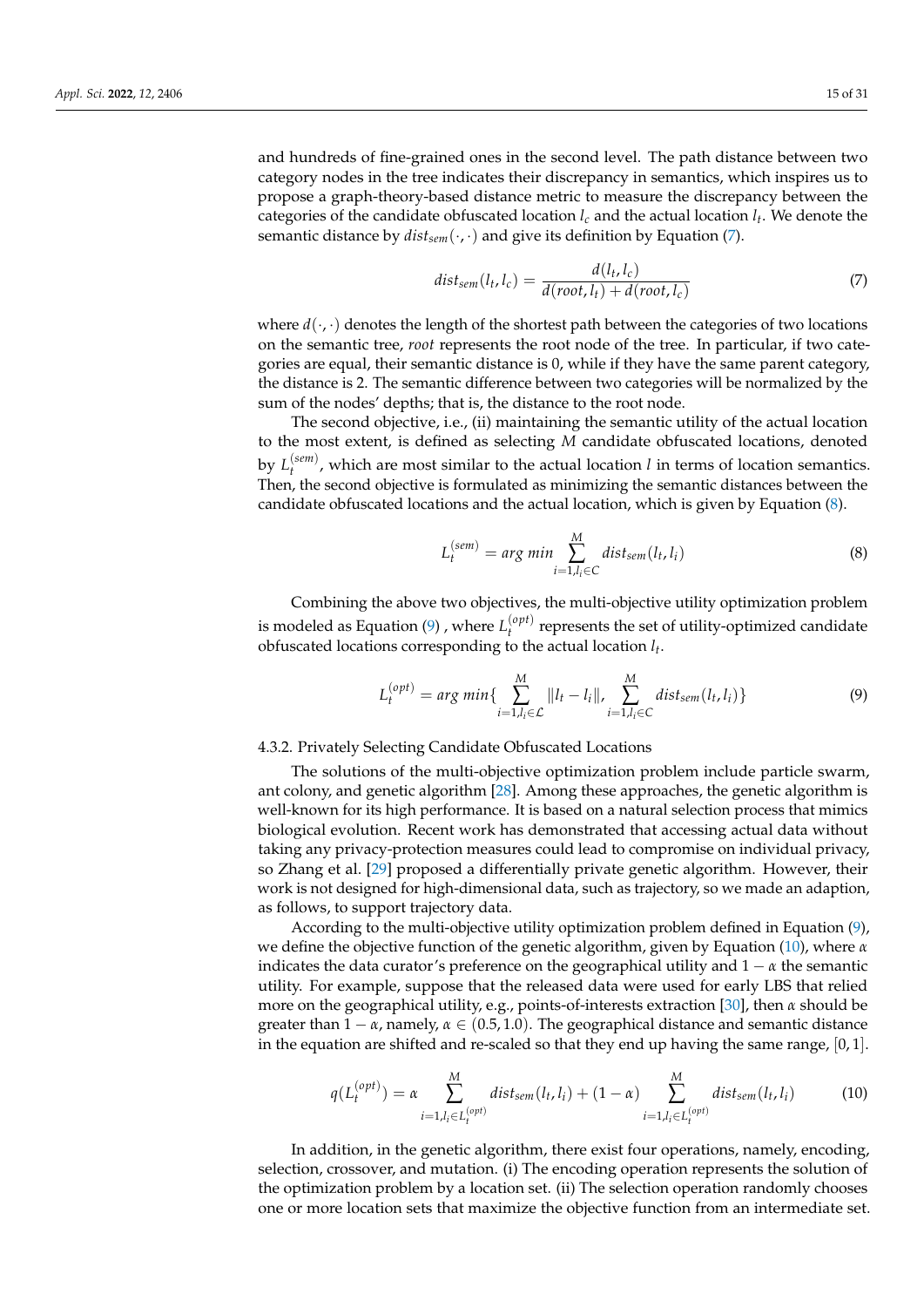(iii) The crossover operation randomly exchanges some locations in a location set with the counterpart in another location set. (iv) The mutation operation randomly replaces a location in a location set by another location. Note that the selection operation involves access to actual (private) data, thus it should be perturbed by random noise to ensure differentially private. In contrast, the other three operations only access the perturbed results, so no extra perturbation is required according to the post-processing property of differential privacy in Section [3.](#page-6-0) We formulate the procedure of privately selecting utility-optimized candidate obfuscated location set by Algorithm [3.](#page-15-0)

<span id="page-15-0"></span>**Algorithm 3** Privately selecting utility-optimized candidate obfuscated locations.

**Input**: actual location *l<sup>t</sup>* , privacy budget *e*2, size of candidate obfuscated location set *M*, number of intermediate sets *m*, number of selected sets *m'*, number of iterations *r*, the cluster *C* containing *l<sup>t</sup>*

**Output**: candidate obfuscated location set *L* (*opt*) *t*

- 1: // encoding operation
- 2: Initialize the intermediate set  $\Omega$  with *m* candidate obfuscated location sets randomly sampled from the cluster *C*, where the size of each set is *M*.
- 3: **for** *i* = 1 to *r* − 1 **do**
- 4: // selection operation
- 5: Initialize the selected set  $\Omega' = \emptyset$ .
- 6: **for each**  $L_t^{(opt)} \in \Omega$  **do**

7: Compute 
$$
Pr(L_t^{(opt)}) = \frac{\exp(\frac{\epsilon_2 q(L_t^{(opt)})}{2r\Delta q})}{\sum_{L_t^{(opt)'} \in \Omega} \exp(\frac{\epsilon_2 q(L_t^{(opt)})}{2r\Delta q})}
$$

- 8: **end for**
- 9: Randomly sample *m* sets from Ω following  $Pr(L_t^{(opt)})$  $t_t^{(opt)}$ ) and put them into  $\Omega'$ .
- 10:  $\operatorname{Set} \Omega = \varnothing$ .
- 11: **for**  $j = 1$  to  $m'/2$  do
- 12: Randomly select two sets  $L_t^{(opt)}$  $\left(\begin{matrix} \textit{opt} \\ t \end{matrix}\right)'$ ,  $L_t^{(\textit{opt})''} \in \Omega'.$
- 13: // crossover operation
- 14: Randomly crossover  $L_t^{(opt)}$  $\int_t^{(opt)}$  and  $L_t^{(opt)}$  $t^{\nu\rho\nu}$ .
- 15: // mutation operation
- 16: Randomly mutate  $L_t^{(opt)}$  $\int_{t}^{(opt)'}$  and  $L_t^{(opt)''}$  $t^{(\nu \rho \nu)}$ .
- 17: **Add**  $L_t^{(opt)}$  $\int_t^{(opt)}$  and  $L_t^{(opt)}$  $\int_t^{(\nu \mu)}$  into  $\Omega$ .
- 18: **end for**
- 19: **end for**
- 20: **for each**  $L_t^{(opt)} \in \Omega$  **do**

21: Compute 
$$
Pr(L_t^{(opt)}) = \frac{\exp(\frac{\epsilon_2 q(L_t^{(opt)})}{2r\Delta q})}{\sum_{L_t^{(opt)'}\in\Omega} \exp(\frac{\epsilon_2 q(L_t^{(opt)})}{2r\Delta q})}
$$

22: **end for**

23: Randomly select a set  $L_t^{(opt)}$  $t_t^{(opt)}$  following  $Pr(L_t^{(opt)})$  $\binom{(\nu \rho \mu)}{t}$  from  $\Omega$ . 24: **return** *L* (*opt*)  $t^{\nu\rho\nu}$ .

In line [1](#page-15-0) to [2,](#page-15-0) we encode the solution of the optimization problem by a location set. The intermediate location set is initialized with *m* sets of candidate obfuscate locations, where each set is composed of *M* locations randomly selected from the cluster *C*. The initialization of the intermediate sets provides an initial direction for the optimal solution searching of the genetic algorithm.

In lines [3](#page-15-0) to [23,](#page-15-0) we select the utility-optimized candidate obfuscated location set in a differentially private and iterative manner. We uniformly divide the privacy budget  $\epsilon_2$  into *r* pieces, each iteration consumes  $\epsilon_2/r$ .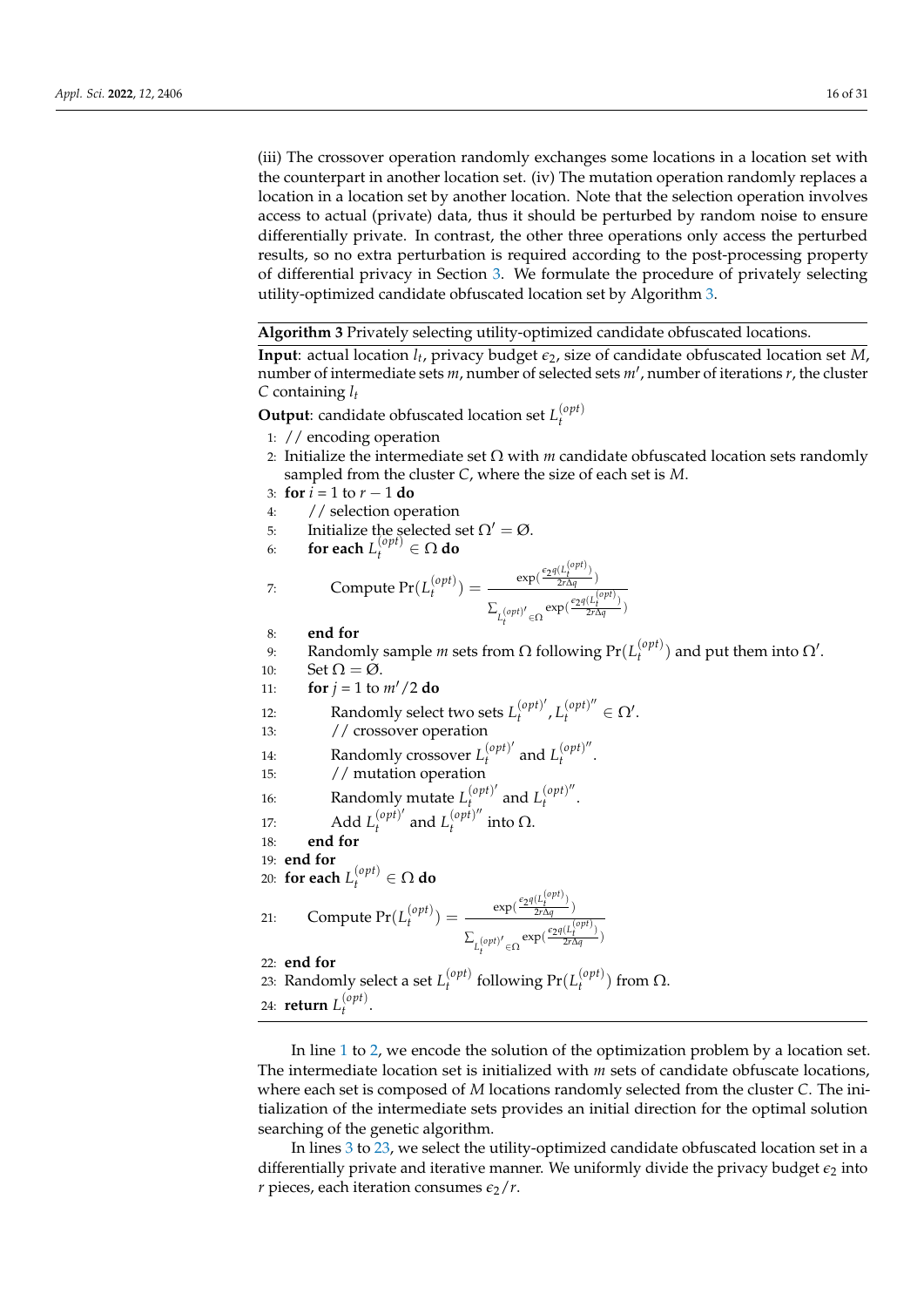In line [4,](#page-15-0) we employ the selection operation to choose *m* candidate obfuscated location sets that preserve the geographical and semantic utility to the most extent. Since the selection involves access to the actual trajectory data, we exploit the exponential mechanism to provide a differentially private guarantee, where the probability of the candidate obfuscated location set *L* (*opt*) *t* being chosen is proportional to its objective function value,  $q(L_t^{(opt)}$ *t* ). In line [7,](#page-15-0) the sensitivity ∆*q* of the exponential mechanism equals 1. In line [9,](#page-15-0) we randomly sample *m* location sets without replacement from the intermediate sets Ω following the probability distribution  $\Pr(L_t^{(opt)}$  $t_t^{(opp)}$ ), which can be achieved by constructing an unbalanced roulette.

In line [11,](#page-15-0) we randomly select  $m'/2$  pairs of location sets from the selected set,  $\omega'$ , and put them into the intermediate set,  $\Omega$ . To this end, first, we randomly select two location sets,  $L_t^{(opt)}$  $\int_t^{(opt)}$  and  $L_t^{(opt)}$  $t_t^{(opt)''}$ , from  $\Omega'$ . Next, we crossover these two location sets by randomly exchanging part of locations in  $L_t^{(opt)'}$  with the counterparts in  $L_t^{(opt)''}$ . Then, *t* we randomly mutate the location set  $L_t^{(opt)}$  $\int_t^{(opt)}$  (and  $L_t^{(opt)}$  $\int_t^{(opt)''}$ ) by replacing a location in  $L_t^{(opt)'}$ *t* (and  $L_t^{(opt)''}$  $t^{(opt)''}$ ) by another location in the cluster *C*. Finally, we put  $L_t^{(opt)}$  $\int_t^{(opt)}$  and  $L_t^{(opt)}$  $\int_t^{(\nu \rho \mu)}$  into the intermediate set  $Ω$ .

In line [20,](#page-15-0) the iteration ends. We randomly choose a candidate obfuscated location set from the intermediate set,  $\Omega$ , following the probability distribution  $Pr(L_t^{(opt)})$  $\binom{op(i)}{t}$  as the algorithm output. The relation between  $m$  and  $m'$  is determined empirically.  $10m \leq m' \leq m$ 20*m* often results in good performance.

We generate the candidate obfuscated location set,  $L_t^{(opt)}$  $t_t^{(opp)}$ , for the actual location at each time instant, *l<sup>t</sup>* , of the actual trajectory *l* with Algorithm [3.](#page-15-0) Then, we obtain a sequence of candidate obfuscated location sets corresponding to *l*, denoted by  $L^{(opt)}$  =  $(L_1^{(opt)}$ 1 , *L* (*opt*)  $L_2^{(opt)}, \ldots, L_t^{(opt)}$  $\binom{op}{t}$ ,...), which will be used for the synthesis of obfuscated trajectories of *l*. We do the same for each actual trajectory *l* in *DA*.

# <span id="page-16-0"></span>*4.4. Privately Synthesizing Obfuscated Trajectories*

A common idea of existing trajectory synthesis methods is to build a trajectory generator that has learned the population movement patterns and then produce the obfuscated trajectory dataset *D<sup>O</sup>* in a generative manner. However, individual movement patterns could be destroyed, so numerous data analysis tasks that rely on individual-level data utility, e.g., periodic patterns mining [\[9\]](#page-29-5) could suffer poor performance. To tackle this issue, we synthesize the obfuscated trajectories for each individual, i.e., each actual trajectory, independently. In this case, the privacy budgets consumed by all individuals do not accumulate according to the differential privacy's parallel composition property. In other words, when the total privacy budget is fixed, we can spare a larger privacy budget for the trajectory synthesis of a single individual, resulting in less noise injection and thus better preservation of data utility. In addition, to defend against the de-anonymization attacks, for each actual trajectory, we privately synthesize more than one indistinguishably obfuscated trajectories that share the most similar data utility with the actual trajectory.

In the previous section, for any actual trajectory *l*, we obtained a sequence of candidate obfuscated location sets. To privately synthesize obfuscated trajectories for *l*, first, to preserve the geographical and semantic utility, we capture individual movement patterns by the CRF. Second, we synthesize a set of candidate obfuscated trajectories by the CRF sequence decoding based on the sequence of candidate obfuscated location sets. Then, some candidates are privately selected as the (final) obfuscated trajectories. Since the obfuscated trajectories maintain similar data utility with the actual trajectory, they cannot be distinguished from each other, providing a defense against de-anonymization attacks. We formalize the aforementioned steps by the pseudocode in Algorithm [4.](#page-17-0)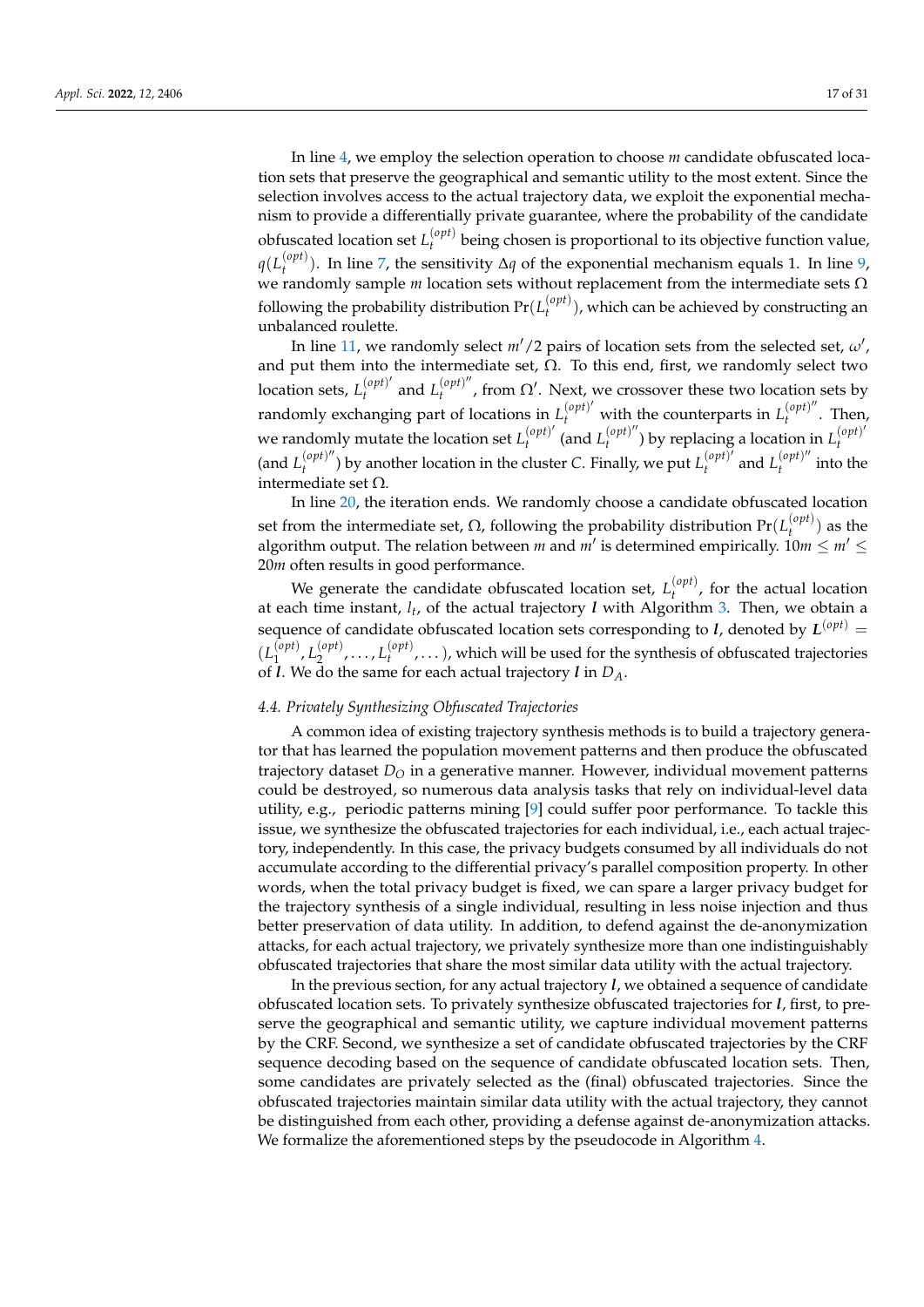# <span id="page-17-0"></span>**Algorithm 4** Private synthesizing obfuscated trajectories.

**Input**: sequence of candidate obfuscated location sets *L* (*opt*) , actual trajectory *l*, sensitivity ∆ Pr, number of (final) obfuscated trajectories *N*.

**Output**: a set of (final) obfuscated trajectories *Lo*.

- 1: Construct the obfuscated trajectory synthesizer with *l*.
- 2: // Produce a number of candidate obfuscated trajectories.
- 3:  $L_c = \emptyset$ .
- 4: **for**  $i = 1$  to  $N$  **do**
- 5:  $\langle l_c^{(i)}, Pr(l_c^{(i)}|l) \rangle$  ← Produce the *i*-th most probable candidate obfuscated trajectory and its probability with Viterbi, *L* (*opt*) and the synthesizer.

$$
6: \qquad \text{Add} < l_c^{(i)}, \Pr(l_c^{(i)}|l) > \text{into } L_c.
$$

- 7: **end for**
- 8: // Privately select the (final) obfuscated obfuscated trajectories from the candidates.
- 9: **for**  $i = 1$  to  $N$  **do**
- 10: Calculate the probability of  $l_c^{(i)}$  being selected as the (final) obfuscated trajectory, i.e.,  $\Pr(\mathit{I}^{(i)}_c)$ , with Equation [\(11\)](#page-18-1).

11: **end for**

12: *L*<sub>*o*</sub> ←− Randomly sample | *N*/2 candidate obfuscated trajectories from *L*<sub>*c*</sub> following its probability distribution without replacement.

13: **return** *Lo*.

#### 4.4.1. Constructing Obfuscated Trajectory Synthesizer

CRF is a discriminative undirected graphical model that supports auxiliary dependency within a sequence and performs well over many problems, such as sequence inference [\[31\]](#page-30-1). Recent works have shown that CRF can capture individual movement patterns from spatial, temporal, and semantic aspects, even though the trajectory data are sparse [\[23\]](#page-29-19). In particular, CRF is good at learning the transition patterns between locations, bringing about good preservation of data utility, such as periodic movement patterns.

In this work, we consider the most important example of modeling sequences, i.e., a linear chain CRF, which models the dependency between the actual trajectory and a mobility feature sequence. We consider the following mobility features concerning each actual location *l* in the actual trajectory; that is, the time when the individual visits *l*, the day of the week when the individual visits *l*, the time elapsed since the previous time instant, and the category of *l*. We extract the mobility features for each actual location in the actual trajectory to obtain the mobility feature sequence.

As shown in line [1](#page-17-0) of Algorithm [4,](#page-17-0) the obfuscated trajectory synthesizer is essentially the CRF trained over the actual trajectory *l*. The way to train the CRF is following our previous work [\[23\]](#page-29-19). The idea is as follows. First, we split both the actual trajectory and the corresponding mobility feature sequence into a number of sub-sequences by one week to enrich the training data. Then, we train the CRF by estimating the parameters that maximize the probability of the actual trajectory conditioned on the mobility feature sequence. After the training, the individual movement patterns of the actual trajectory *l* have been "remembered" by the parameters of CRF.

#### 4.4.2. Privately Selecting Obfuscated Trajectories

As given by line [2](#page-17-0) to line [6](#page-17-0) of Algorithm [4,](#page-17-0) with the obfuscated trajectory synthesizer, we produce the (final) obfuscated trajectories by sequence decoding of the synthesizer. The sequence decoding refers to finding the most probable trajectories corresponding to a given mobility feature sequence, which can be solved by the Viterbi algorithm. An improved version [\[32\]](#page-30-2) can produce a number of most probable trajectories that share similar movement patterns, which inspires us to produce a number of indistinguishably obfuscated trajectories to prevent de-anonymization attacks. The trajectories produced by Viterbi are called by candidate obfuscated trajectories, represented by *Lc*. Let *N* denote the number of candidate obfuscated trajectories, thus we have  $L_c = \{I_c^{(1)}, \ldots, I_c^{(N)}\}$ . The Viterbi algorithm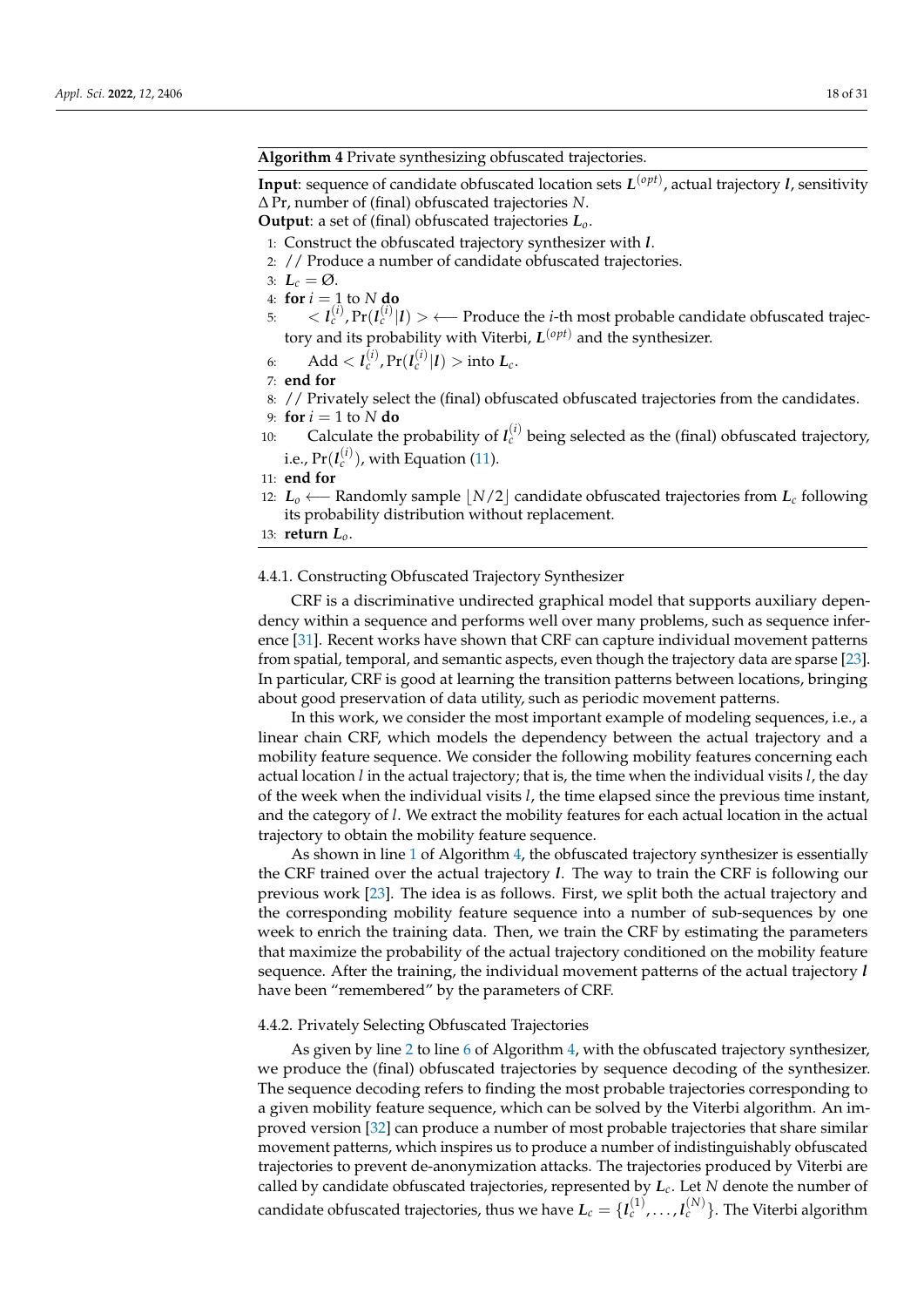Section [4.3.2.](#page-14-4) As shown in line [5,](#page-17-0) we exploit the improved Viterbi algorithm to produce the *i*-th most probable candidate obfuscated trajectory  $l_c^{(i)}$ , together with its probability  $\Pr(l_c^{(i)}|l)$ , where  $i=1,2,\ldots,N$ .

 $\Pr(l_c^{(i)}|l)$  represents the possibility that Viterbi regards  $l_c^{(i)}$  as the actual trajectory *l*, which also indicates to what extent  $l_c^{(i)}$  can preserve the movement patterns in  $l$ . The probability can be directly calculated by the improved Viterbi algorithm. We omit the computational details, which can be found in [\[32\]](#page-30-2). In line [6](#page-17-0) of Algorithm [4,](#page-17-0) we collect the produced candidate obfuscated trajectories with the set  $L_c$  i, where  $|L_c| = N$ .

The Viterbi algorithm is essentially a query that takes as input *L* (*opt*) and the synthesizer, and then produces categorical outputs, i.e., a number of candidate obfuscated trajectories. Note that the above synthesizer is constructed based on the actual trajectory *l* without any privacy-protecting measure. In this case, the query result is sensitive to the change of a singe location in the actual trajectory *l*. A location inference attacker could derive the actual location by observing the query result. To tackle this issue, we exploit the exponential mechanism to perturb the outputs of the Viterbi algorithm. Recall the exponential mechanism in Theorem [2,](#page-8-2) the idea is to consider the probability  $\Pr(l_c^{(i)}|l)$  as the score of the candidate obfuscated trajectory  $I_c^{(i)}$ , and then to select the (final) obfuscated trajectory  $I_o^{(i)}$  from the candidates  $L_c$  with the probability proportional to  $\exp(\frac{\epsilon_3 \Pr(I_o^{(i)}|I)}{2\Delta\Pr})$ . The normalized probability over all possible outputs is defined in Equation [\(11\)](#page-18-1).

<span id="page-18-1"></span>
$$
Pr(I_o^{(i)}) = \frac{\exp\left(\frac{\epsilon_3 Pr(I_o^{(i)}|I)}{2\Delta Pr}\right)}{\sum_{I_o^{(i)} \in L_c} \exp\left(\frac{\epsilon_3 Pr(I_o^{(i)}|I)}{2\Delta Pr}\right)}
$$
(11)

where  $\epsilon_3$  is the privacy budget of the exponential mechanism, which is determined by the data curator, as shown in line [1](#page-9-0) of Algorithm [1.](#page-9-0)  $\Delta$  Pr represents the maximum change of the score when removing or adding a single location from the actual trajectory *l*, according to the definition of differential privacy. Since the probability  $\Pr(l_o^{(i)}|l)$  takes values in  $[0,1]$ , we have  $\Delta \Pr = 1$ .

As show in line [8](#page-17-0) to [12](#page-17-0) of Algorithm [4,](#page-17-0) we randomly sample  $N/2$  candidates from *L<sup>v</sup>* without replacement to constitute the set of final obfuscated trajectories, *L<sup>o</sup>* following the probability distribution in Equation [\(11\)](#page-18-1). The reason that we choose  $[N/2]$  (final) obfuscated trajectories from *L<sup>v</sup>* is in two aspects. On the one hand, a larger number of obfuscated trajectories can increase the indistinguishability between the trajectories to prevent the de-anonymization attacks, because it is more difficult for the attacker to find the correct linkage between the numerous obfuscated trajectories and individual identities. On the other hand, a less number of obfuscated trajectories indicates that less candidate obfuscated trajectories, which have dissimilar movement patterns with the actual trajectory, are chosen as the (final) obfuscated trajectories. Therefore,  $\lfloor N/2 \rfloor$  is a moderate trade-off between the above two aspects.

Let  $L_0$  denote the final obfuscated trajectory set. For each actual trajectory  $l \in D_A$ , we independently select the obfuscated trajectories  $L<sub>o</sub>$  with the same privacy budget  $\epsilon_3$ . According to the parallel composition property of differential privacy in Theorem  $4$ , the privacy budgets do not accumulate. In the end, we merge all of the obfuscated trajectory sets into a single set, i.e., the obfuscated trajectory dataset *DO*.

# <span id="page-18-0"></span>**5. Experimental Evaluations**

In this section, we evaluate the utility of UDPT compared with competitors. UDPT was implemented in Python 3.8. All experiments were performed on a desktop computer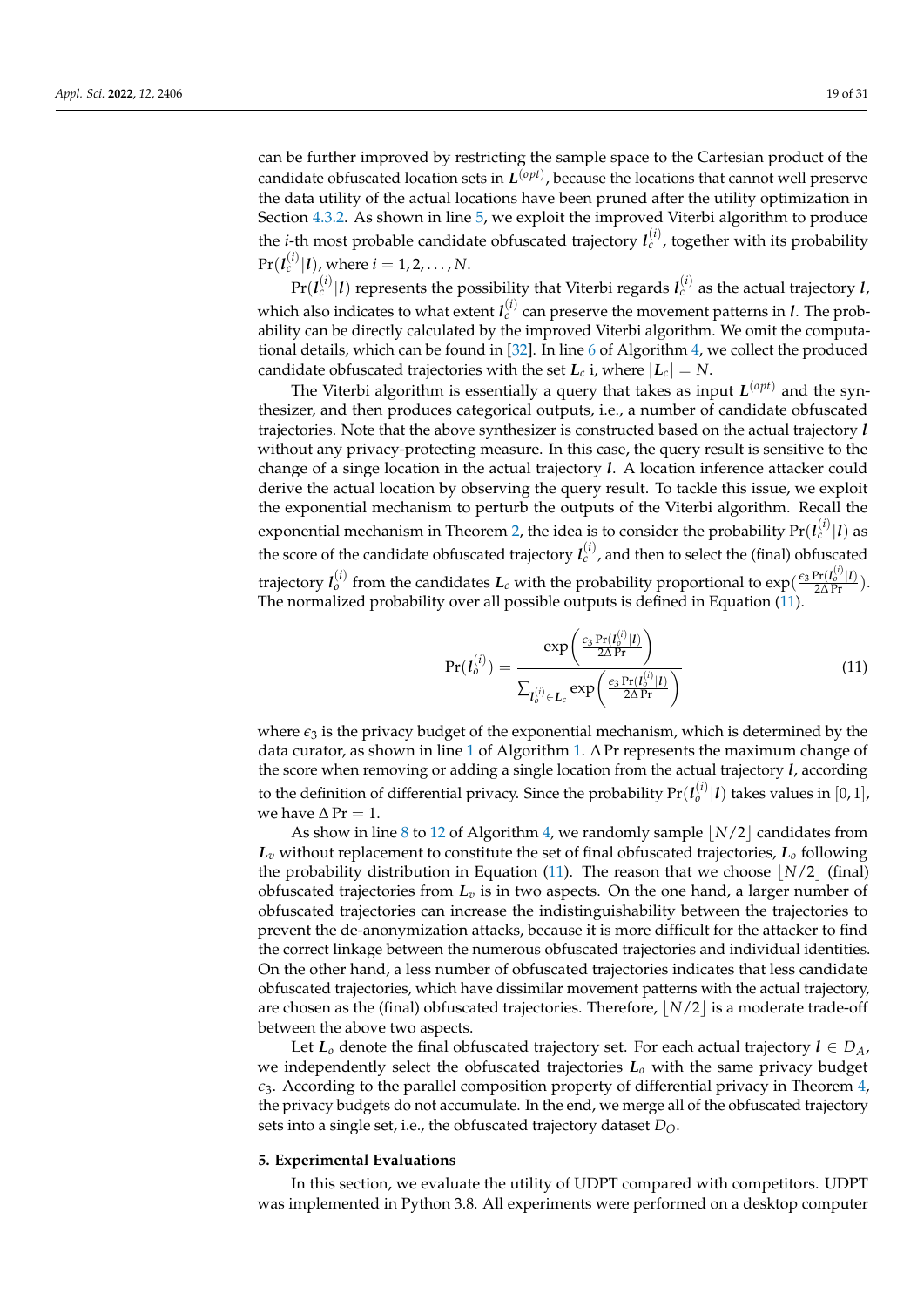with an Intel i7 CPU and 16 GB of main memory. We ran each group of the comparative experiment 10 times and took the average. Parameter setting is listed in Appendix [A.2.](#page-27-0)

#### *5.1. Evaluation Setup*

**Datasets.** Three real-world datasets were used for the experimental evaluations in this section. (i) The *GeoLife* [\[30\]](#page-30-0) dataset contains a large number of moving trajectories collected from 182 mobile individuals over three years. (ii) The *Gowalla* dataset contains an undirected social network and check-ins collected by the Stanford Network Analysis Project (SNAP) from Gowalla, a popular location-based social network (LBSN), throughout 2008- 2010 [\[33\]](#page-30-3). The social network contains friendships among individuals. A check-in (also called a record of location visit) is composed of an identity number, a location represented by the GPS latitude and longitude coordinates, the date and time when the individual visits that location. (iii) Another dataset, *Brightkite*, with a similar structure, was collected from a popular LBSN (Brightkite) [\[34\]](#page-30-4) between 2009 and 2011.

**Data preprocessing.** Note that there is a broad spread of locations as well as a long period in all datasets. To avoid a dramatic increase of time and memory overhead caused by high sparsity, we took the following steps to obtain a subset from each dataset. First, we restricted our evaluations to check-ins taking place in Beijing for GeoLife, Stockholm for Gowalla, and San Francisco for Brightkite. Then, only the individuals with at least 20 check-ins, whom we considered as active individuals, were retained. We present the statistical characteristics of the datasets after preprocessing in Table [3.](#page-19-0)

| <b>Dataset</b>                           | GeoLife                    | Gowalla                        | <b>Brightkite</b>           |
|------------------------------------------|----------------------------|--------------------------------|-----------------------------|
| City                                     | Beijing                    | Stockholm                      | San Francisco               |
| Time span                                | April 2007-<br>August 2012 | September 2009-<br>August 2011 | April 2008-<br>October 2010 |
| # of individuals                         | 177                        | 4337                           | 474                         |
| # of check-ins                           | 18,204,931                 | 996,028                        | 53,624                      |
| Average # of<br>check-ins per individual | 102,852.7                  | 229.7                          | 113.1                       |

<span id="page-19-0"></span>**Table 3.** Statistical characteristics of datasets after preprocessing.

**Competitors.** We compare UDPT with two state-of-the-art location privacy protection algorithms. (i) *AdaTrace* is a differentially private publishing mechanism for trajectories [\[6\]](#page-29-2). It leverages an exponential mechanism to probabilistically merge locations based on location distances and then releases synthesized trajectories in a differentially private manner. Compared with other algorithms based on trajectory synthesis, such as [\[19,](#page-29-15)[20\]](#page-29-16), AdaTrace claimed better preservation of multiple kinds of geographical utility including query error and trajectory length, so we choose it as our competitor. (ii) *MLCE* is a mechanism combined with loss and conditional entropy [\[12\]](#page-29-8). It prefers choosing locations nearby actual locations as the obfuscated locations. Based on *e*-differential privacy, MLCE adds a remapping to the mechanism's output. Since the remapping is guided by two metrics, worst-case quality loss and conditional entropy, the authors of MLCE argue that higher utility and stronger privacy guarantee can be achieved, thus we choose it as our competitor.

#### *5.2. Privacy Analysis*

We now theoretically analyze the privacy guarantee of UDPT. Since UDPT is composed of three sub-algorithms, we first analyze the privacy of each sub-algorithm and then analyze UDPT as a whole.

In Algorithm [2,](#page-11-1) the only access to the actual dataset is updating the objective function, which has been perturbed by adding Laplace noise with the privacy budget  $\epsilon_1$ . Subsequent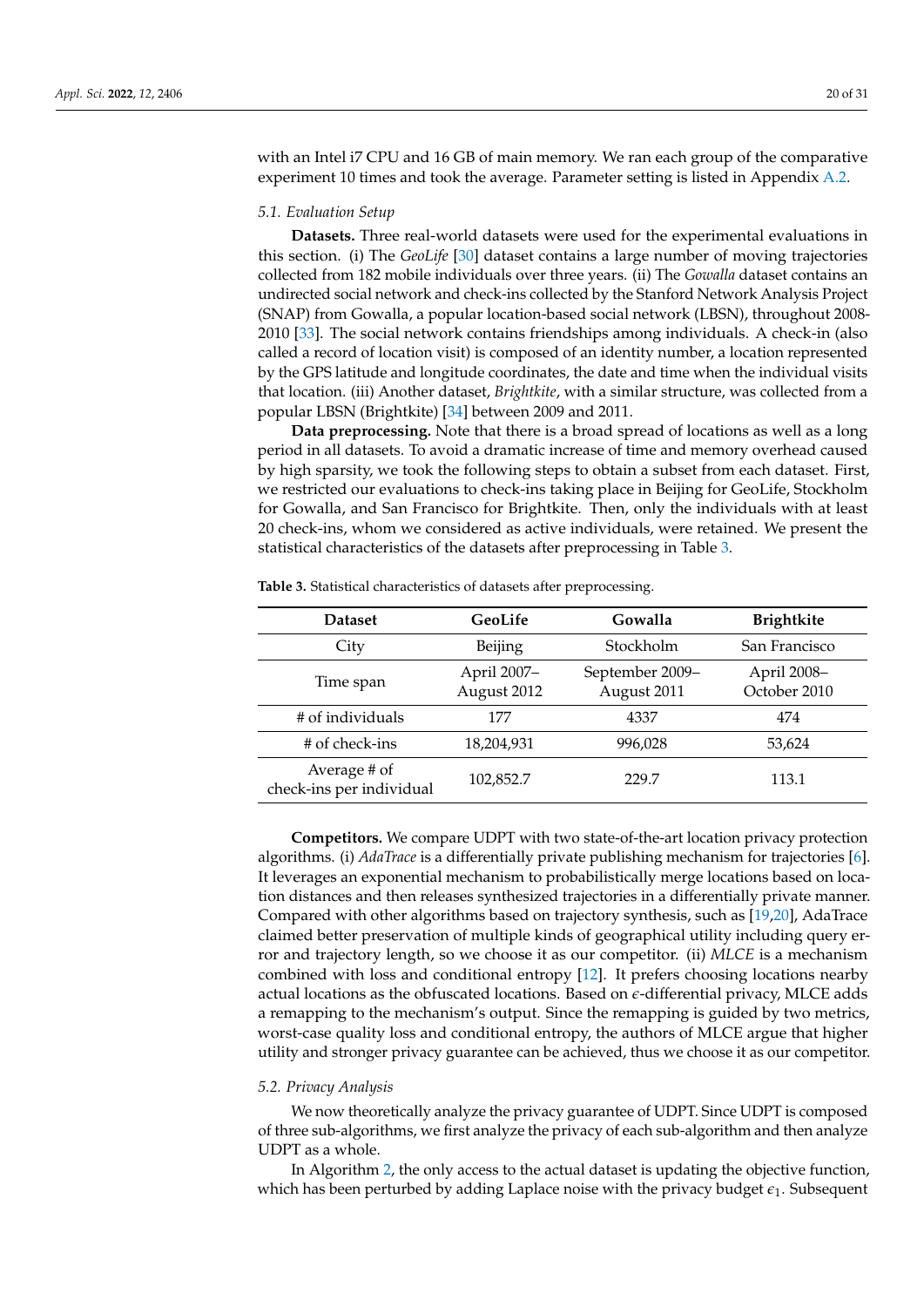the Algorithm [2](#page-11-1) ensures  $\epsilon_1$ -differential privacy. Algorithm [3](#page-15-0) has one step accessing the actual trajectory, namely, the selection operation of the genetic algorithm, which has been perturbed by the exponential mechanism. The privacy budget consumed by the mechanism is  $\epsilon_2$ . We independently select candidate obfuscated locations for the actual location at each time instant of each actual trajectory in *DA*. According to the parallel composition theorem in Theorem [4,](#page-8-3) the overall privacy budget consumption over *D<sup>A</sup>* does not accumulate. Consequently, Algorithm [3](#page-15-0) ensures  $\epsilon_2$ -differential privacy.

Algorithm [4](#page-17-0) also has one step accessing the actual trajectory, namely, privately selecting the (final) obfuscated trajectories, which has been perturbed by the exponential mechanism with the privacy budget  $\epsilon_3$ . Since we generate obfuscated trajectories for each actual trajectory independently, the trajectory of each individual can be considered a disjointed subset of the entire trajectory dataset *DA*. Thus, according to the parallel composition theorem in Theorem [4,](#page-8-3) Algorithm [4](#page-17-0) ensures  $\epsilon_3$ -differential privacy.

UDPT is a sequential combination of above three differentially private sub-algorithms, where their privacy guarantees have been proved as  $\epsilon_1$ ,  $\epsilon_2$ , and  $\epsilon_3$ , respectively. Let  $\epsilon = \epsilon_1 + \epsilon_2$  $\epsilon_2$  +  $\epsilon_3$ . According to the sequential composition theorem in Theorem [3,](#page-8-4) we can derive that UDPT ensures *e*-differential privacy.

# *5.3. Utility Metrics*

We evaluate the utility  $Q(f)$  in terms of semantics and geography, respectively. A larger *Q*(*f*) indicates higher data utility.

#### 5.3.1. Semantic Utility Metrics

*(i) Periodic pattern Jaccard coefficient.* Periodic patterns are required by numerous semantic mining tasks [\[9\]](#page-29-5) for providing personalized services, where a periodic pattern is represented by a series of locations that repeatedly occurs in a trajectory dataset, e.g., (school, apartment, school). Given the actual dataset  $D_A$  and its obfuscated version  $D_O$ , we find out top-k periodic patterns  $PP(D_A)$  and  $PP(D_O)$  from each dataset, respectively. Then, the semantic utility of the private protection algorithm  $Q(f)$  is evaluated by the Jaccard similarity coefficient over the two sets of periodic patterns, as shown in Equation [\(12\)](#page-20-0). A greater coefficient indicates a higher utility in terms of semantics. Particularly, for Ada-Trace, the geographical space of  $D<sub>O</sub>$  may be different from that of  $D<sub>A</sub>$ ,  $PP(D<sub>A</sub>)$ , and  $PP(D<sub>O</sub>)$ may be incomparable. To tackle this issue, trajectories in *D<sup>A</sup>* and *D<sup>O</sup>* are discretized to grid trajectories following [\[6\]](#page-29-2), where the number of grids is 400.

<span id="page-20-0"></span>
$$
Q(f) = \frac{|PP(D_A) \cap PP(D_O)|}{|PP(D_A) \cup PP(D_O)|} \tag{12}
$$

*(ii) Semantic annotation* is a trajectory data analysis task in many emerging LBS such as location recommendation [\[10\]](#page-29-6). It represents the process of attaching category tags such as shopping and nightlife to locations in a trajectory dataset. A common process of semantic annotation is to train a classifier over a dataset where semantic tags are given. We represent the category tags by Foursquare location categories [\[27\]](#page-29-23). In our experiments, we acquire category tags for each location in the obfuscated trajectory dataset  $D<sub>O</sub>$  from Foursquare and then split  $D<sub>O</sub>$  into training and test subsets with a ratio of 9:1. A widely used semantic annotation approach [\[8\]](#page-29-4) is exploited to train the classifier over the training subset and predict the semantic tags of the test subset. Specifically, first, it extracts population features and temporal features, e.g., distribution of check-in time, to express the category tag of locations in training data. Second, the relatedness among locations, a.k.a, the regularity of individual check-ins to similar locations, e.g., co-occurrence, is extracted by a related locations network. Finally, the category tags of locations in the test subset can be derived from their related locations in the training subset. Generally, the effectiveness of the semantic annotation task can be measured by *Accuracy*, which is defined as the ratio of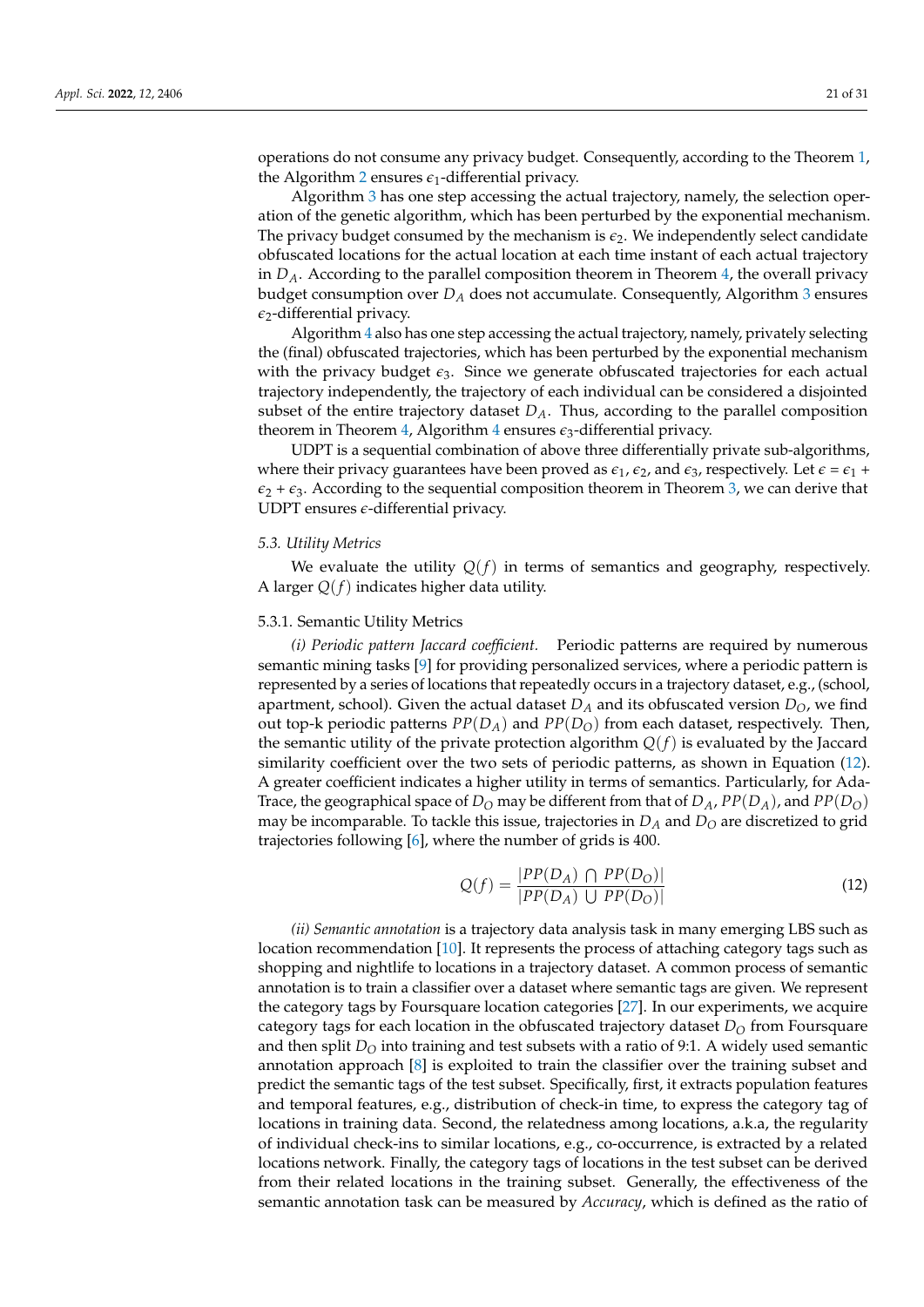the number of correctly annotated locations to the total number of locations. A higher accuracy indicates better performance of the semantic annotation, which further implies higher utility in terms of semantics.

# 5.3.2. Geographic Utility Metrics

*(i) Negative Hausdorff distance* is widely used to measure the similarity of two sets of points. It is the negative of the greatest of all the distances from points in one set to the closest point in the other set. Equation [\(13\)](#page-21-0) presents the definition of *negative Hausdorff distance* between the actual dataset  $D_A$  and obfuscated  $D_O$ :

<span id="page-21-0"></span>
$$
Q(f) = -\max\{h(D_A, D_O), h(D_O, D_A)\}\tag{13}
$$

where  $h(D_A, D_O) = max_{l \in D_A} \{ min_{l' \in D_O} \{ dist(l, l') \} \}$ ,  $dist(\cdot, \cdot)$  is a distance measurement method, e.g., Euclidean distance. A larger *Q*(*f*) indicates a higher utility in terms of geography.

*(ii) Negative query error* refers to the negative value of the query error, where a query is to retrieve the number of trajectories passing through a certain region *R*. Let *q* denote a query and  $q(D)$  its answer on a trajectory database. The query error is defined as the ratio of the difference of query result on  $D_A$  and that on  $D_O$  to the query result on  $D_A$ . We generate 1000 random queries  $Q$  by randomly choosing the region from the map and taking the negative average of all query errors, as shown in Equation [\(14\)](#page-21-1). A larger  $Q(f)$ implies a higher utility in terms of geography.

<span id="page-21-1"></span>
$$
Q(f) = -\frac{1}{|Q|} \sum_{q \in Q} \frac{|q(D_A) - q(D_O)|}{q(D_A)} \tag{14}
$$

Note that the reason for using negative values of the query error and the Hausdorff distance is that they can vary with the semantic utility in the same direction.

# <span id="page-21-3"></span>*5.4. Privacy Metric*

*Location privacy attacks metric.* As we summarized in Section [2,](#page-2-1) location inference attack and de-anonymization attack are two of the most common attacks in the literature concerning location privacy protection. A common objective of both attacks [\[3,](#page-28-2)[35\]](#page-30-5) is to infer individual actual locations from obfuscated locations. Before the attack, for any location *l* ∈ *L*, especially a sensitive location such as a hospital or workplace that the adversary is interested in, he or she has a prior probability distribution  $P_l$  regarding the individuals who visit *l*. Since the distribution represents the preference of population on *l*, it is assumed to be accessible to the adversary. After observing the obfuscated trajectories *DO*, the adversary could derive a posterior probability distribution  $P_{l|D_O}$  through the attack. It represents the preference of the individuals in  $D<sub>O</sub>$  on *l*, which is assumed to be inaccessible to the adversary before the attack. The difference between  $P_{l|D_O}$  and  $P_l$  indicates how much knowledge concerning the actual location *l* the adversary has obtained by observing the obfuscated dataset  $D_{\Omega}$ . It also implies the location privacy protection algorithm's vulnerability to both the location inference attacks and the de-anonymization attacks. A larger difference indicates a weaker privacy guarantee. We measure the difference by Jensen–Shannon divergence *JS*(*P<sup>l</sup>* ||*Pl*|*D<sup>O</sup>* ), a widely used measurement of the difference between two probability distributions. 10% locations are randomly chosen from *D<sup>A</sup>* uniformly at random and regarded as sensitive locations, denoted by  $S$ . We calculate the location privacy attacks metric,  $P(f)$ , by taking the negative average of  $JS(P_l||P_{l|D_O})$  over all sensitive locations, as given by Equation [\(15\)](#page-21-2). A larger *P*(*f*) indicates a stronger privacy guarantee.

<span id="page-21-2"></span>
$$
P(f) = -\frac{\sum_{l \in S} JS(P_l || P_{l | D_O})}{|S|} \tag{15}
$$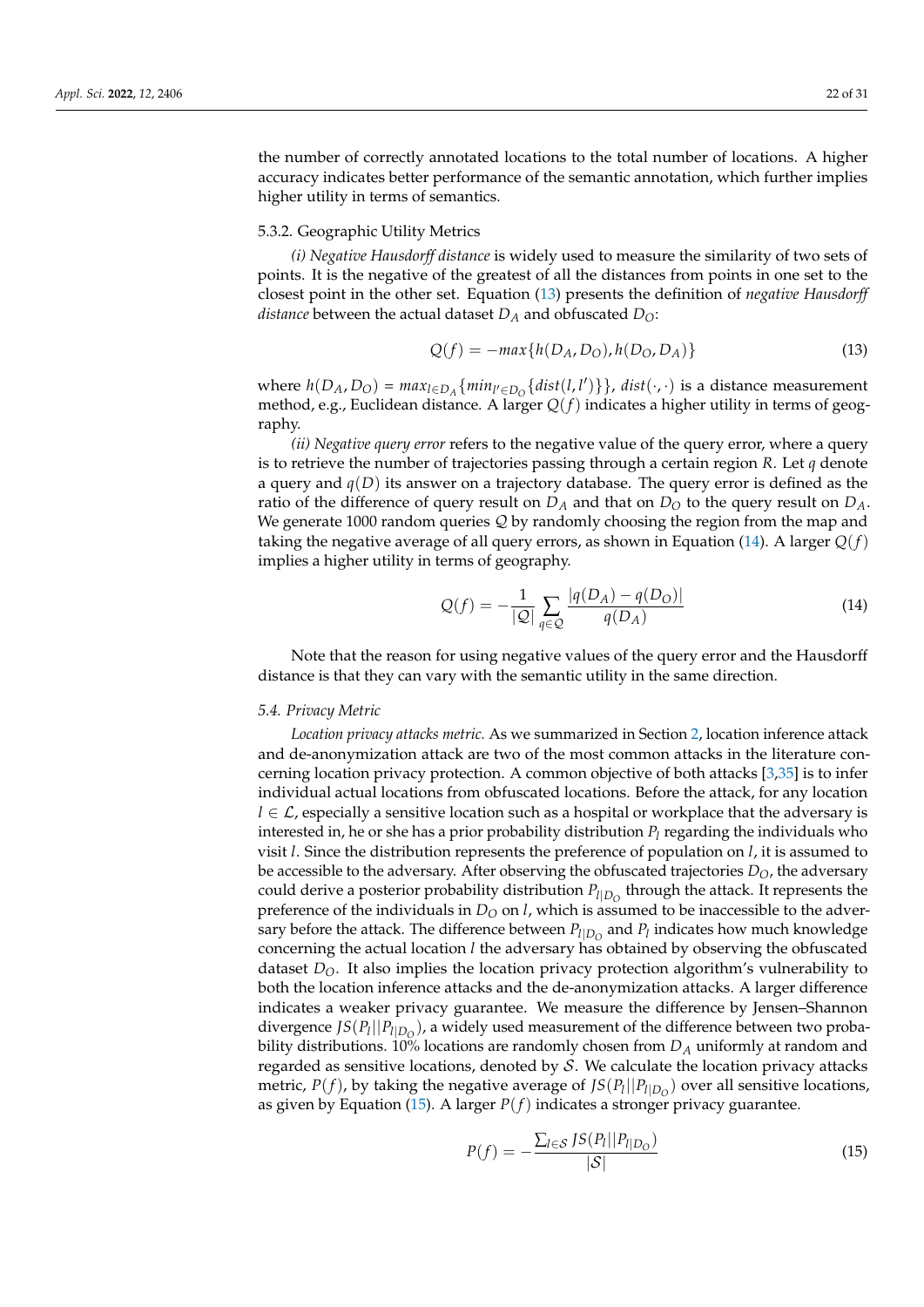#### *5.5. Comparative Evaluations*

Three groups of empirical evaluations are conducted to compare UDPT with its competitors, which are shown in Figures [3](#page-22-0)[–5,](#page-23-0) respectively. An in-depth analysis by studying the experimental results under the utility metrics one by one is shown as follows.

<span id="page-22-0"></span>

**Figure 3.** Comparison of UDPT against existing works in terms of semantic utility under different privacy budgets on three datasets. A higher ordinate indicates a better utility.

#### 5.5.1. Evaluation on Semantic Utility

The semantic utility of three location privacy protection algorithms is evaluated by periodic pattern Jaccard coefficient and semantic annotation accuracy, respectively. Experimental results are shown in Figure [3.](#page-22-0) We summarize the experimental results about the semantic utility in terms of the periodic pattern Jaccard coefficient and then explain the reasons.

As shown in Figure [3,](#page-22-0) (i) we observe that UDPT always performs better than its competitors, especially in terms of semantic annotation accuracy. (ii) In most cases, the semantic utility increases when a larger privacy budget is used. (iii) In particular, in the strictest privacy setting of  $\epsilon \in [0.1, 1.0]$ , all of the location privacy protection algorithms provide poor performance. (iv) All of the location privacy protection algorithms provide a better semantic utility on denser trajectory datasets, such as GeoLife, while performing poorer on sparser trajectory datasets, such as Gowalla and Brightkite. Our explanations of the experimental results are as follows.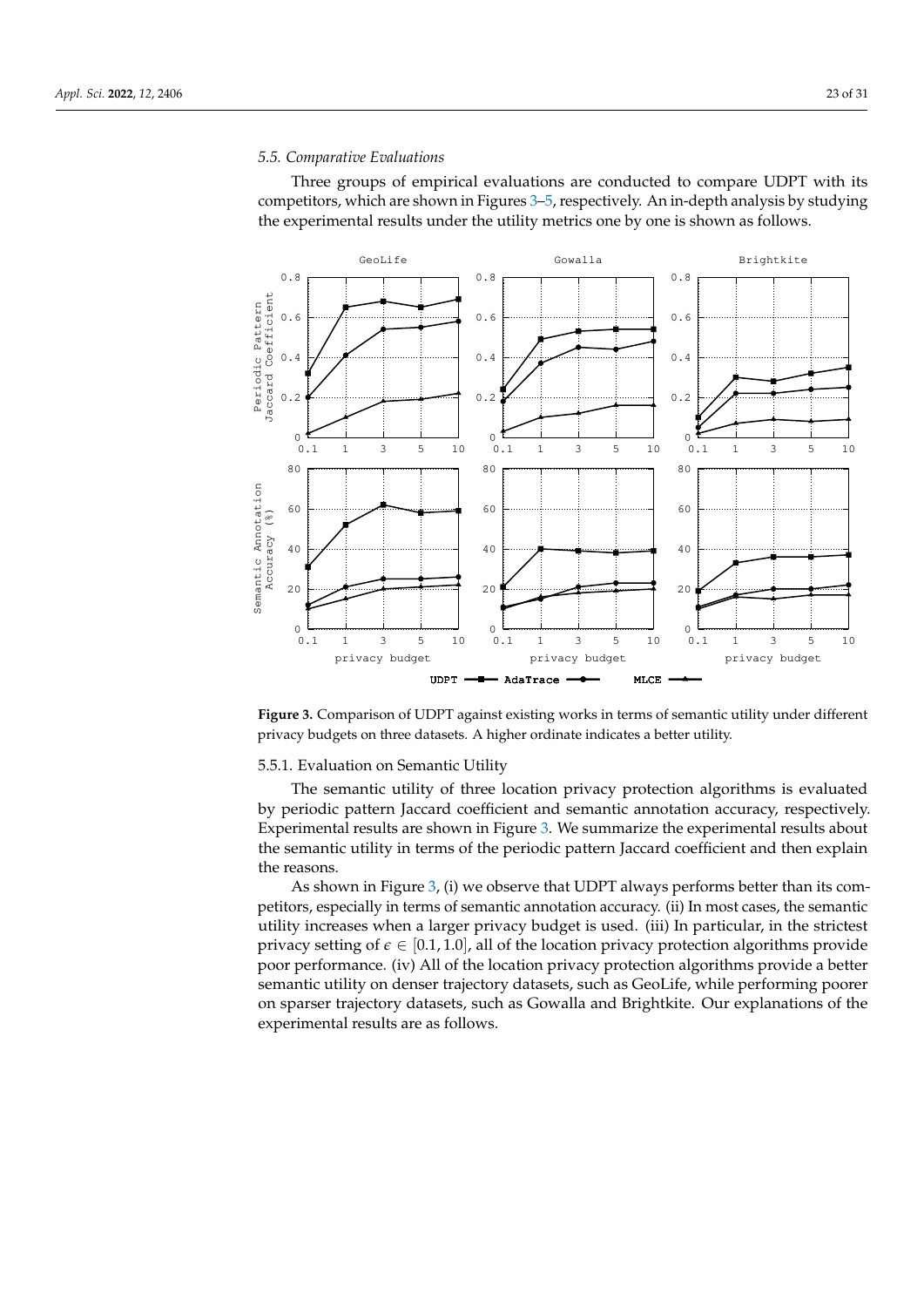<span id="page-23-1"></span>

**Figure 4.** Comparison of UDPT against existing works in terms of geographic utility under different privacy budgets on three datasets. A higher ordinate implies a better utility.

<span id="page-23-0"></span>

**Figure 5.** Comparison of UDPT against existing location privacy protection algorithms in terms of location privacy attacks metric under different privacy budgets on three datasets. A larger ordinate indicates a stronger prevention from attacks.

(i) The outperformance of UDPT against its competitors can be attributed to the good preservation of periodic patterns as well as location categories. First, the CRF model that UDPT exploits is good at capturing the movement patterns implied in the actual trajectory, especially the long-term and periodic patterns. However, AdaTrace considers only the one-step transition patterns instead of the long-term patterns of the whole trajectory. Hence, periodic patterns cannot be well preserved by AdaTrace. Similarly, MLCE also performs poorly in terms of periodic patterns since it independently obfuscates each actual location and neglects the preservation of movement patterns of the whole trajectory. In addition, the reason for UDPT's significant outperformance is that, besides the good preservation of periodic patterns, temporal features that many semantic annotation tasks rely on are also well contained. In  $[8]$ , the semantic annotation tasks exploit individual mobility features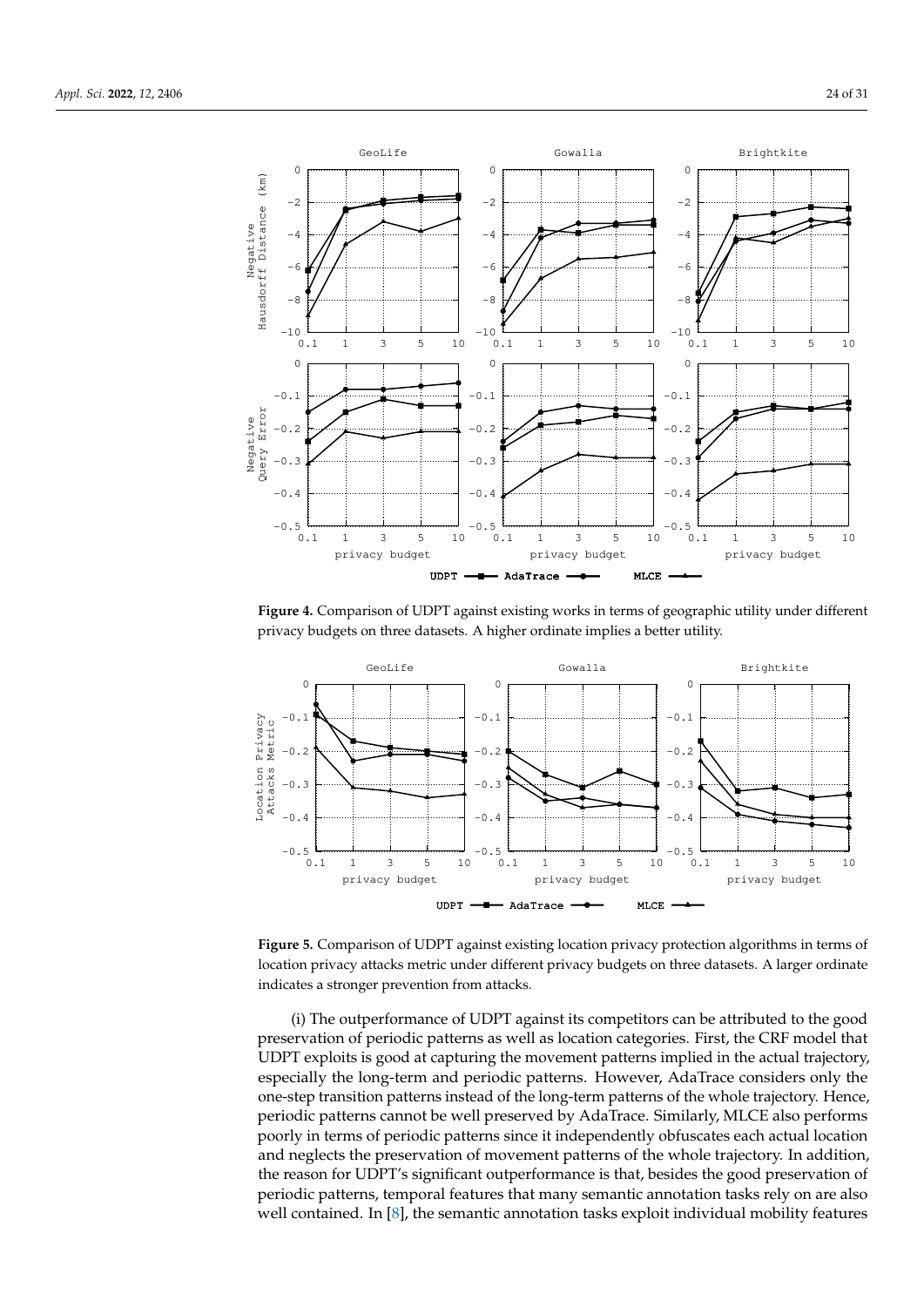in geographical and temporal aspects, e.g, individuals' co-occurrence, visit frequency of locations, the temporal distribution of check-in time in one week and one day, to capture the relatedness among locations. However, the temporal features are destroyed by AdaTrace, so the semantic annotator could learn the wrong match between the locations and the category tags, which further leads to low accuracy of the semantic annotation. Although MLCE holds the temporal features, other mobility features such as visit frequency of locations

semantic annotation accuracy. The result in (ii) is expected, because, according to the definition of differential privacy in Section [1,](#page-7-0) a larger budget usually brings about less noise and thus better data utility. Nonetheless, the noise will significantly increase when the privacy budget is smaller, especially for the  $\epsilon \in [0.1, 1.0]$ , which explains the result in (iii). The reason for (iv) is that, on the one hand, a trajectory dataset with numerous check-ins usually contains more enriched movement patterns, especially frequent and long-term patterns. In contrast, a sparse dataset, e.g., Brightkite, of which the average number of check-ins per individual is only 113, contains only sporadic visits, rather than repeated transitions between locations. Consequently, we observe that the evaluation of GeoLife performs best among all the datasets. On the other hand, a denser dataset can provide a larger volume of training data for the semantic annotator, resulting in a more in-depth capture of relatedness between locations, together with a more accurate prediction of the category tags.

that the semantic annotator depends on are still lost. Consequently, MLCE performs a low

#### 5.5.2. Evaluation on Geographic Utility

We compare UDPT's geographic utility with AdaTrace and MLCE in terms of two metrics, namely, negative Hausdorff distance and negative query error.

As shown in Figure [4,](#page-23-1) (i) in general, UDPT has better geographical utility than its competitors in terms of negative Hausdorff distance. (ii) UDPT shows a poorer performance in terms of negative query error compared with AdaTrace. (iii) All location privacy protection algorithms perform better on dense datasets, such as GeoLife, than on the sparse datasets, such as Gowalla and Brightkite. The analysis of the experimental results is as follows.

(i) UDPT's outperformance, in terms of negative Hausdorff distance, is due to its preference of selecting the obfuscated locations nearby the actual locations. Although AdaTrace can also well preserve the density features, i.e., preferring to choosing nearby obfuscated locations, it still performs a little poorer than UDPT in terms of negative Hausdorff distance. The reason mainly lies in AdaTrace's randomness during selecting the obfuscated locations from the grid. In the last phase of AdaTrace, an obfuscated trajectory would be randomly synthesized based on a grid trajectory, where each obfuscated location would be uniformly chosen from a grid at random. However, if the grid was larger, AdaTrace might choose an outlier that is distributed nearby the boundary of the map as the obfuscated location. In this case, the Hausdorff distance would be larger. Consequently, AdaTrace shows a worse performance in terms of negative Hausdorff distance than UDPT. In contrast, the MLCE errors stem from the independent noise injected into the obfuscated trajectory. Compared with UDPT and AdaTrace, the locations generated by MLCE will be more widely and randomly distributed in the map, which leads to a larger distance discrepancy (or lower negative Hausdorff distance) between the actual dataset and the obfuscated one.

(ii) AdaTrace's outperformance, in terms of the negative query error, can be attributed to its good preservation of mobility features of the population. The query error implies to what extent the density features over the whole dataset are preserved. AdaTrace's density-adaptive grid can preserve the density features of the actual trajectory dataset as much as possible. In contrast, UDPT pays more attention to the utility preservation of each individual than to the population. Consequently, we observe that UDPT shows a little poorer performance in terms of negative query error than AdaTrace.

(iii) A denser trajectory dataset indicates that more places nearby the actual locations can be chosen as the obfuscated locations, resulting in better preservation of geographical utility. In addition, the map of GeoLife is smaller than those of Gowalla and Brightkite, which further increases the impact of data density on the geographical utility.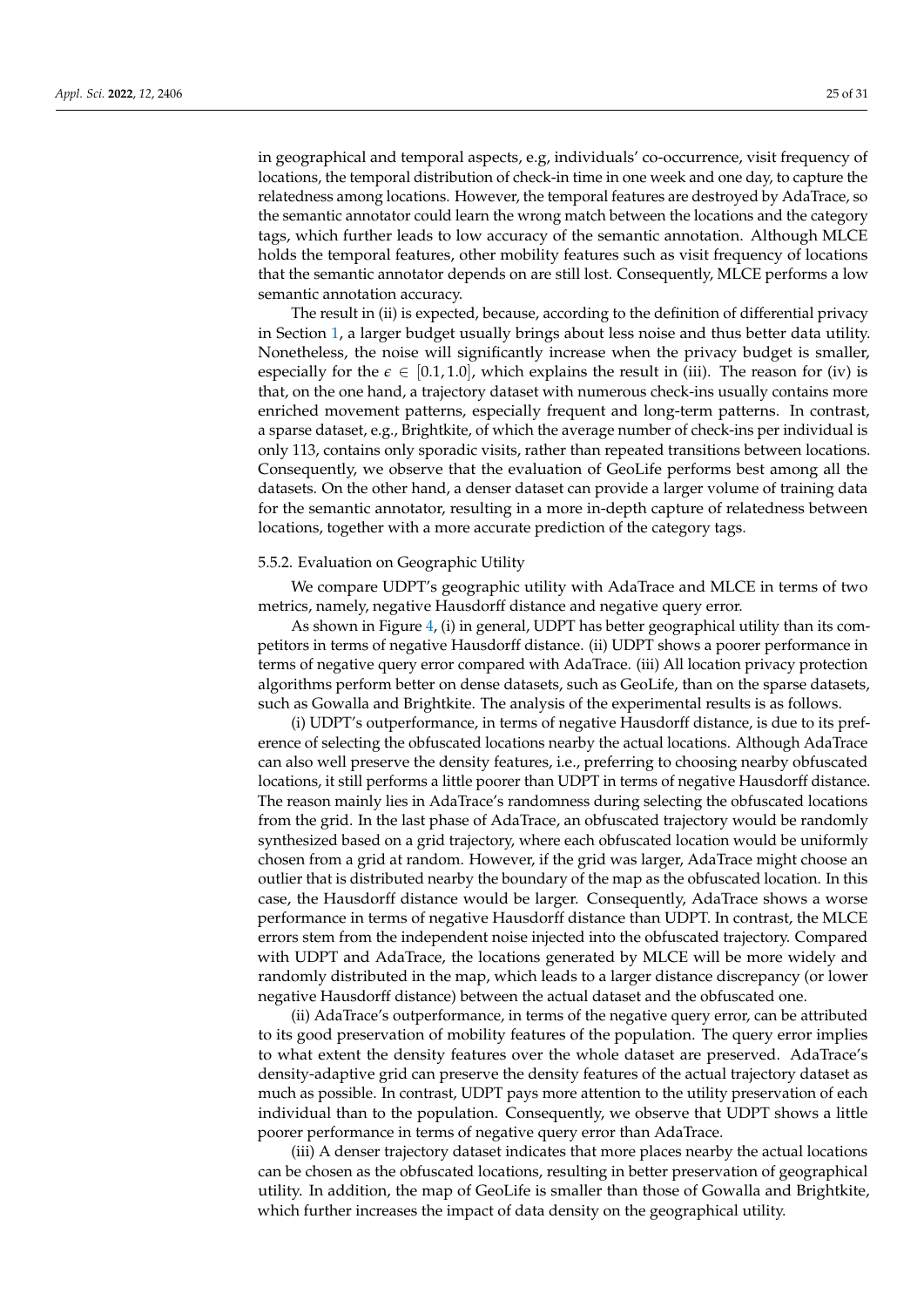#### 5.5.3. Evaluation on Privacy

In this subsection, we evaluate location privacy protection algorithms' privacy guarantee by the location privacy attacks metric. Experimental results are shown in Figure [5.](#page-23-0) A larger ordinate indicates less knowledge that the adversary obtains after observing the obfuscated trajectory dataset, which further implies a stronger defense against privacy attacks. We summarize the results and analyze the reasons, respectively.

As depicted in Figure [5,](#page-23-0) (i) generally, the location privacy guarantee increases with the decrease of privacy budget *e*. (ii) UDPT performs better than its competitors. The reasons for the experimental results are as follows.

(i) According to the definition of differential privacy, a smaller privacy budget usually brings about more noise, a.k.a, larger randomness, being injected into the mobility features of the obfuscated trajectory dataset *DO*. Consider the worst case where the privacy budget was the smallest. The trajectories in  $D<sub>O</sub>$  would be highly random, and the mobility features in *D<sup>O</sup>* would converge to population averages rather than maintaining the data utility in the actual trajectory dataset *DA*. However, recall the description of the privacy metric in Section [5.4,](#page-21-3) the adversary was assumed to have already obtained the mobility features of population average as a prior belief before observing *DO*. Therefore, in this case, the adversary gained no extra knowledge after observing *DO*, which indicated that the strongest guarantee of privacy was provided. On the contrary, if the privacy budget were largest, the adversary would gain much knowledge after observing *DO*, which indicated that the privacy guarantee was weakest. This explains the observation that the location privacy guarantee increases with the decrease of privacy budget *e*.

(ii) AdaTrace generates obfuscated trajectories based on grid trajectories, where each obfuscated location would be uniformly chosen from the grid at random. Since the grid is a plane having infinite locations, the obfuscated locations have a great chance to be unique locations that only appear in *D<sup>O</sup>* rather than *DA*. Therefore, the posterior probability distribution  $Pr_{l|D_Q}$  regarding the individuals who visit the sensitive location  $l \in \mathcal{S}$  might have a larger difference from the prior probability distribution *P<sup>l</sup>* . A larger difference implies a more serious threat of location privacy attacks, in other words, a lower privacy guarantee of AdaTrace. In contrast, UDPT's generation of obfuscated locations is guided under the multi-objective optimization algorithm as well as the Viterbi algorithm, which brings much less randomness to the obfuscated trajectory dataset than AdaTrace. This is the reason for the observation that UDPT performs better than its competitors in terms of privacy metrics.

# <span id="page-25-0"></span>**6. Conclusions and Future Work**

Releasing individual trajectories with high utility is a challenging task. On the one hand, lots of existing data analysis tasks heavily rely on both the geographical utility and semantic utility of the released trajectories. On the other hand, semantic utility could be used as side channels to conduct de-anonymization attacks and location inference attacks. Existing location privacy protection studies merely focus on the geographical utility and neglect the preservation of location semantics. As a result, not only did numerous data analysis tasks suffer poor performance, but individual identity and sensitive locations could also be disclosed. To remedy this problem, we propose a utility-preserving and differentially private mechanism for publishing trajectories (UDPT) with two novel features. First, it enables simultaneous preservation of both geographical and semantical utility by solving an optimization problem. Second, it provides a formal and provable privacy guarantee to thwart location inference attacks and de-anonymization attacks. To our best knowledge, it is the first work that ensures differential privacy and preserves both types of data utility. Extensive experiments in real-world datasets demonstrate UDPT's outperformance against two state-of-the-art competitors in terms of both data utility and privacy.

Our findings will promote the sharing of big trajectory data and improve the performance of the data analysis applications, e.g., semantic annotation and trajectory prediction, which heavily rely on trajectory data geographical utility as well as the semantic utility.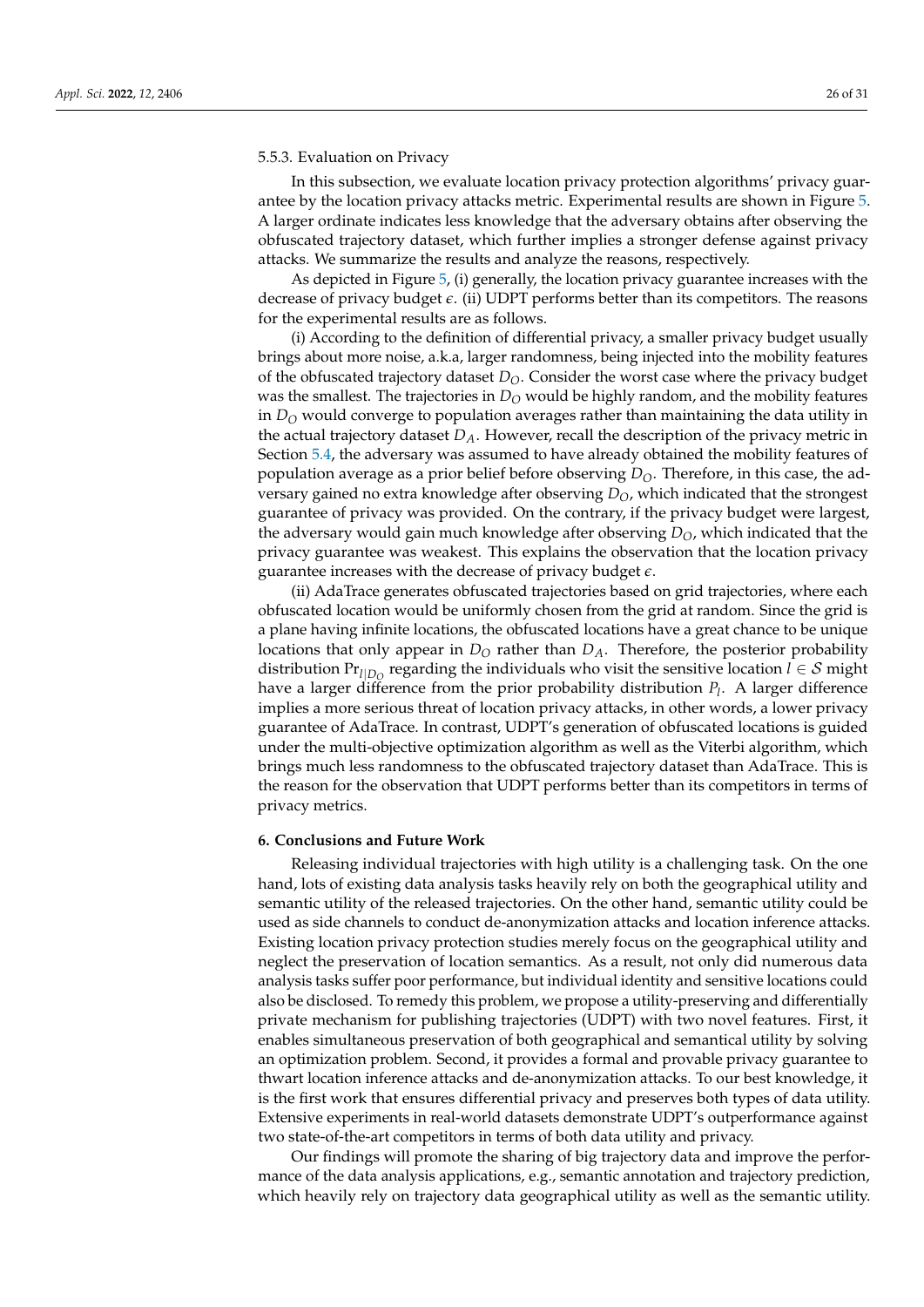In the meantime, the findings will also shed more light on the study of location privacy protection.

In the future, we plan to extend our work from the following aspects. (i) The tradeoff between geographical utility and semantic utility is an open problem. In this work, the data curators can express their preference for either type of utility by the weight parameter  $\alpha$  in Equation [\(10\)](#page-14-3) and then manually intervene the trade-off. Inspired by the automated model tuning and hyperparameter optimization in machine learning, in the future, we plan to develop an automated parameter tuning mechanism for finding an optimal trade-off between the two types of data utility. Similarly, the tuning of differential privacy budget is also an open problem, which is worth an in-depth study in the future. (ii) Recently, more cases of privacy disclosure, e.g., the Facebook–Cambridge Analytica data scandal in 2018, have suggested that data curators, such as location-based social networks, should take measures to protect individual privacy [\(https://en.wikipedia.org/](https://en.wikipedia.org/wiki/Facebook%E2%80%93Cambridge_Analytica_data_scandal) [wiki/Facebook%E2%80%93Cambridge\\_Analytica\\_data\\_scandal,](https://en.wikipedia.org/wiki/Facebook%E2%80%93Cambridge_Analytica_data_scandal) accessed on 16 February 2022). A potential direction is to develop privacy tools for helping the curator to comply privacy protection regulation when releasing individual data. For example, Pereira et al. recently proposed a privacy tool for helping companies to comply with the general data protection regulation [\[36\]](#page-30-6). In the future, we plan to extend our work to a privacy-protecting trajectory data releasing middleware between the curators and the analyzers.

**Author Contributions:** Conceptualization, B.L.; methodology, B.L. and H.Z.; software, B.L. and H.Z.; validation, M.X.; formal analysis, B.L.; investigation, B.L. and H.Z.; resources, H.Z. and M.X.; data curation, H.Z. and M.X.; writing—original draft preparation, B.L.; writing—review and editing, H.Z. and M.X.; visualization, B.L.; supervision, H.Z. and M.X.; project administration, H.Z.; funding acquisition, H.Z. All authors have read and agreed to the published version of the manuscript.

**Funding:** This research was funded by the National Natural Science Foundation of China (grant number 61772215) and the Wuhan Science and Technology Bureau (grant number 2018010401011274).

**Institutional Review Board Statement:** Not applicable.

**Informed Consent Statement:** Not applicable.

**Data Availability Statement:** The data analyzed in the work is publicly accessible.

**Acknowledgments:** The authors would like to acknowledge the efforts made by the editors and the reviewers, which greatly improved the quality of the paper.

**Conflicts of Interest:** The authors declare that they have no known competing financial interests or personal relationships that could have appeared to influence the work reported in this paper.

#### <span id="page-26-0"></span>**Appendix A**

In this section, we provide detailed explanations of how we conducted our experiments for reproducibility, including location semantics acquirement, parameter setting, and implementations of the Laplace mechanism and the exponential mechanism.

#### *Appendix A.1. Location Semantics Acquirement*

In this work, a location is represented by a vector of GPS coordinates, e.g, (40.74224, −73.99386). The semantics of the location is represented by the Foursquare category tag corresponding to the location's GPS coordinates. Foursquare defines a hierarchical taxonomy of category tags. There are 10 parent category tags and hundreds of children in the taxonomy. In this work, we only use the 10 parent category tags, as shown in Table [A1.](#page-27-1) Moreover, Foursquare provides developers with an application programming interface (API) named "Place Search" [\[27\]](#page-29-23). Given the GPS coordinates of a location, the API can returns the parent category tag of the location. Note that the developers need to apply a Foursquare account as well as an authentication key before calling the Foursquare APIs. There could be charges and rate limits.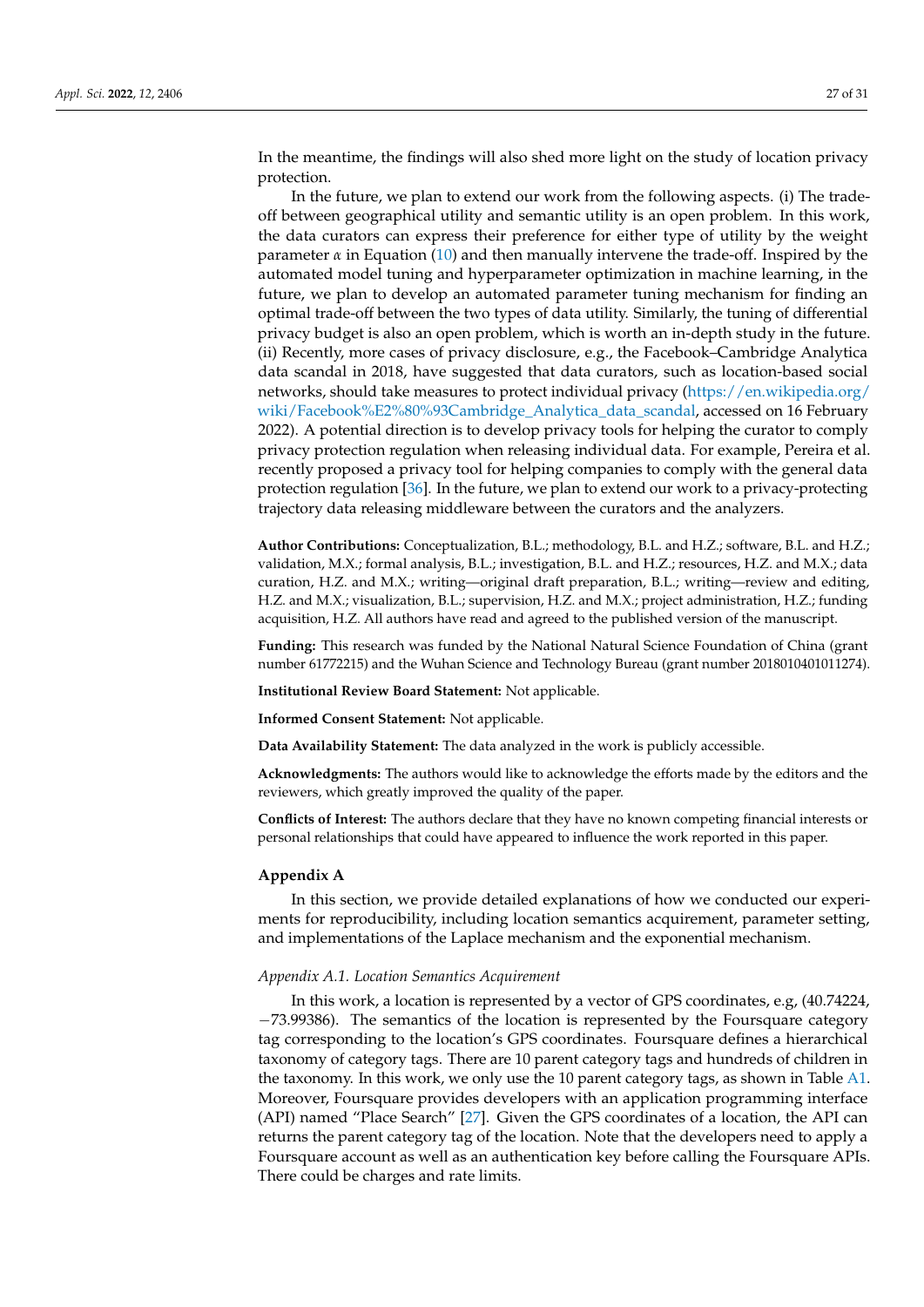| Arts and entertainment             |
|------------------------------------|
| Business and professional services |
| Community and government           |
| Dining and drinking                |
| Event                              |
| Health and medicine                |
| Landmarks and outdoors             |
| Retail                             |
| Sports and recreation              |
| Travel and transportation          |

<span id="page-27-1"></span>**Table A1.** Foursquare category tags.

# <span id="page-27-0"></span>*Appendix A.2. Parameter Settings*

Parameters in our experiments are listed in Table [A2.](#page-28-3) (i) In Algorithm [1,](#page-9-0) the (total) privacy budget of UDPT takes values in the interval  $[0.1, 10]$ , which is a widely-accepted convention in the literature. The division of the (total) budget is  $1/3$  :  $1/2$  :  $1/6$  for Algorithm [2,](#page-11-1) [3](#page-15-0) and [4,](#page-17-0) respectively. Note that a larger privacy budget (piece) usually brings about better preservation of data utility. We allocate larger budget piece to Algorithms [2](#page-11-1) and [3,](#page-15-0) because their iterations consume more budgets for noise injecting. In particular, we allocate the largest budget piece to Algorithm [3](#page-15-0) for simultaneously preserving the geographical and semantic utility as much as possible. (ii) In Algorithm [2,](#page-11-1) we set the number of cluster as 100. In this case, the diameter of a single cluster is around one to two kilometers, which can represent a real-world point-of-interest, e.g., a hospital. The maximum number of iterations in clustering, *p*, depends on the experimental datasets. In this work, [20, 50] is a suitable interval for *p*. (iii) In Algorithm [3,](#page-15-0) we set the number of candidate obfuscated locations, *M*, as 6. A larger value results in better data utility while larger time cost. In our experiments,  $M = 6$  can achieve an acceptable trade-off between the time cost and data utility. The previous work [\[29\]](#page-29-25) related to genetic algorithm has demonstrated that without domain-specific information, the setting of  $m = 200$ ,  $m' = 10$ , and  $r \in [20, 40]$  generally leads to good results. We follow this setting in our experiments. The weight of geographical utility,  $\alpha$ , indicates the data curator's preference for the geographical utility compared with the semantic utility; thus, it actually should be determined by the data curator. In this work, to demonstrate that UDPT's outperformance, in terms of semantic utility, we tune *α* until UDPT achieves similar geographical utility with its competitors. In this case, *α* is around 0.5. (iv) In Algorithm [4,](#page-17-0) the number of candidate obfuscated trajectories is set as 10. Since UDPT synthesizes *N* obfuscated trajectories for each actual trajectory in *DA*, the data curator can exploit *N* to control the size of  $D<sub>O</sub>$ . In this work, 10 is a moderate value for *N*.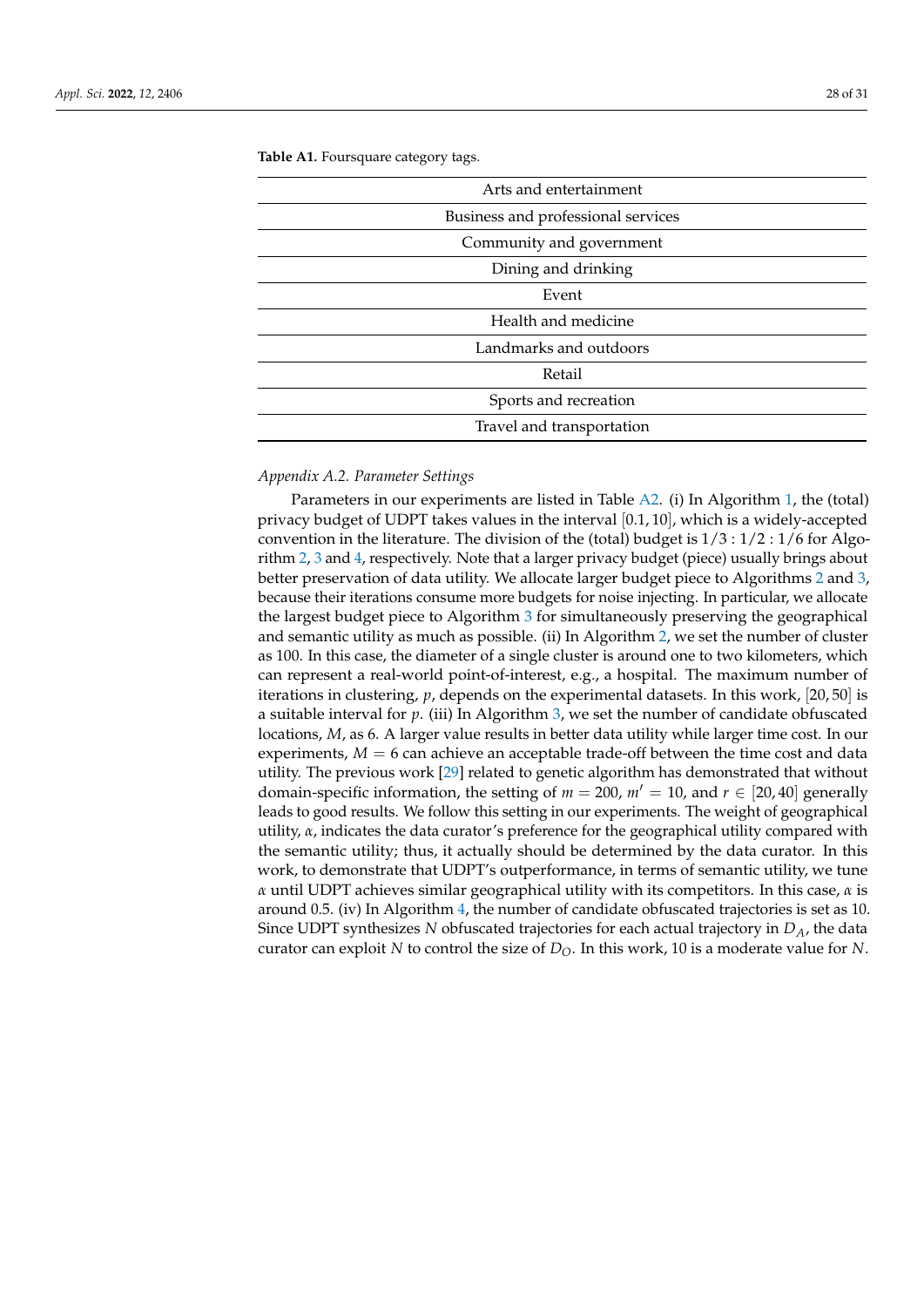| Symbol       | Value        | Meaning                                           |
|--------------|--------------|---------------------------------------------------|
| $\epsilon$   | [0.1, 10]    | (total) privacy budget of UDPT                    |
| $\epsilon_1$ | $\epsilon/3$ | privacy budget piece allocated to Algorithm 2     |
| $\epsilon_2$ | $\epsilon/2$ | privacy budget piece allocated to Algorithm 3     |
| $\epsilon_3$ | $\epsilon/6$ | privacy budget piece allocated to Algorithm 4     |
| K            | 100          | number of clusters                                |
| p            | [20, 50]     | maximum number of iterations in clustering        |
| М            | 6            | number of candidate obfuscated locations          |
| m            | 200          | number of intermediate sets                       |
| m'           | 10           | number of selected sets                           |
| r            | [20, 40]     | maximum number of iterations in Algorithm 3       |
| $\alpha$     | 0.5          | weight of geographical utility in Equation $(10)$ |
| N            | 10           | number of candidate obfuscated trajectories       |

<span id="page-28-3"></span>**Table A2.** Parameters in the Experiments.

# *Appendix A.3. Implementation of Laplace Mechanism and Exponential Mechanism*

Recall the Theorem [1,](#page-8-1) the Laplace mechanism is essentially a continuous random variable following the Laplace distribution with the location parameter  $\mu = 0$  and the scale parameter  $b = \Delta f / \epsilon$ . The sensitivity  $\Delta f$  is a property of the query, which relies on the specific query that we used.  $\epsilon$  is the privacy budget defined by the data curator. When employing the Laplace mechanism to ensure a location privacy protection algorithm *e*-differentially private, we first construct the Laplace distribution with  $\mu = 0$  and  $b = \Delta f / \epsilon$ . Then, we randomly sample a real-value noise following the Laplace distribution and add it to the real query result. The above two steps can be easily implemented by the standards library of programming language, e.g., the method "numpy.random.laplace" in Python with the parameters *loc* = 0.0 and *scale* =  $\Delta f/\epsilon$ .

Similarly, recall the Theorem [2,](#page-8-2) the exponential mechanism is essentially a discrete random variable following the discretized exponential distribution, of which the the probability of any realization *r* of the random variable is proportional to  $\exp(\frac{\epsilon q(D_r)}{2\Delta a})$  $\frac{q(D,r)}{2\Delta q}$ ). *q* is a score function defined by the location privacy protection algorithm and  $q(D,r)$  represents the score of a categorical outcome *r* of the algorithm based on the dataset *D*. The sensitivity ∆*q* is a property of the score function. When employing the exponential mechanism to ensure the location privacy protection algorithm *e*-differentially private, we first construct a categorical probability distribution of all the possible outcomes by normalizing the possibilities  $\exp(\frac{\epsilon q(D,r)}{2\Delta a})$ 2∆*q* ) for all outcomes *Range*(*q*). Then, we randomly sample one or more outcomes following the distribution. The above two steps can also be implemented by the standard library of programming language, e.g., the method "numpy.random.choice" in Python with the parameters  $r = Range(q)$  and p the probability distribution.

#### **References**

- <span id="page-28-0"></span>1. Wang, D.; Miwa, T.; Morikawa, T. Big Trajectory Data Mining: A Survey of Methods, Applications, and Services. *Sensors* **2020**, *20*, 4571. [\[CrossRef\]](http://doi.org/10.3390/s20164571) [\[PubMed\]](http://www.ncbi.nlm.nih.gov/pubmed/32824028)
- <span id="page-28-1"></span>2. Xie, C.; Yu, D.; Zheng, X.; Wang, Z.; Jiang, Z. Revealing spatiotemporal travel demand and community structure characteristics with taxi trip data: A case study of New York City. *PLoS ONE* **2021**, *16*, e259694. [\[CrossRef\]](http://dx.doi.org/10.1371/journal.pone.0259694) [\[PubMed\]](http://www.ncbi.nlm.nih.gov/pubmed/34752503)
- <span id="page-28-2"></span>3. Li, B.; Zhu, H.; Xie, M. LISC: Location Inference Attack Enhanced by Spatial-Temporal-Social Correlations. In Proceedings of the 2019 IEEE SmartWorld, Ubiquitous Intelligence Computing, Advanced Trusted Computing, Scalable Computing Communications, Cloud Big Data Computing, Internet of People and Smart City Innovation (SmartWorld/SCALCOM/UIC/ATC/CBDCom/IOP/SCI), Leicester, UK, 19–23 August 2019; pp. 1083–1092. [\[CrossRef\]](http://dx.doi.org/10.1109/SmartWorld-UIC-ATC-SCALCOM-IOP-SCI.2019.00207)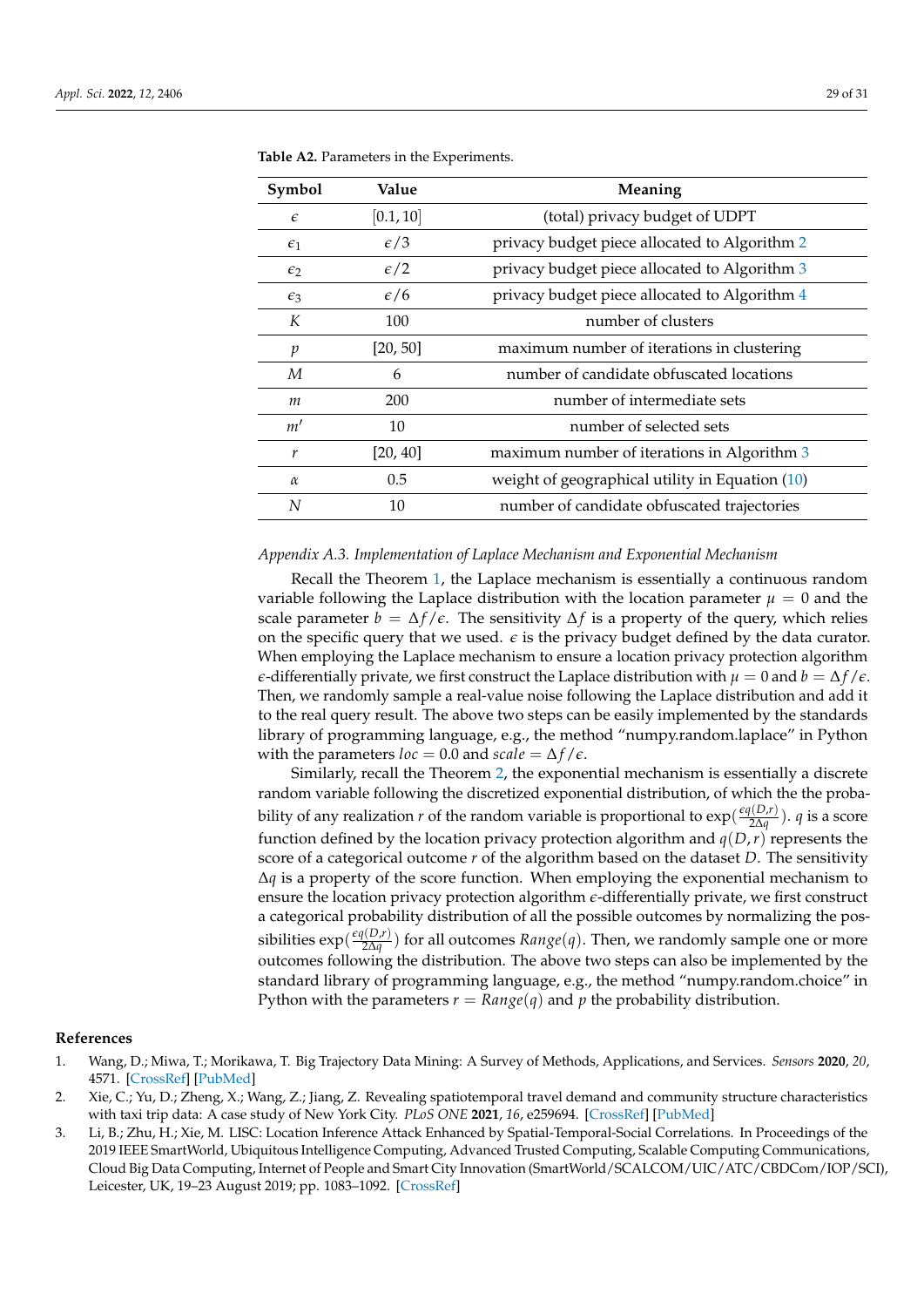- <span id="page-29-0"></span>4. Huang, J.; Luo, Y.; Xu, M.; Hu, B.; Long, J. pShare: Privacy-Preserving Ride-Sharing System with Minimum-Detouring Route. *Appl. Sci.* **2022**, *12*, 842. [\[CrossRef\]](http://dx.doi.org/10.3390/app12020842)
- <span id="page-29-1"></span>5. Qureshi, K.N.; Shahzad, L.; Abdelmaboud, A.; Elfadil Eisa, T.A.; Alamri, B.; Javed, I.T.; Al-Dhaqm, A.; Crespi, N. A Blockchain-Based Efficient, Secure and Anonymous Conditional Privacy-Preserving and Authentication Scheme for the Internet of Vehicles. *Appl. Sci.* **2022**, *12*, 476. [\[CrossRef\]](http://dx.doi.org/10.3390/app12010476)
- <span id="page-29-2"></span>6. Gursoy, M.E. Utility-Aware Synthesis of Differentially Private and Attack-Resilient Location Traces. In Proceedings of the 2018 ACM SIGSAC Conference on Computer and Communications Security, CCS '18, Toronto, ON, Canada, 15–19 October 2018; ACM: New York, NY, USA, 2018; pp. 628–637. [\[CrossRef\]](http://dx.doi.org/10.1145/2382196.2382262)
- <span id="page-29-3"></span>7. Dwork, C.; McSherry, F.; Nissim, K.; Smith, A. Calibrating Noise to Sensitivity in Private Data Analysis. In Proceedings of the Third Conference on Theory of Cryptography, TCC'06, New York, NY, USA, 4–7 March 2006; Springer: Berlin/Heidelberg, Germany, 2006; pp. 265–284. [\[CrossRef\]](http://dx.doi.org/10.1007/11681878_14)
- <span id="page-29-4"></span>8. Ye, M.; Shou, D.; Lee, W.C.; Yin, P.; Janowicz, K. On the Semantic Annotation of Places in Location-Based Social Networks. In Proceedings of the 17th ACM SIGKDD International Conference on Knowledge Discovery and Data Mining, KDD '11, San Diego, CA, USA, 21–24 August 2011; Association for Computing Machinery: New York, NY, USA, 2011; pp. 520–528. [\[CrossRef\]](http://dx.doi.org/10.1145/2020408.2020491)
- <span id="page-29-5"></span>9. Zhang, D.; Lee, K.; Lee, I. Mining hierarchical semantic periodic patterns from GPS-collected spatial–temporal trajectories. *Expert Syst. Appl.* **2019**, *122*, 85–101. [\[CrossRef\]](http://dx.doi.org/10.1016/j.eswa.2018.12.047)
- <span id="page-29-6"></span>10. Li, W.; Liu, X.; Yan, C.; Ding, G.; Sun, Y.; Zhang, J. STS: Spatial–Temporal–Semantic Personalized Location Recommendation. *ISPRS Int. J. Geo-Inf.* **2020**, *9*, 538. [\[CrossRef\]](http://dx.doi.org/10.3390/ijgi9090538)
- <span id="page-29-7"></span>11. Montjoye, Y.A.d.; Hidalgo, C.A.; Verleysen, M.; Blondel, V.D. Unique in the Crowd: The privacy bounds of human mobility. *Sci. Rep.* **2013**, *3*, 1376. [\[CrossRef\]](http://dx.doi.org/10.1038/srep01376) [\[PubMed\]](http://www.ncbi.nlm.nih.gov/pubmed/23524645)
- <span id="page-29-8"></span>12. Oya, S.; Troncoso, C.; Pérez-González, F. Back to the Drawing Board: Revisiting the Design of Optimal Location Privacypreserving Mechanisms. In Proceedings of the 2017 ACM SIGSAC Conference on Computer and Communications Security, CCS '17, Dallas, TX, USA, 30 October–3 November 2017; ACM: New York, NY, USA, 2017; pp. 1959–1972. [\[CrossRef\]](http://dx.doi.org/10.1145/3133956.3134004)
- <span id="page-29-9"></span>13. Tian, C.; Xu, H.; Lu, T.; Jiang, R.; Kuang, Y. Semantic and Trade-Off Aware Location Privacy Protection in Road Networks Via Improved Multi-Objective Particle Swarm Optimization. *IEEE Access* **2021**, *9*, 54264–54275. [\[CrossRef\]](http://dx.doi.org/10.1109/ACCESS.2021.3071407)
- <span id="page-29-10"></span>14. Naini, F.M.; Unnikrishnan, J.; Thiran, P.; Vetterli, M. Where You Are Is Who You Are: User Identification by Matching Statistics. *IEEE Trans. Inf. Forensics Secur. (TIFS)* **2016**, *11*, 358–372. [\[CrossRef\]](http://dx.doi.org/10.1109/TIFS.2015.2498131)
- <span id="page-29-11"></span>15. Drakonakis, K.; Ilia, P.; Ioannidis, S.; Polakis, J. Please Forget Where I Was Last Summer: The Privacy Risks of Public Location (Meta)Data. In Proceedings of the 26th Annual Network and Distributed System Security Symposium, NDSS 2019, San Diego, CA, USA, 24–27 February2019. [\[CrossRef\]](http://dx.doi.org/10.14722/ndss.2019.23151)
- <span id="page-29-12"></span>16. Xu, X.; Chen, H.; Xie, L. A Location Privacy Preservation Method Based on Dummy Locations in Internet of Vehicles. *Appl. Sci.* **2021**, *11*, 4594. [\[CrossRef\]](http://dx.doi.org/10.3390/app11104594)
- <span id="page-29-13"></span>17. Schlegel, R.; Chow, C.Y.; Huang, Q.; Wong, D.S. Privacy-Preserving Location Sharing Services for Social Networks. *IEEE Trans. Serv. Comput.* **2017**, *10*, 811–825. [\[CrossRef\]](http://dx.doi.org/10.1109/TSC.2016.2514338)
- <span id="page-29-14"></span>18. Guan, Y.; Lu, R.; Zheng, Y.; Shao, J.; Wei, G. Toward Oblivious Location-Based k-Nearest Neighbor Query in Smart Cities. *IEEE Internet Things J.* **2021**, *8*, 14219–14231. [\[CrossRef\]](http://dx.doi.org/10.1109/JIOT.2021.3068859)
- <span id="page-29-15"></span>19. He, X.; Cormode, G.; Machanavajjhala, A.; Procopiuc, C.M.; Srivastava, D. DPT: Differentially Private Trajectory Synthesis Using Hierarchical Reference Systems. *Proc. VLDB Endow.* **2015**, *8*, 1154–1165. [\[CrossRef\]](http://dx.doi.org/10.14778/2809974.2809978)
- <span id="page-29-16"></span>20. Bindschaedler, V.; Shokri, R. Synthesizing Plausible Privacy-Preserving Location Traces. In Proceedings of the 2016 IEEE Symposium on Security and Privacy (SP), San Jose, CA, USA, 22–26 May 2016; pp. 546–563. [\[CrossRef\]](http://dx.doi.org/10.1109/SP.2016.39)
- <span id="page-29-17"></span>21. Tan, R.; Tao, Y.; Si, W.; Zhang, Y. Privacy preserving semantic trajectory data publishing for mobile location-based services. *Wirel. Netw.* **2020**, *26*, 5551–5560. [\[CrossRef\]](http://dx.doi.org/10.1007/s11276-019-02058-8)
- <span id="page-29-18"></span>22. Shaham, S.; Ding, M.; Liu, B.; Dang, S.; Lin, Z.; Li, J. Privacy Preserving Location Data Publishing: A Machine Learning Approach. *IEEE Trans. Knowl. Data Eng.* **2021**, *33*, 3270–3283. [\[CrossRef\]](http://dx.doi.org/10.1109/TKDE.2020.2964658)
- <span id="page-29-19"></span>23. Li, B.; Zhu, H.; Xie, M. Quantifying Location Privacy Risks Under Heterogeneous Correlations. *IEEE Access* **2021**, *9*, 23876–23893. [\[CrossRef\]](http://dx.doi.org/10.1109/ACCESS.2021.3056152)
- <span id="page-29-20"></span>24. McSherry, F.; Talwar, K. Mechanism Design via Differential Privacy. In Proceedings of the 48th Annual IEEE Symposium on Foundations of Computer Science (FOCS'07), Providence, RI, USA, 21–23 October 2007; pp. 94–103. [\[CrossRef\]](http://dx.doi.org/10.1109/FOCS.2007.66)
- <span id="page-29-21"></span>25. Liu, C.; Chakraborty, S.; Mittal, P. Dependence Makes You Vulnberable: Differential Privacy Under Dependent Tuples. In Proceedings of the 23th Annual Network and Distributed System Security Symposium, NDSS 2016, San Diego, CA, USA, 21–24 February 2016; Volume 16, pp. 1–15. [\[CrossRef\]](http://dx.doi.org/10.14722/ndss.2016.23279)
- <span id="page-29-22"></span>26. Martins, J.A.; Ochôa, I.S.; Silva, L.A.; Mendes, A.S.; González, G.V.; De Paz Santana, J.; Leithardt, V.R.Q. PRIPRO: A Comparison of Classification Algorithms for Managing Receiving Notifications in Smart Environments. *Appl. Sci.* **2020**, *10*, 502. [\[CrossRef\]](http://dx.doi.org/10.3390/app10020502)
- <span id="page-29-23"></span>27. Foursquare Venue Categories. 2022 Available online: <https://docs.foursquare.com/docs/categories> (accessed on 21 January 2022).
- <span id="page-29-24"></span>28. Mitchell, M. *An Introduction to Genetic Algorithms*; MIT Press: Cambridge, MA, USA, 1998.
- <span id="page-29-25"></span>29. Zhang, J.; Xiao, X.; Yang, Y.; Zhang, Z.; Winslett, M. PrivGene: Differentially Private Model Fitting Using Genetic Algorithms. In Proceedings of the 2013 ACM SIGMOD International Conference on Management of Data, SIGMOD '13, New York, NY, USA, 22–27 June 2013; Association for Computing Machinery: New York, NY, USA, 2013; pp. 665–676. [\[CrossRef\]](http://dx.doi.org/10.1145/2463676.2465330)